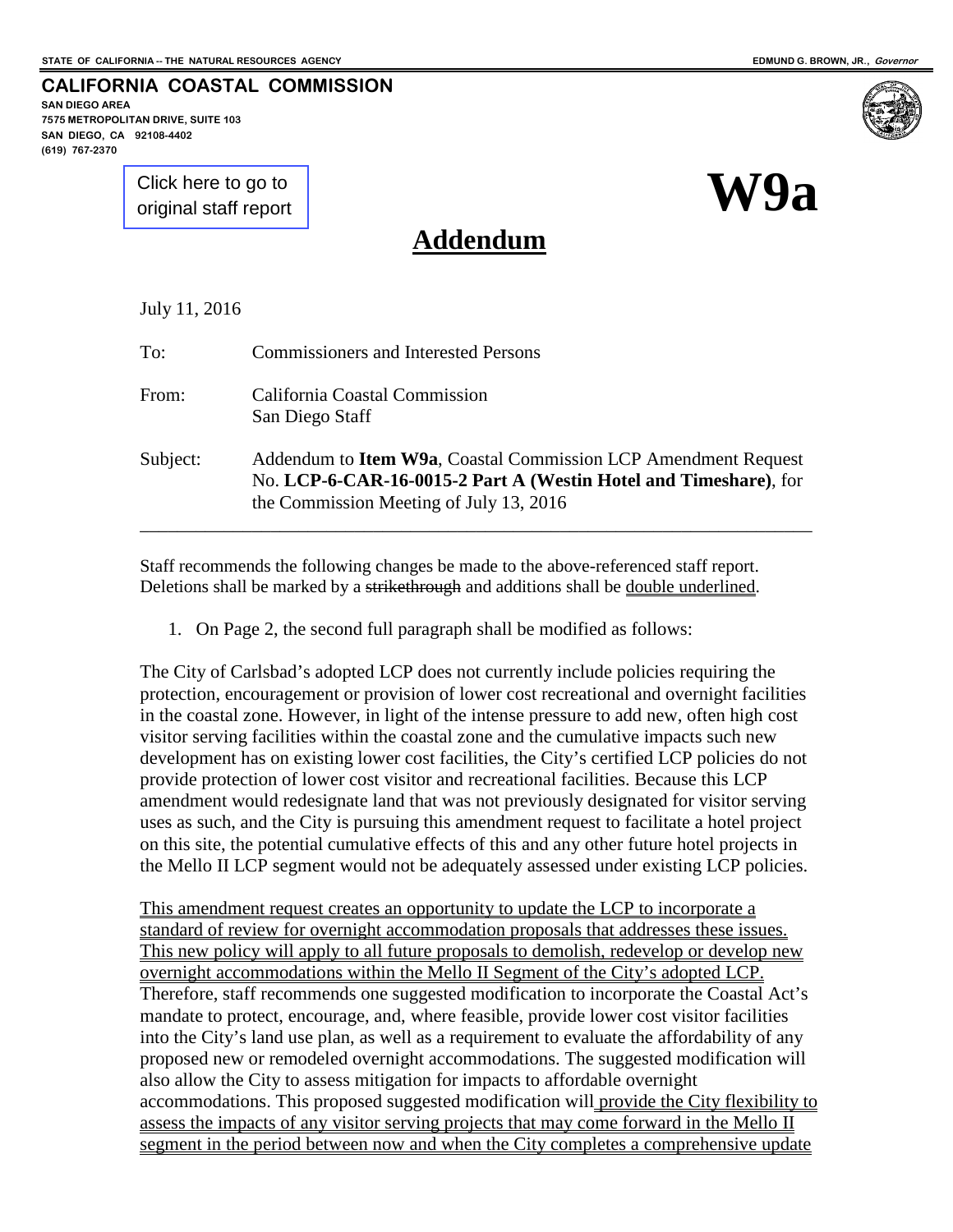of its LCP to incorporate more specific policies and detail regarding how low cost and high cost overnight accommodations are assessed, when mitigation would be necessary, and a program for how this mitigation would be implemented throughout the Carlsbad coastal zone. be incorporated into the City's LUP and therefore, will be applicable to all future demolition, redevelopment or new development of overnight accommodations within the Mello II Segment of the City's adopted LCP.

2. The project applicant sent an email and briefing paper to all Commissioners. A copy of one of the emails and the briefing paper is attached to the addendum. On Page 3, the following shall be added to the list of exhibits:

#### Exhibit 5 – Project Applicant's Email and Briefing Paper sent to all **Commissioners**

3. City staff and Commission staff coordinated on the following revisions to the suggested modification. On Page 7, the suggested modification shall be revised as follows:

## **POLICY 6.10 – LOWER COST VISITOR-SERVING RECREATIONAL USES**

Lower cost visitor and recreational facilities shall be protected, encouraged, and, where feasible, provided.

Encourage a range of affordability in all proposals for overnight visitor accommodations. Evaluate the affordability of any new or redeveloped overnight visitor accommodations, including amenities that reduce the cost of stay. Mitigation may be required applied to protect and encourage ensure provision of affordable overnight accommodations.

4. On Page 10, the first paragraph shall be modified as follows:

As a result, the proposed LCP amendment request is inadequate to protect lower cost visitor-serving and recreational facilities as required by the Coastal Act. The City has not addressed the need to protect lower cost overnight accommodations in its LCP. Therefore, in association with this project-driven LCP amendment, Commission staff is recommending one suggested modification to update the Mello II segment of the LCP to address these issues. This modification will ensure a standard of review applicable to all future projects that serve to protects and provides current and future lower cost overnight accommodations within the Mello II segment of Carlsbad's coastal zone until the City develops more specific policies applicable to its entire coastal zone through a comprehensive LCP update.

5. On Page 13, the last full sentence shall be modified as follows:

As such, the LCP must be modified to clarify how the City applies the standard of review to all future projects to prioritize lower cost visitor-serving uses and ensure that the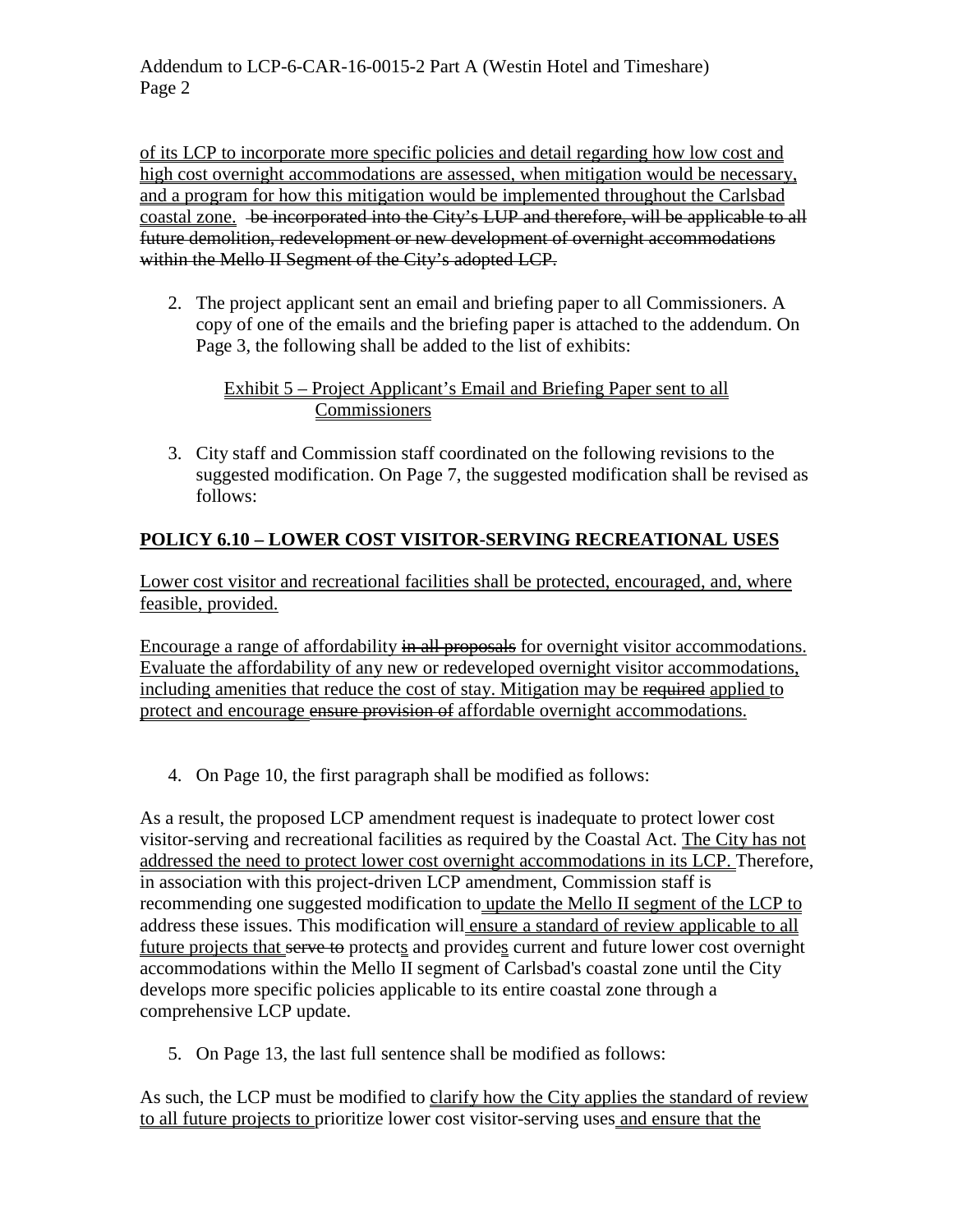#### cumulative impacts of all proposals for demolition, redevelopment and new development of overnight accommodations is assessed.

6. On Page 15, the last full paragraph shall be modified as follows:

In conclusion, the addition of the new policy will clarify the LCP's standard of review applicable to future proposals and protect those visitor serving recreational and overnight uses that can be considered lower cost and promote the future development of overnight accommodations with an adequate range of affordability. By encouraging development that is accessible to the highest proportion of the public, and feasible in areas suitable for visitor serving uses, the suggested modification will ensure the City's LUP protects lower cost visitor and recreational facilities as required by the Coastal Act.

(G:\San Diego\Reports\LCPs\Carlsbad\LCP-6-CAR-16-0015-2 Part A (Westin Hotel and Timeshare) Addendum.docx)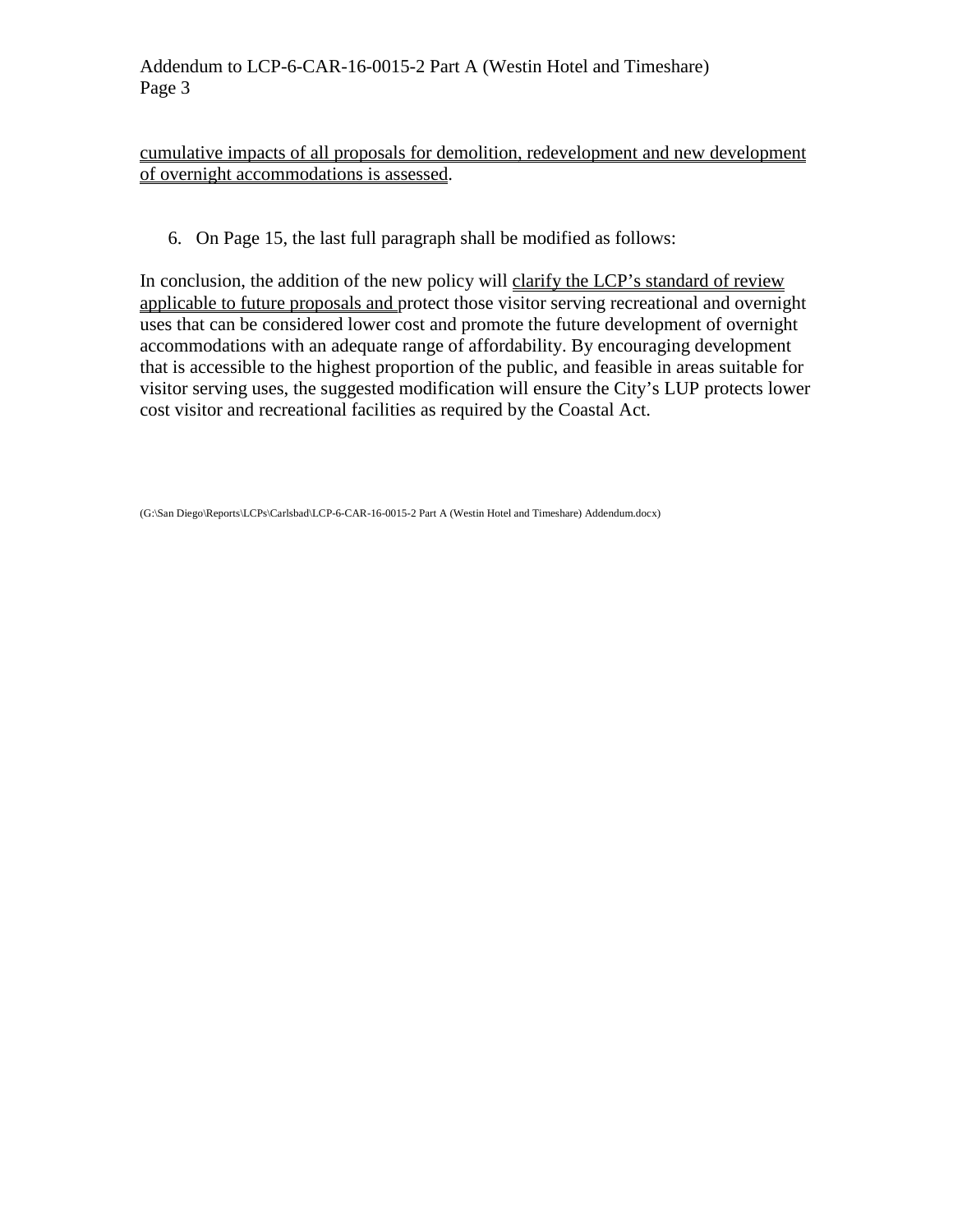| From:        | <b>Bill Hofman</b>                                               |
|--------------|------------------------------------------------------------------|
| To:          | Kinsey, Steve@Coastal                                            |
| $Cc$ :       | Prahler, Erin@Coastal                                            |
| Subject:     | Westin Carlsbad Hotel and Timeshare (LCP-6-CAR-16-0015-2 PART A) |
| Date:        | Friday, July 01, 2016 1:31:56 PM                                 |
| Attachments: | <b>Coastal Commission Briefing Paper.docx</b>                    |
|              |                                                                  |

Dear Commissioner Kinsey,

A proposed Local Coastal Program amendment in the city of Carlsbad will be coming before you at your meeting on Wednesday, July 13, 2016 (Application LCP-6-CAR-16-0015-2 PART A). Attached please find a brief description of the highlights of the hotel and timeshare project associated with this application. This is the document I mentioned to you in my Request for Ex-Parte communication. Thank you for reviewing prior to the Coastal Commission hearing.

Bill Hofman Hofman Planning and Engineering 3156 Lionshead Avenue, Suite 1 Carlsbad, CA 92010 Work: 760-692-4012 Cell: 858-442-0554

| <b>EXHIBIT NO. 5</b>                                    |
|---------------------------------------------------------|
| <b>Applicant's Email and Briefing Paper</b>             |
| LCP-6-CAR-16-0015-2 Part A (Westin Hotel and Timeshare) |
| <b>California Coastal Commission</b>                    |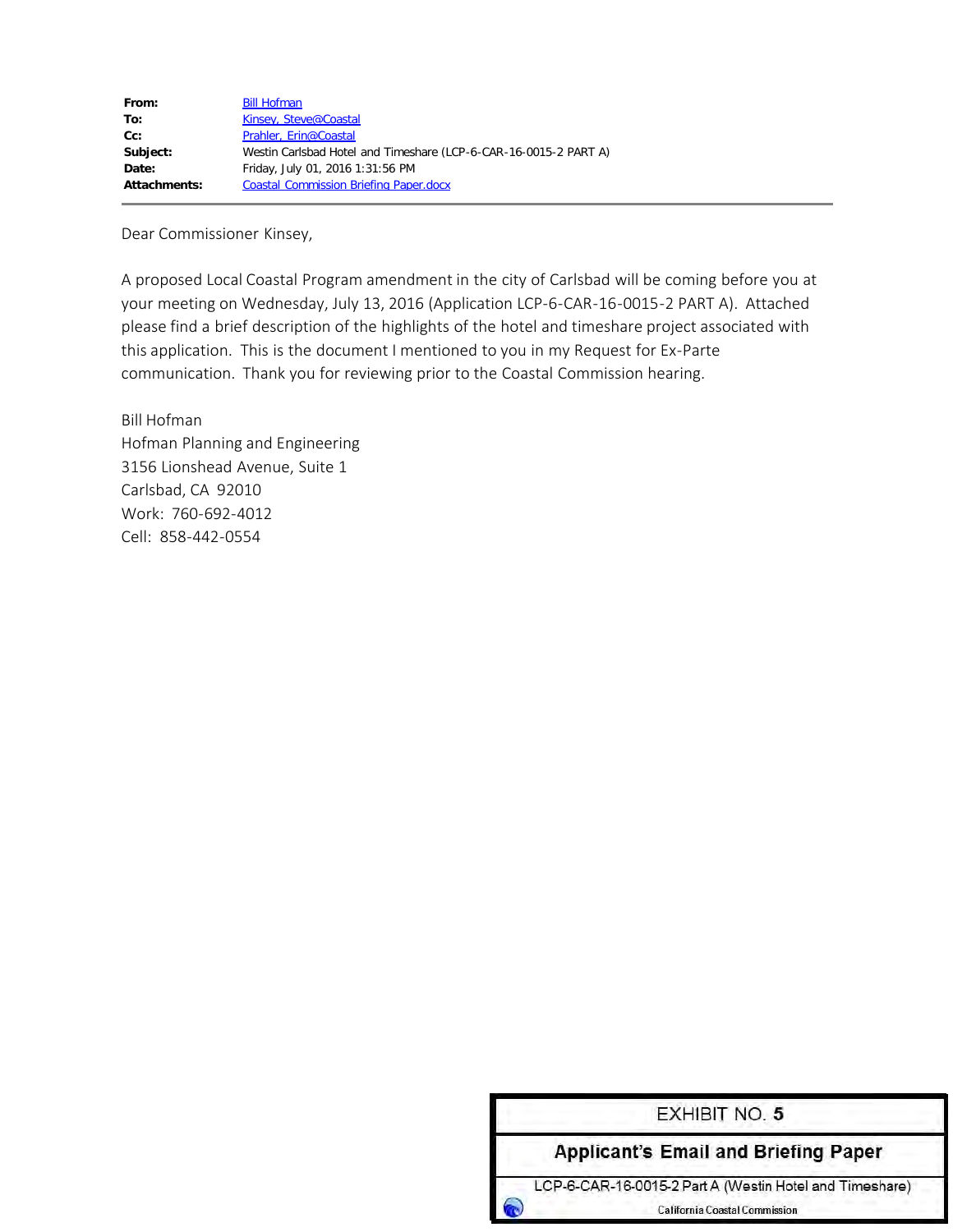# Westin Carlsbad Hotel and Timeshare<br>(LCP-6-CAR-16-0015-2 PART A)

# PROJECT DESCRIPTION

Local Coastal Plan amendment to convert 3.6 acres of land from Planned Industrial (PI) and Public (P) to Visitor Serving Commercial (VC). This will allow the construction of 71 Westin Carlsbad Hotel rooms and 36 unit timeshare units on the site. The hotel and timeshare will be an extension of the existing two resorts that are adjacent and located immediately to the west.

# PROJECT HIGHLIGHTS

- 1. All units are within the Moderate pricing range per Coastal Commission methodology.
- 2. This project will result in an increase of City's stock of land designated for Visitor Serving uses by the conversion of Planned Industrial and Public designated land to Visitor Serving Commercial land.
- 3. Project is not displacing any existing lower cost or recreational facilities.

## AFFORDABILITY FOR OUR GUESTS

- 1. Free trolley service to Carlsbad beaches which will result in the increase of at least 50 parking spaces per day that will be available to other visitors at peak times.
- 2. Free shuttle service to Carlsbad shopping and recreational destinations.
- 3. Free shuttle connection to Amtrak, Coaster and North County Transit District stations.
- 4. Legoland ticket discounts average of \$36 savings on two adult tickets.
- 5. Walking distance to LEGOLAND California with separate gate entrance for all resort guests.
- 6. Legoland parking savings of \$15 per car.
- 7. \$20 to \$25 discounts for green fees at the Crossings at Carlsbad Golf Course, immediately adjacent.
- 8. Free WiFi in all rooms.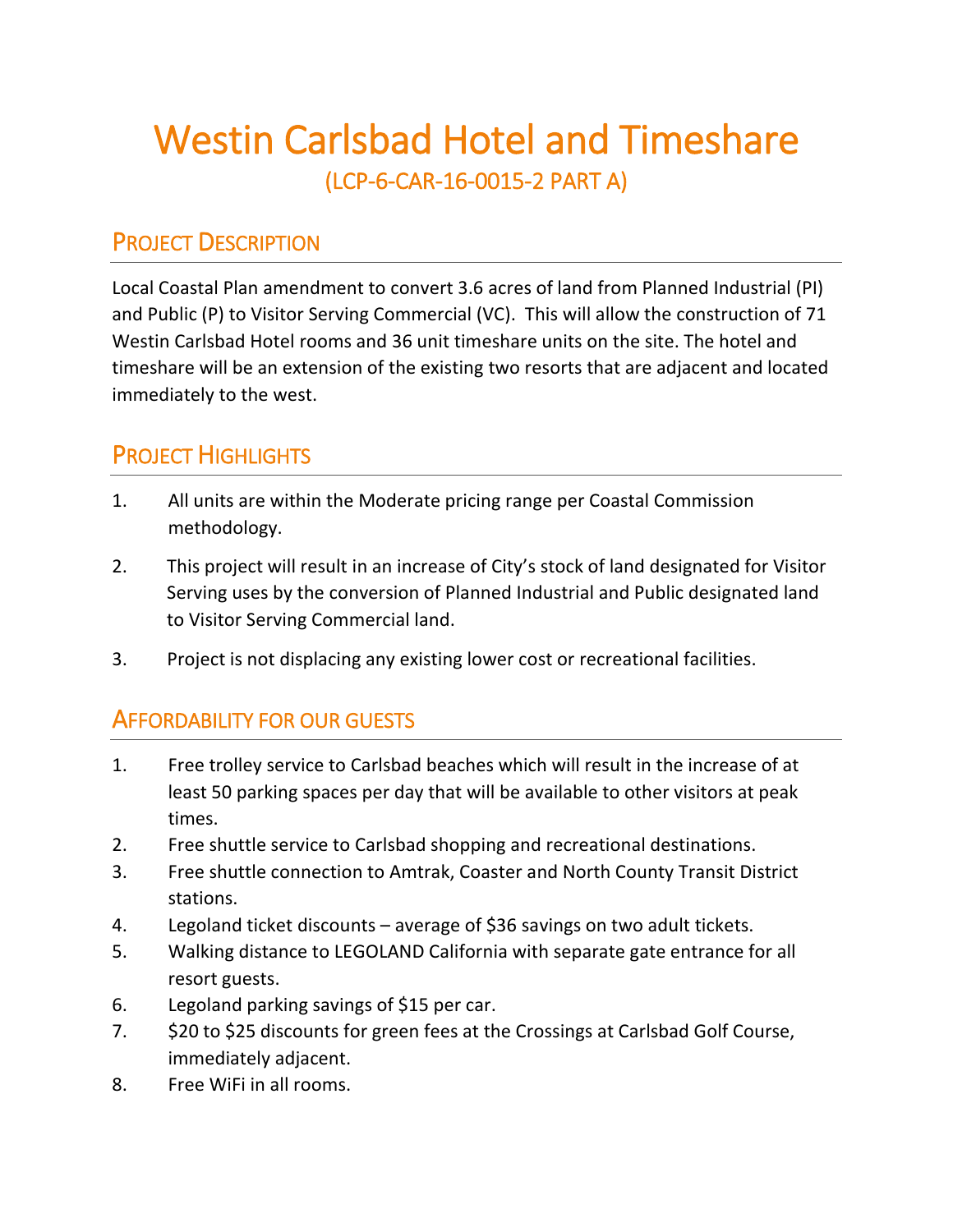# **SUMMARY**

Approval of this amendment will increase visitor serving opportunities in Carlsbad at a moderate price. Although this project is not located in close proximity to either the coastline or other coastal recreational amenities, free transportation will be provided to our guests so that they can enjoy the local Carlsbad beaches, shopping and recreational amenities the city has to offer.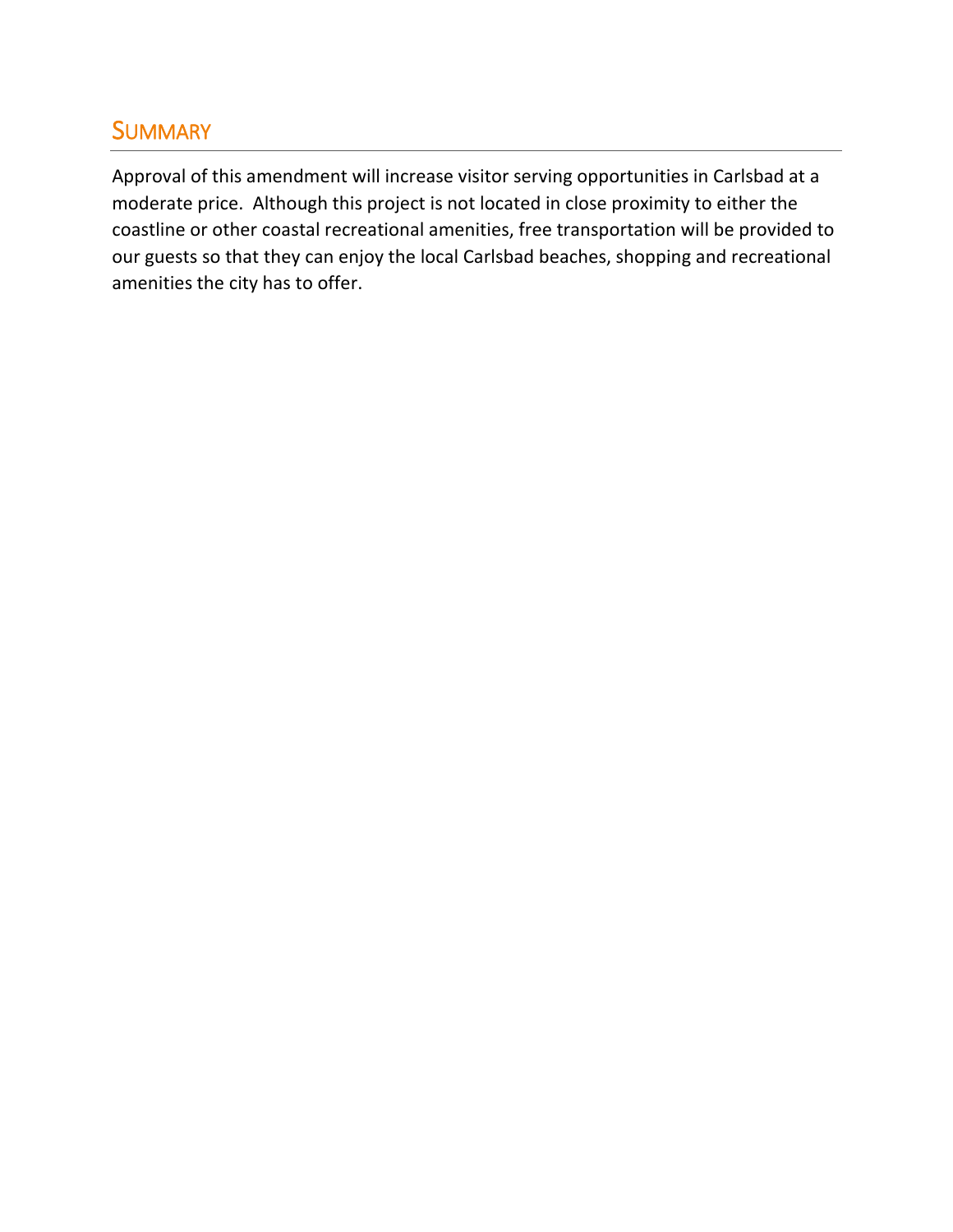<span id="page-6-0"></span>**CALIFORNIA COASTAL COMMISSION SAN DIEGO AREA 7575 METROPOLITAN DRIVE, SUITE 103 SAN DIEGO, CA 92108-4421 (619) 767-2370**

 $\overline{a}$ 



June 24, 2016



#### **TO: COMMISSIONERS AND INTERESTED PERSONS**

#### **FROM: SHERILYN SARB, DEPUTY DIRECTOR, SD COAST DISTRICT GABRIEL BUHR, COASTAL PROGRAM MANAGER, SD COAST DISTRICT ERIN PRAHLER, COASTAL PROGRAM ANALYST, SD COAST DISTRICT**

**SUBJECT:STAFF RECOMMENDATION ON CITY OF CARLSBAD LOCAL COASTAL PROGRAM AMENDMENT NO. LCP-6-CAR-16-0015-2 PART A (Westin Hotel and Timeshare) for Commission Meeting of July 13-15, 2016** 

#### **SYNOPSIS**

The City of Carlsbad submitted Local Coastal Program LCP-6-CAR-16-0015-2 on March 18, 2016. The LCP amendment includes two separate components (Parts A and B). Part B modified the implementation plan only to allow indoor shooting ranges and was approved by the Commission on May 11, 2016. The subject component, Part A, is a project-driven amendment to the City's land use and implementation plans for a hotel and timeshare project. Part A was filed complete on June 15, 2016. As such, the date by which the Commission must take action, absent an extension of the time limits by the Commission, is September 13, 2016.

#### **SUMMARY OF AMENDMENT REQUEST**

The subject amendment request proposes to change the land use designation and zoning on a two parcel site totaling 3.6 acres located at the northern terminus of The Crossings Drive (Exhibit 1). A Sheraton Hotel and MarBrisa timeshare development is located to the west, The Crossing Golf Course is located to the east, and LEGOLAND theme park is located to the south of the subject site. This LCP amendment is a project-driven amendment for the demolition of an existing decommissioned water tank and concrete pad to allow for the construction of a four-story 71-room hotel and a three-story 36-unit timeshare building with underground parking. The City also proposes to amend the Carlsbad Ranch Specific Plan to incorporate this site as Planning Area 5A and update the development standards applicable to Planning Areas 5 and 5A.

The LCP land use designation would be modified from Public (P) to Visitor Commercial (VC) on the western parcel and from Planned Industrial (PI) and Office (O) to Visitor Commercial (VC) on the eastern parcel. The existing zoning on the site would be modified from Exclusive Agriculture (E-A) and Planned Industrial (P-M) and Office (O) to Commercial Tourist with a Qualified Development Overlay (C-T-Q). The site is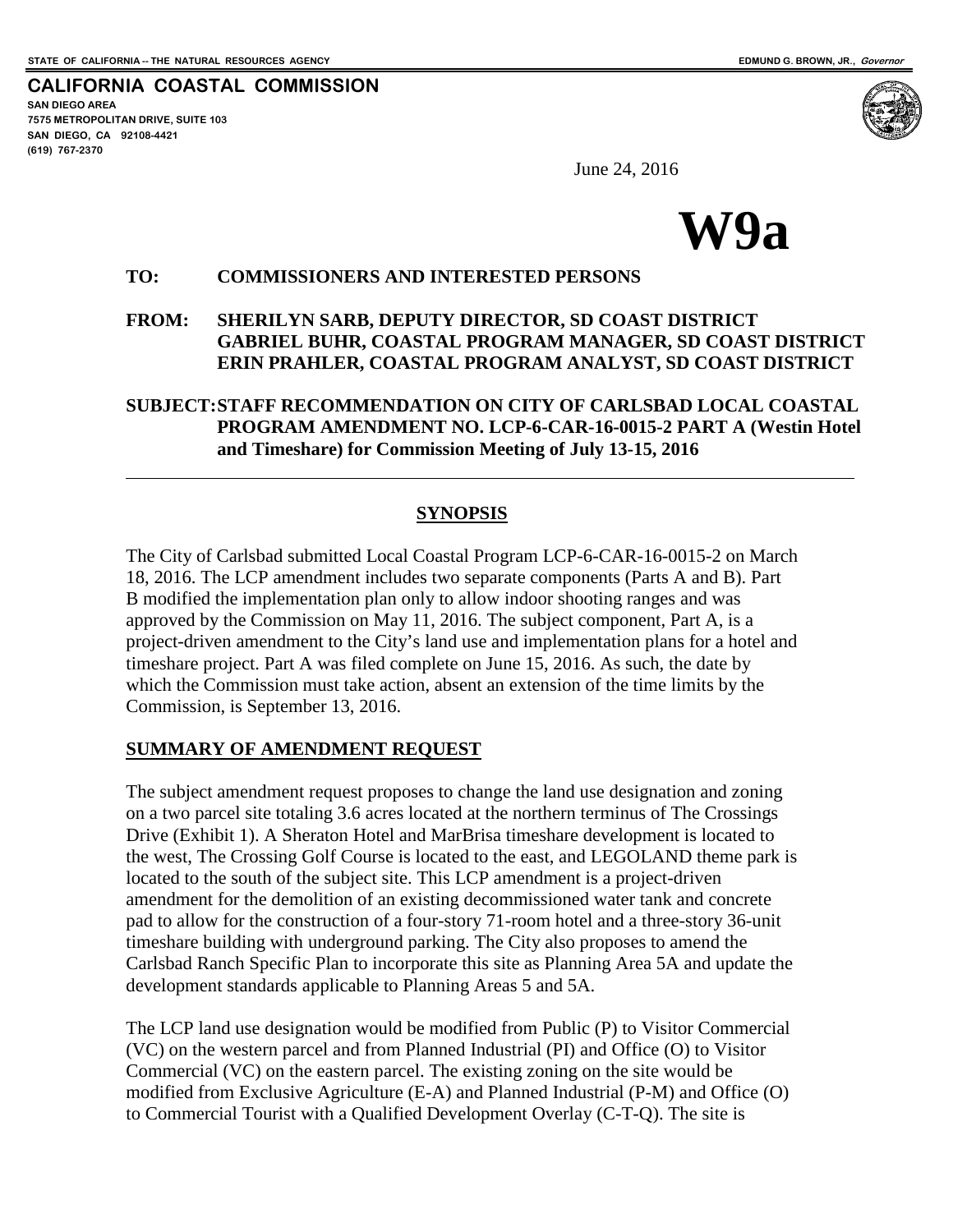located in the Mello II segment of the City's adopted Local Coastal Program (LCP) and is not within the Coastal Commission's appeal jurisdiction area of the Coastal Zone.

### **SUMMARY OF STAFF RECOMMENDATION**

Staff is recommending denial of the Land Use Plan (LUP) as submitted, and instead recommends approval of the LUP amendment with one suggested modification. The proposed project would add to the City's existing stock of land designated for visitor serving uses. As proposed, the new hotel project would add 71 hotel rooms with an average nightly cost of \$239 per night during peak season. No lower cost accommodations are proposed as part of the underlying project.

The City of Carlsbad's adopted LCP does not currently include policies requiring the protection, encouragement or provision of lower cost recreational and overnight facilities in the coastal zone. However, in light of the intense pressure to add new, often high cost visitor serving facilities within the coastal zone and the cumulative impacts such new development has on existing lower cost facilities, the City's certified LCP policies do not provide protection of lower cost visitor and recreational facilities. Because this LCP amendment would redesignate land that was not previously designated for visitor serving uses as such, and the City is pursuing this amendment request to facilitate a hotel project on this site, the potential cumulative effects of this and any other future hotel projects in the Mello II LCP segment would not be adequately assessed under existing LCP policies. Therefore, staff recommends one suggested modification to incorporate the Coastal Act's mandate to protect, encourage, and, where feasible, provide lower cost visitor facilities into the City's land use plan, as well as a requirement to evaluate the affordability of any proposed new or remodeled overnight accommodations. The suggested modification will also allow the City to assess mitigation for impacts to affordable overnight accommodations. This proposed suggested modification will be incorporated into the City's LUP and therefore, will be applicable to all future demolition, redevelopment or new development of overnight accommodations within the Mello II Segment of the City's adopted LCP.

The proposed modifications to the Implementation Plan (IP), however, may be found consistent with the existing LUP, as well as the LUP as modified by the staff recommendation, without requiring any modifications. In summary, staff is therefore recommending that the LUP amendment be approved with one suggested modification and the Implementation Plan amendment be approved as submitted.

The appropriate resolutions and motions begin on page 5.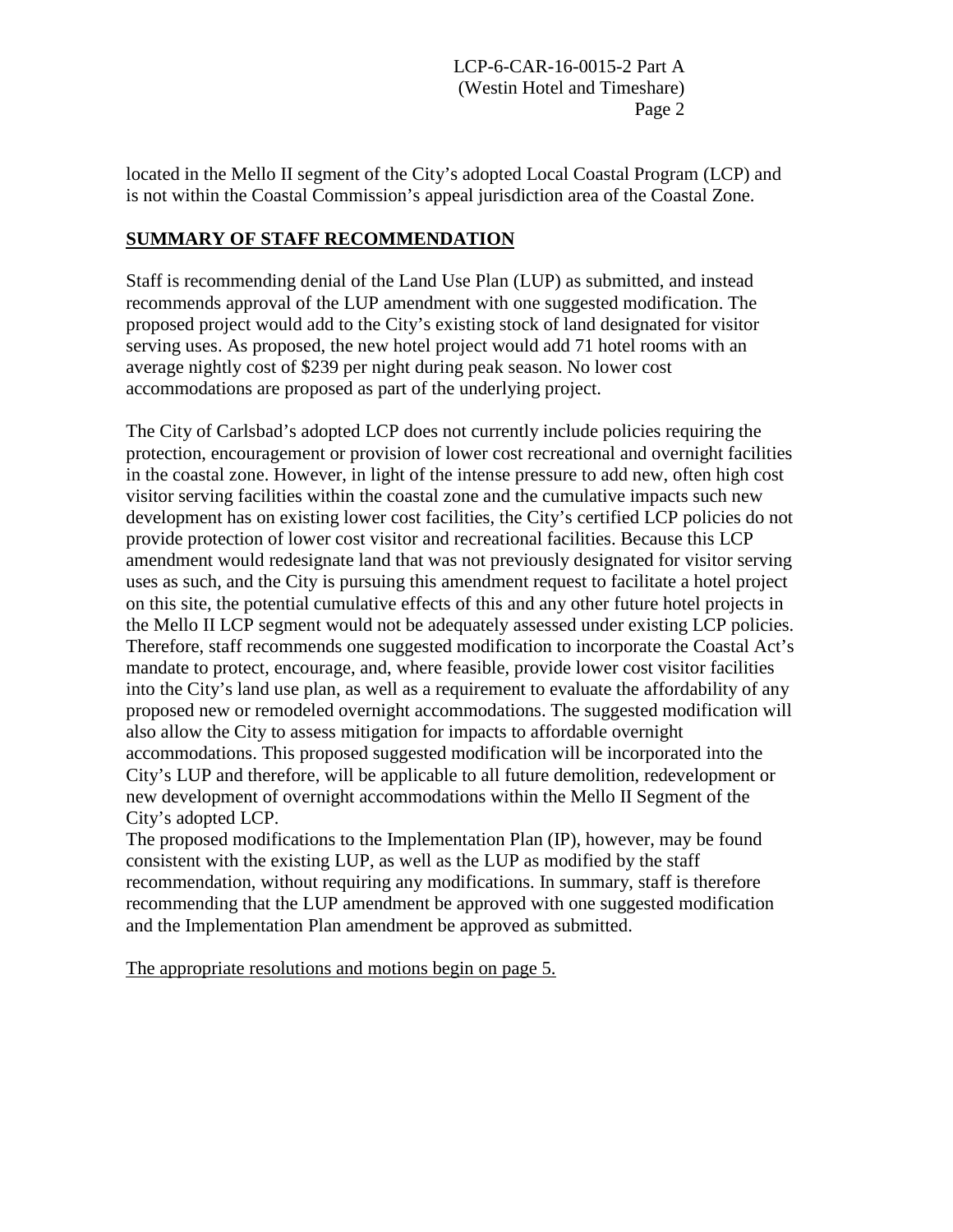#### **ADDITIONAL INFORMATION**

Further information on the City of Carlsbad's LCP amendment LCP-6-CAR-16-0015-2 Part A may be obtained from Erin Prahler, Coastal Planner, at (619) 767-2370.

## **EXHIBITS**

 $\overline{a}$ 

 $\overline{a}$ 

Exhibit  $1 -$ Vicinity Map [Exhibit 2 – Carlsbad Ranch Specific Plan Map](#page-29-0) [Exhibit 3 – Resolution](#page-30-0)  [Exhibit 4 – Ordinance](#page-35-0) 

#### **APPENDICES**

[Appendix A – Substantive File Documents](#page-27-0)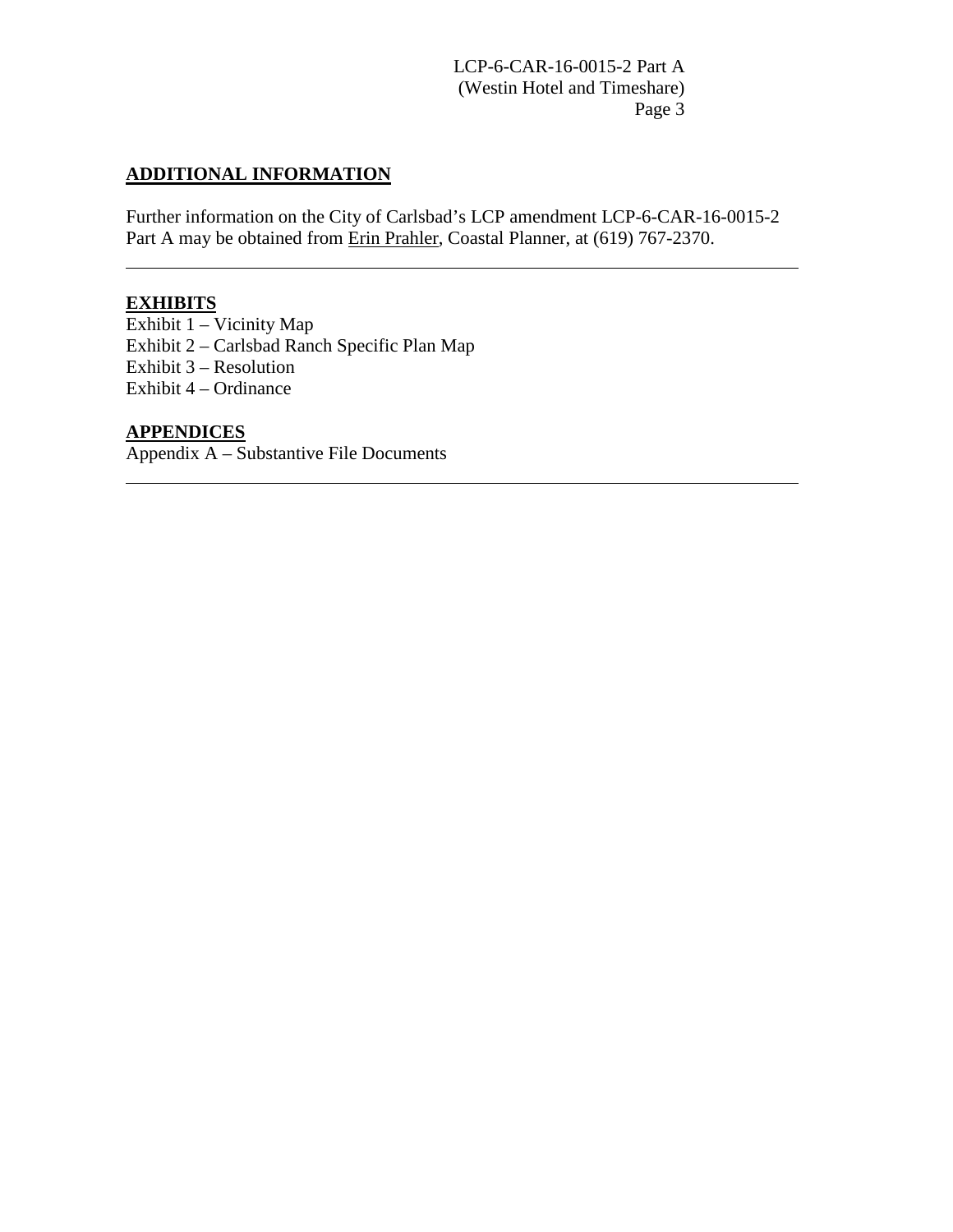#### **PART I. OVERVIEW**

## **A. LCP HISTORY**

The City of Carlsbad's certified LCP contains six geographic segments as follows: Agua Hedionda, Mello I, Mello II, West Batiquitos Lagoon/Sammis Properties, East Batiquitos Lagoon/Hunt Properties, and Village Area. Pursuant to Sections 30170(f) and 30171 of the Public Resources Code, the Coastal Commission prepared and approved two portions of the LCP, the Mello I and II segments in 1980 and 1981, respectively. The West Batiquitos Lagoon/Sammis Properties segment was certified in 1985. The East Batiquitos Lagoon/Hunt Properties segment was certified in 1988. The Village Redevelopment Area LCP was certified in 1988; the City has been issuing coastal development permits there since that time. On October 21, 1997, the City assumed permit jurisdiction and has been issuing coastal development permits for all segments except Agua Hedionda. The Agua Hedionda LCP segment is a deferred certification area until an implementation plan for that segment is certified. This LUP amendment request affects the Mello II segment, and the IP amendment request affects the Carlsbad Ranch portion of the Mello II LCP segment.

## **B. STANDARD OF REVIEW**

The standard of review for land use plans, or their amendments, is found in Section 30512 of the Coastal Act. This section requires the Commission to certify an LUP or LUP amendment if it finds that it meets the requirements of and conforms with Chapter 3 of the Coastal Act. Specifically, it states:

#### Section 30512

(c) The Commission shall certify a land use plan, or any amendments thereto, if it finds that a land use plan meets the requirements of, and is in conformity with, the policies of Chapter 3 (commencing with Section 30200). Except as provided in paragraph (1) of subdivision (a), a decision to certify shall require a majority vote of the appointed membership of the Commission.

Pursuant to Section 30513 of the Coastal Act, the Commission may only reject zoning ordinances or other implementing actions, as well as their amendments, on the grounds that they do not conform with, or are inadequate to carry out, the provisions of the certified land use plan. The Commission shall take action by a majority vote of the Commissioners present.

In those cases when a local government approves implementing ordinances in association with a land use plan amendment and both are submitted to the Commission for certification as part of one LCP amendment, pursuant to Section 13542(c) of the Commission's regulations, the standard of review of the implementing actions shall be the land use plan most recently certified by the Commission. Thus, if the land use plan is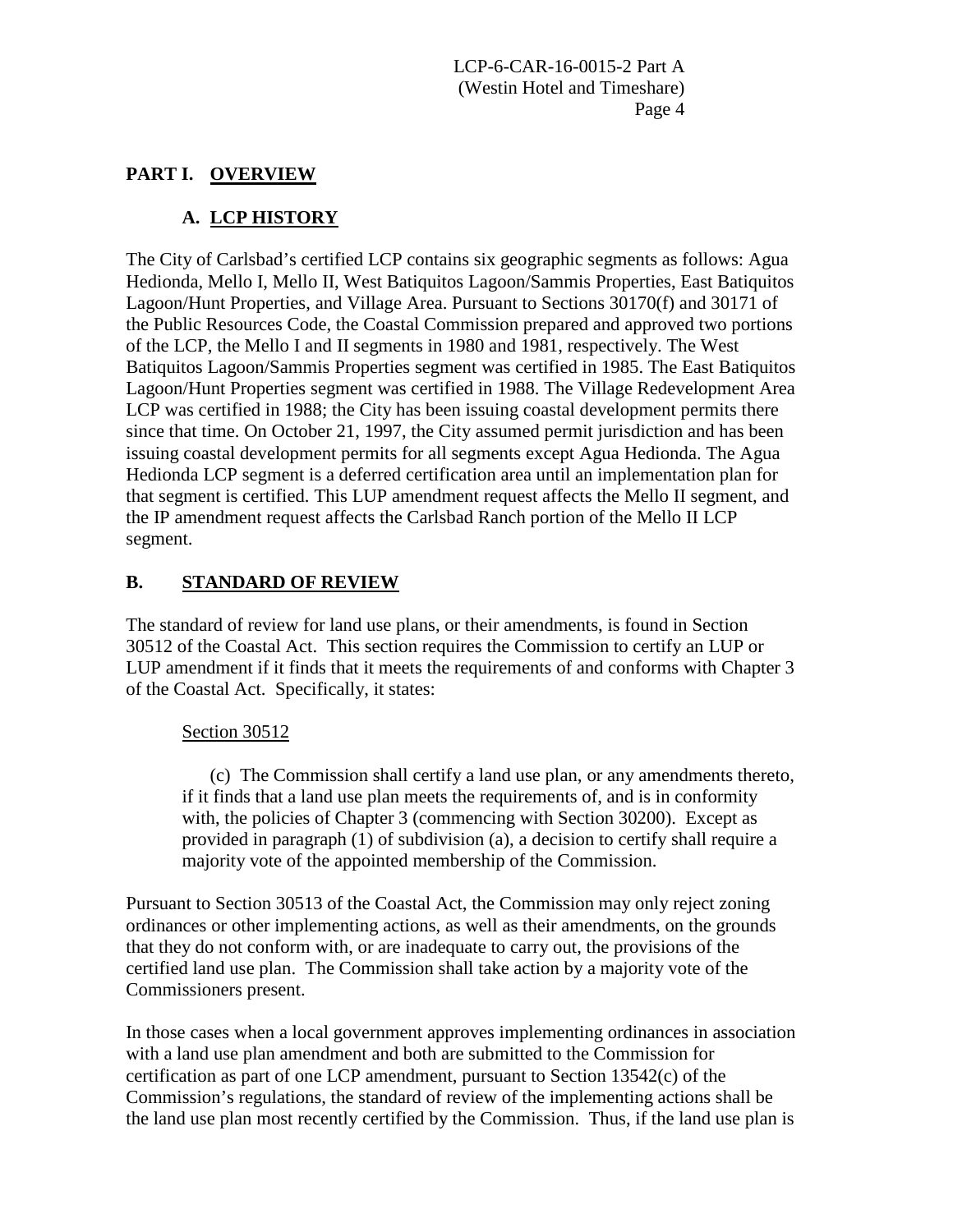conditionally certified subject to local government acceptance of the suggested modifications, the standard of review shall be the conditionally certified land use plan.

## **C. PUBLIC PARTICIPATION**

The City has held Planning Commission and City Council meetings with regard to the subject amendment request. All of those local hearings were duly noticed to the public. Notice of the subject amendment has been distributed to all known interested parties.

## **PART II. LOCAL COASTAL PROGRAM SUBMITTAL - RESOLUTIONS**

Following a public hearing, staff recommends the Commission adopt the following resolutions and findings. The appropriate motion to introduce the resolution and a staff recommendation are provided just prior to each resolution.

#### **I. MOTION I:** *I move that the Commission certify Land Use Plan Amendment No. LCP-6-CAR-16-0015-2 Part A for the City of Carlsbad as submitted.*

## **STAFF RECOMMENDATION OF DENIAL OF CERTIFICATION:**

Staff recommends a **NO** vote on the motion. Failure of this motion will result in denial of the land use plan amendment as submitted and adoption of the following resolution and findings. The motion passes only by an affirmative vote of a majority of the appointed Commissioners.

#### **RESOLUTION TO DENY CERTIFICATION OF LAND USE PLAN AMENDMENT AS SUBMITTED:**

The Commission hereby denies certification of the Land Use Plan Amendment for the Mello II segment of the City of Carlsbad's LCP as submitted and finds for the reasons discussed below that the submitted Land Use Plan Amendment fails to meet the requirements of and does not conform to the policies of Chapter 3 of the California Coastal Act. Certification of the plan would not comply with the California Environmental Quality Act because there are feasible alternatives or mitigation measures that would substantially lessen any significant adverse impact which the Land Use Plan Amendment may have on the environment.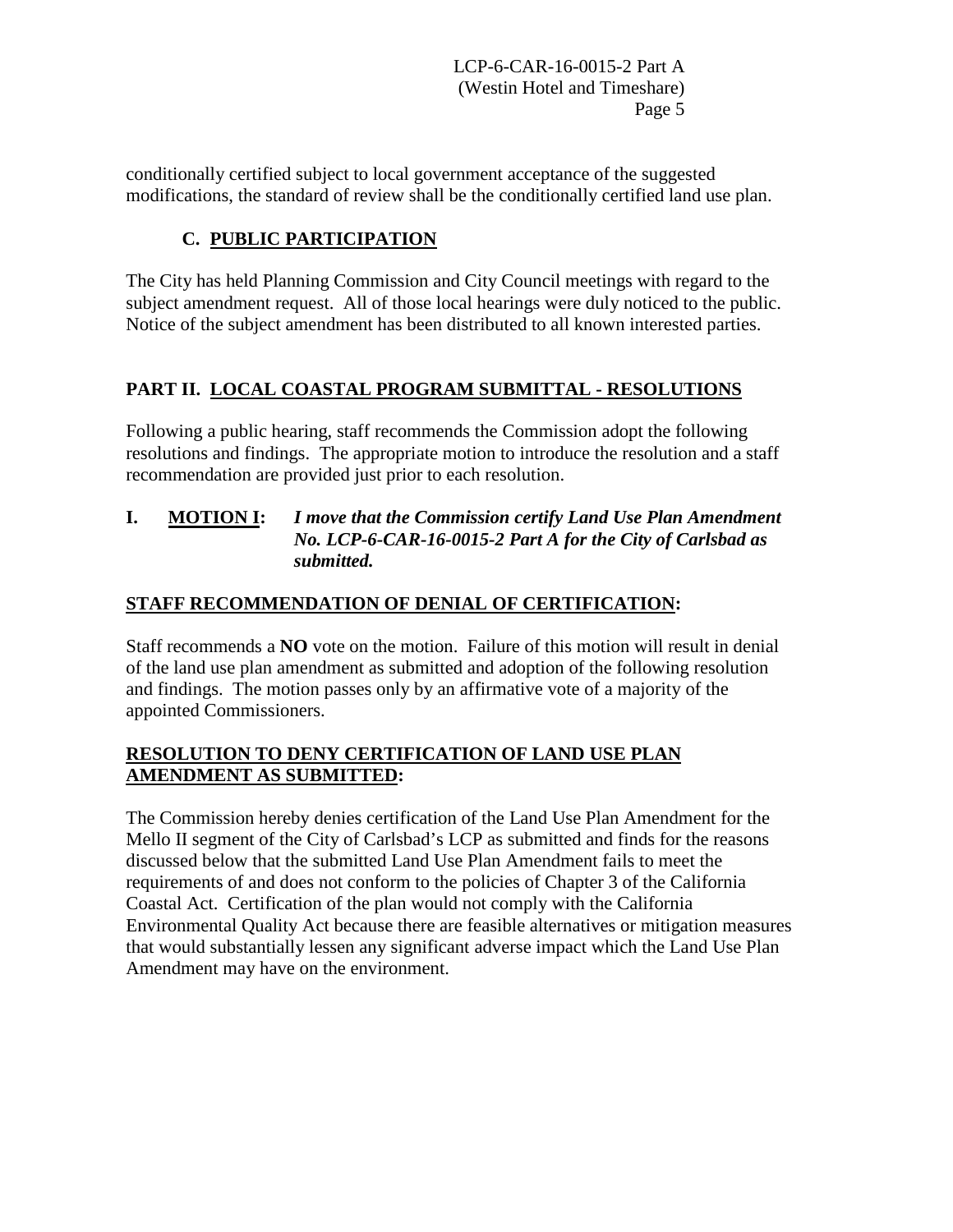**II. MOTION:** *I move that the Commission certify the Land Use Plan Amendment No. LCP-6-CAR-16-0015-2 Part A for the City of Carlsbad as submitted if modified in accordance with the suggested changes set forth in the staff report.* 

#### **STAFF RECOMMENDATION: CERTIFICATION IF MODIFIED AS SUGGESTED:**

Staff recommends a **YES** vote on the motion. Passage of the motion will result in certification with suggested modifications of the submitted land use plan amendment and the adoption of the following resolution and findings. The motion passes only by an affirmative vote of a majority of the appointed Commissioners.

#### **RESOLUTION TO CERTIFY SUBMITTED LAND USE PLAN AMENDMENT IF MODIFIED AS SUGGESTED:**

Subject to the following modifications, the Commission hereby certifies the Land Use Plan Amendment for the Mello II segment of the City of Carlsbad's certified LCP as submitted and finds for the reasons discussed herein that, if modified as suggested below, the submitted Land Use Plan Amendment will meet the requirements of and conform to the policies of Chapter 3 of the California Coastal Act. Certification of the plan if modified as suggested below complies with the California Environmental Quality Act because either 1) feasible mitigation measures and/or alternatives have been incorporated to substantially lessen any significant adverse effects of the plan on the environment, or 2) there are no further feasible alternatives or mitigation measures which could substantially lessen any significant adverse impact which the Land Use Plan Amendment may have on the environment.

**III. MOTION:** *I move that the Commission reject the Implementation Program Amendment No. LCP-6-CAR-16-0015-2 Part A for the City of Carlsbad as submitted.*

#### **STAFF RECOMMENDATION OF REJECTION:**

Staff recommends a **NO** vote. Failure of this motion will result in certification of the Implementation Program Amendment as submitted and the adoption of the following resolution and findings. The motion passes only by an affirmative vote of a majority of the Commissioners present.

#### **RESOLUTION TO DENY CERTIFICATION OF THE IMPLEMENTATION PROGRAM AMENDMENT AS SUBMITTED:**

The Commission hereby certifies the Implementation Program Amendment for the City of Carlsbad as submitted and adopts the findings set forth below on grounds that the Implementation Program Amendment conforms with, and is adequate to carry out, the provisions of the certified Land Use Plan. Certification of the Implementation Program Amendment complies with the California Environmental Quality Act, because either 1)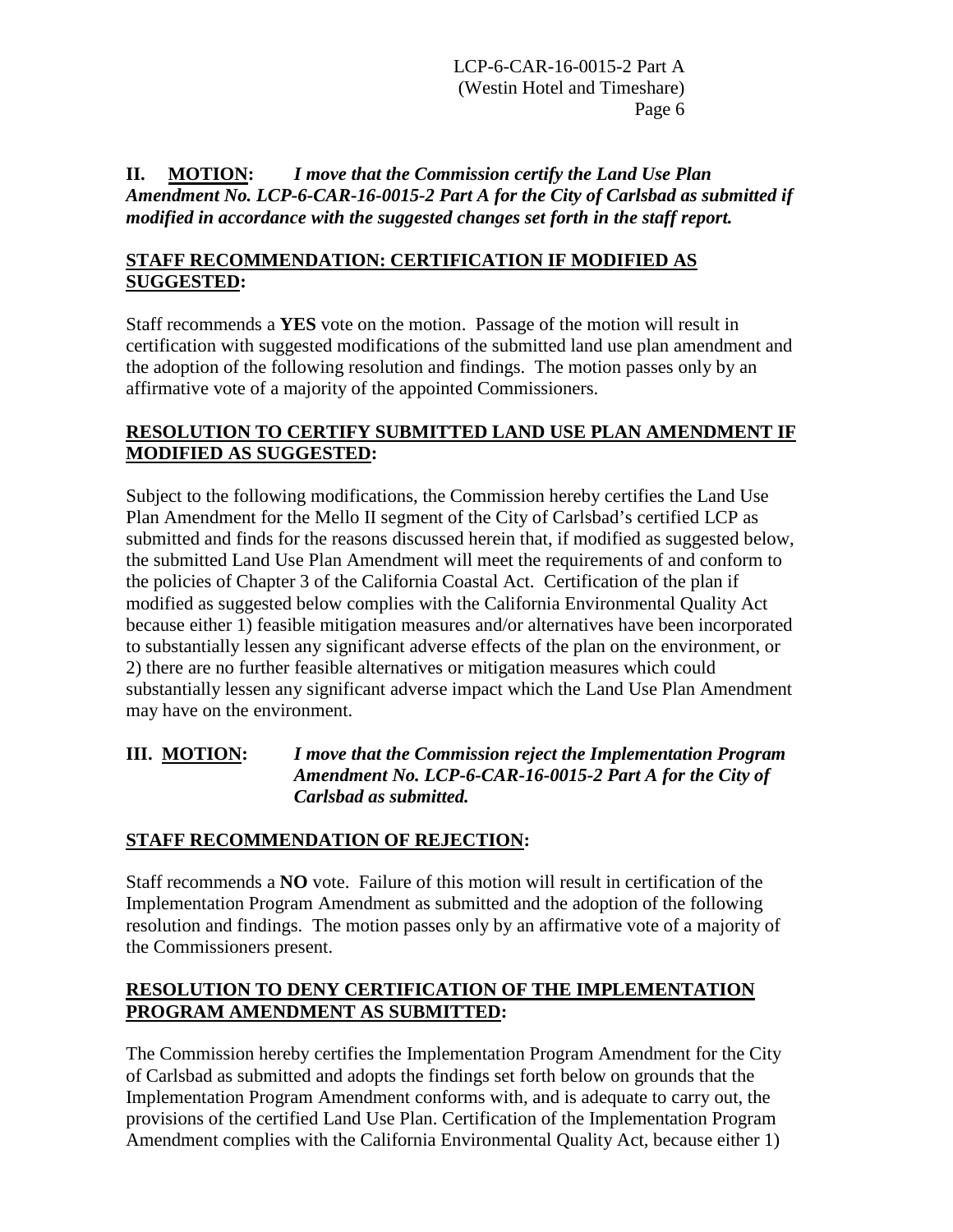feasible mitigation measures and/or alternatives have been incorporated to substantially lessen any significant adverse effects of the Implementation Program Amendment on the environment, or 2) there are no further feasible alternatives and mitigation measures that would substantially lessen any significant adverse impacts on the environment.

## **PART III.SUGGESTED MODIFICATIONS**

Staff recommends the following suggested revisions to the proposed LCP be adopted. The underlined sections represent language that the Commission suggests be added, and the struck-out sections represent language which the Commission suggests be deleted from the language as originally submitted.

1. Add new Policy 6.10 to the Mello II Land Use Segment as follows:

### **POLICY 6.10 – LOWER COST VISITOR-SERVING RECREATIONAL USES**

Lower cost visitor and recreational facilities shall be protected, encouraged, and, where feasible, provided.

Encourage a range of affordability in all proposals for overnight visitor accommodations. Evaluate the affordability of any new or redeveloped overnight visitor accommodations, including amenities that reduce the cost of stay. Mitigation may be required to ensure provision of affordable overnight accommodations.

### **PART IV. FINDINGS FOR DENIAL OF CERTIFICATION OF THE CITY OF CARLSBAD LAND USE PLAN AMENDMENT, AS SUBMITTED**

## **A. AMENDMENT DESCRIPTION**

The subject amendment request proposes to change the land use designation on a two parcel site totaling 3.6 acres located immediately east of Carlsbad Ranch between Cannon Road and Palomar Airport Road. This LCP amendment is a project-driven amendment for the demolition of an existing, decommissioned, water tank and concrete pad to allow for the construction of a four-story 71-room hotel and a three-story 36-unit timeshare building with underground parking. The project proponent operates the existing Sheraton Hotel and MarBrisa timeshare development located immediately west of this site and the proposed Westin hotel and timeshare development will share many of the existing facilities on the adjoining site, including shared parking and a spa and fitness center.

The LCP land use designation would be changed from Public (P) to Visitor Commercial (VC) on the western parcel and from Planned Industrial (PI) and Office (O) to Visitor Commercial (VC) on the eastern parcel, adding to the City's existing stock of land designated for visitor serving uses. The site is located in the Mello II segment of the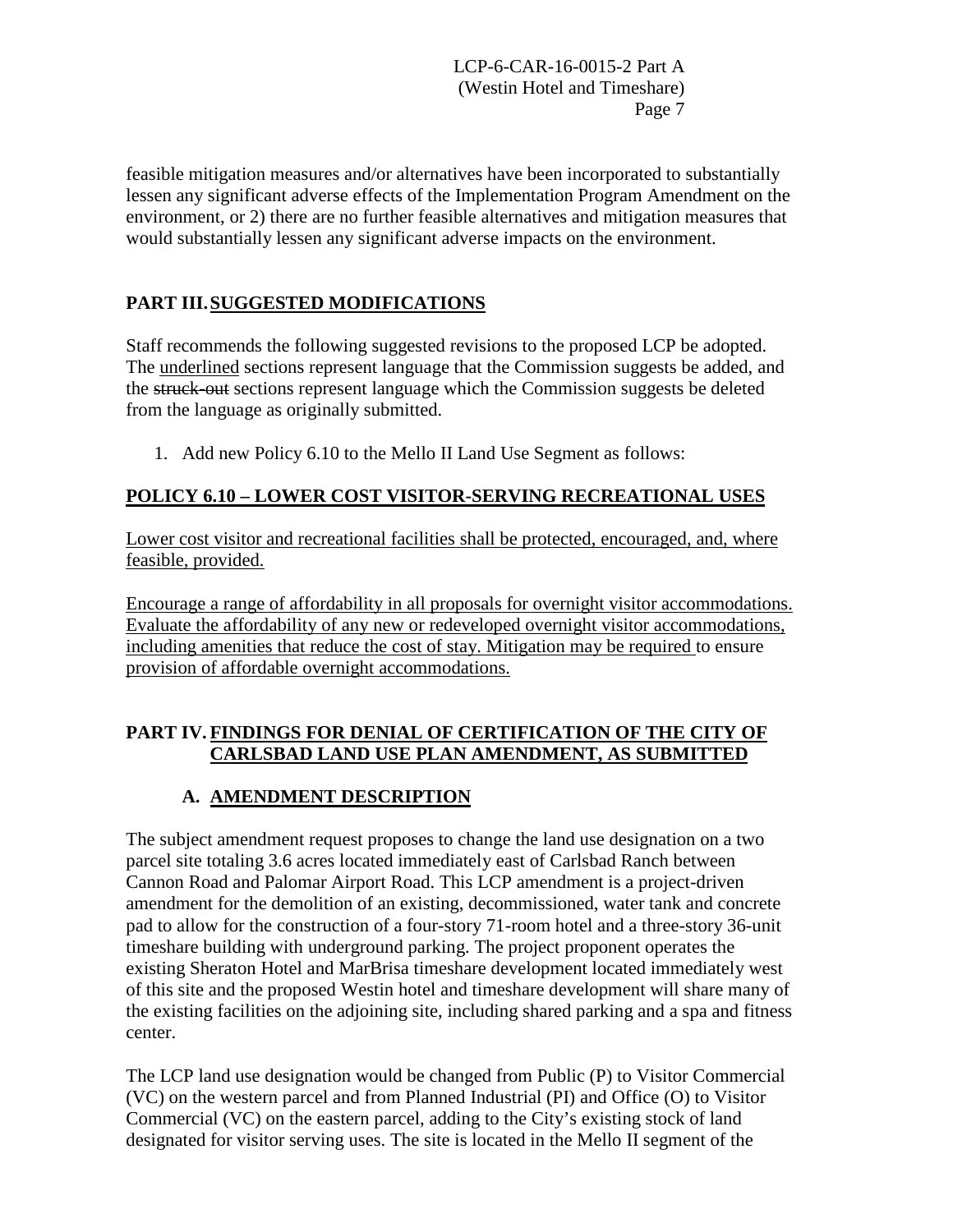City's adopted LCP. As such, all appropriate Mello II policies are under review by the proposed land use modification.

The City has already approved a coastal development permit for the underlying hotel and timeshare development that is pending until the subject LCP amendment process has been completed. The project site is not within the Coastal Commission's appeal jurisdiction area of the Coastal Zone.

## **B. CONFORMANCE WITH SECTION 30001.5 OF THE COASTAL ACT**

The Commission finds, pursuant to Section 30512.2b of the Coastal Act, that the proposed amendment to the Land Use Plan is not in conformance with the policies and requirements of Chapter 3 of the Coastal Act to the extent necessary to achieve the basic state goals specified in Section 30001.5 of the Coastal Act which states in part:

The legislature further finds and declares that the basic goals of the state for the Coastal Zone are to:

a) Protect, maintain and, where feasible, enhance and restore the overall quality of the coastal zone environment and its natural and manmade resources.

 b) Assure orderly, balanced utilization and conservation of coastal zone resources taking into account the social and economic needs of the people of the state.

c) Maximize public access to and along the coast and maximize public recreational opportunities in the coastal zone consistent with sound resource conservation principles and constitutionally protected rights or private property owners.

The Commission therefore finds, for the specific reasons detailed below, that the proposed amendment to the land use plan does not protect lower cost visitor and recreational facilities as required by the Coastal Act with regards to LCP Amendment Request No. LCP-6-CAR-16-0015-2 Part A.

### **C. NONCONFORMITY OF THE CITY OF CARLSBAD LAND USE PLAN WITH CHAPTER 3**

These findings focus on Chapter 3 policies that the proposed LUP amendment is inconsistent with. Subsequent findings will address the LUP amendment's consistency with other applicable Chapter 3 policies.

Section 30210 states:

*In carrying out the requirement of Section 4 of Article X of the California Constitution, maximum access, which shall be conspicuously posted, and recreational opportunities shall be provided for all the people consistent with*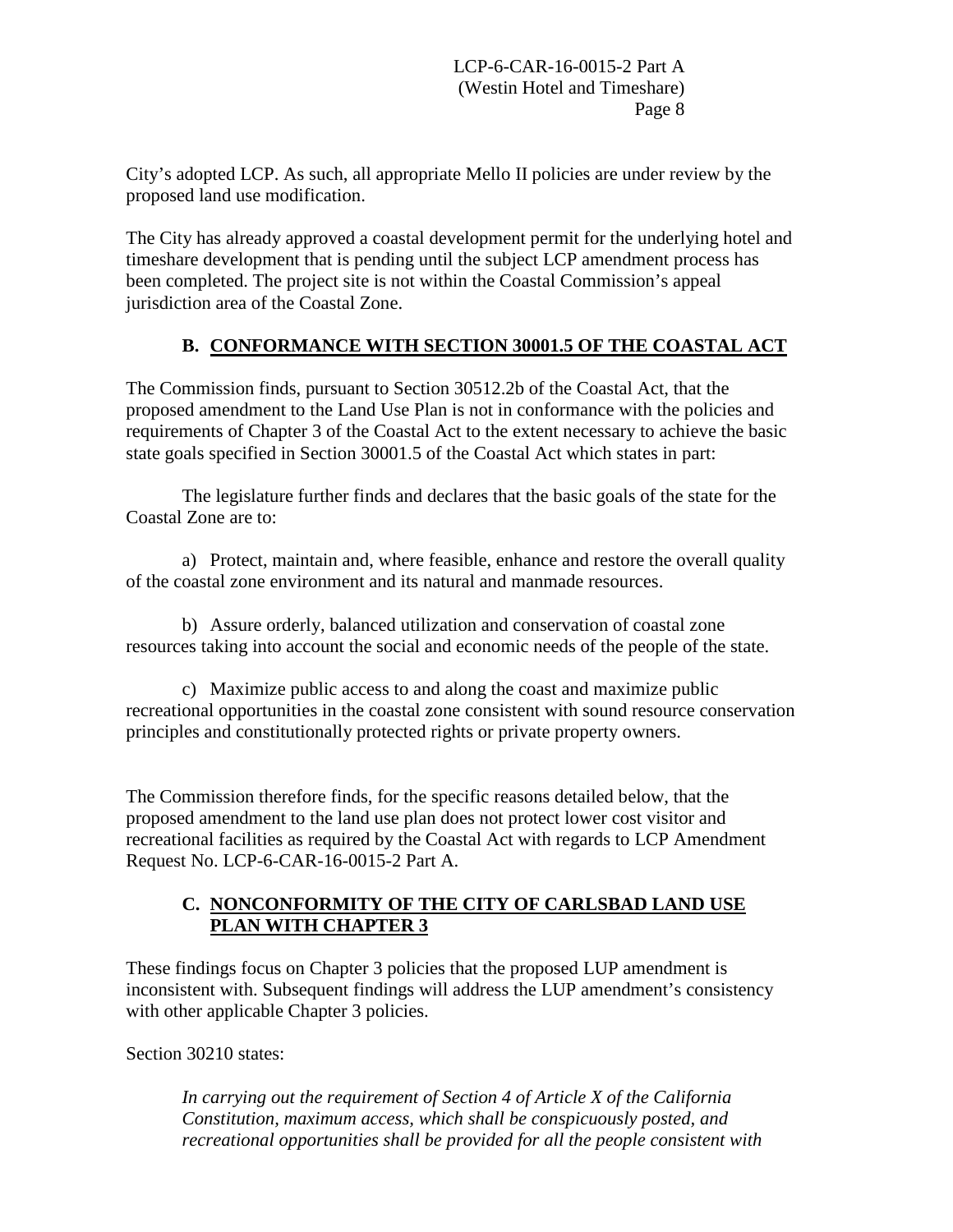*public safety needs and the need to protect public rights, rights of private property owners, and natural resource areas from overuse.* 

Section 30213 states:

*Lower cost visitor and recreational facilities shall be protected, encouraged, and, where feasible, provided. Developments providing public recreational opportunities are preferred.* 

Section 30222 states:

*The use of private lands suitable for visitor-serving commercial recreational facilities designed to enhance public opportunities for coastal recreation shall have priority over private residential, general industrial, or general commercial development, but not over agriculture or coastal-dependent industry.* 

The Coastal Act broadly protects public access for all by protecting and providing for lower cost public recreational and visitor serving facilities, including, but not limited to, overnight accommodations. Section 30213 requires permitted development to protect, encourage, and, where feasible, provide lower cost visitor and recreational facilities. The protection and provision of a range of affordable facilities is necessary because, as the Commission has seen throughout the history of its program, there is significant pressure to develop new higher cost accommodations, sometimes by replacing existing lower or moderate cost facilities. This is because the market demand tends to push prices increasingly higher in the California coastal zone, where tourism and overnight accommodations are extremely valuable commodities.

In an effort to protect existing lower cost visitor-serving facilities and provide for new facilities, the Commission has sought to ensure that lower cost visitor-serving facilities are considered in every proposal for new hotel development. Where the provision of lower-cost rooms or facilities is not feasible, the Commission has imposed in-lieu mitigation fees for development proposing higher cost accommodations. By doing so, a method is provided to assure that some degree of lower cost overnight accommodations will be provided. Given the current trend of proposed developments only including high cost facilities (recreational, overnight, residential, etc.), the need to protect lower cost accommodations is even more important.

The City's LCP was certified by the Commission in the 1980s. At that time pressure to develop new higher cost accommodations and the resulting impact on lower cost facilities was not as prevalent as it is today. As a result, LUP policies calling for additional hotel development without reference to their affordability were certified as consistent with the Coastal Act. The certified LUP policies do not require the City to evaluate the affordability of new hotel projects in the coastal zone or the cumulative impacts new higher cost facilities may have on lower cost visitor-serving facilities. This proposed amendment request will add new visitor serving designated area within the City's coastal zone and is coupled with a proposal to construct a hotel on the site. Several other hotel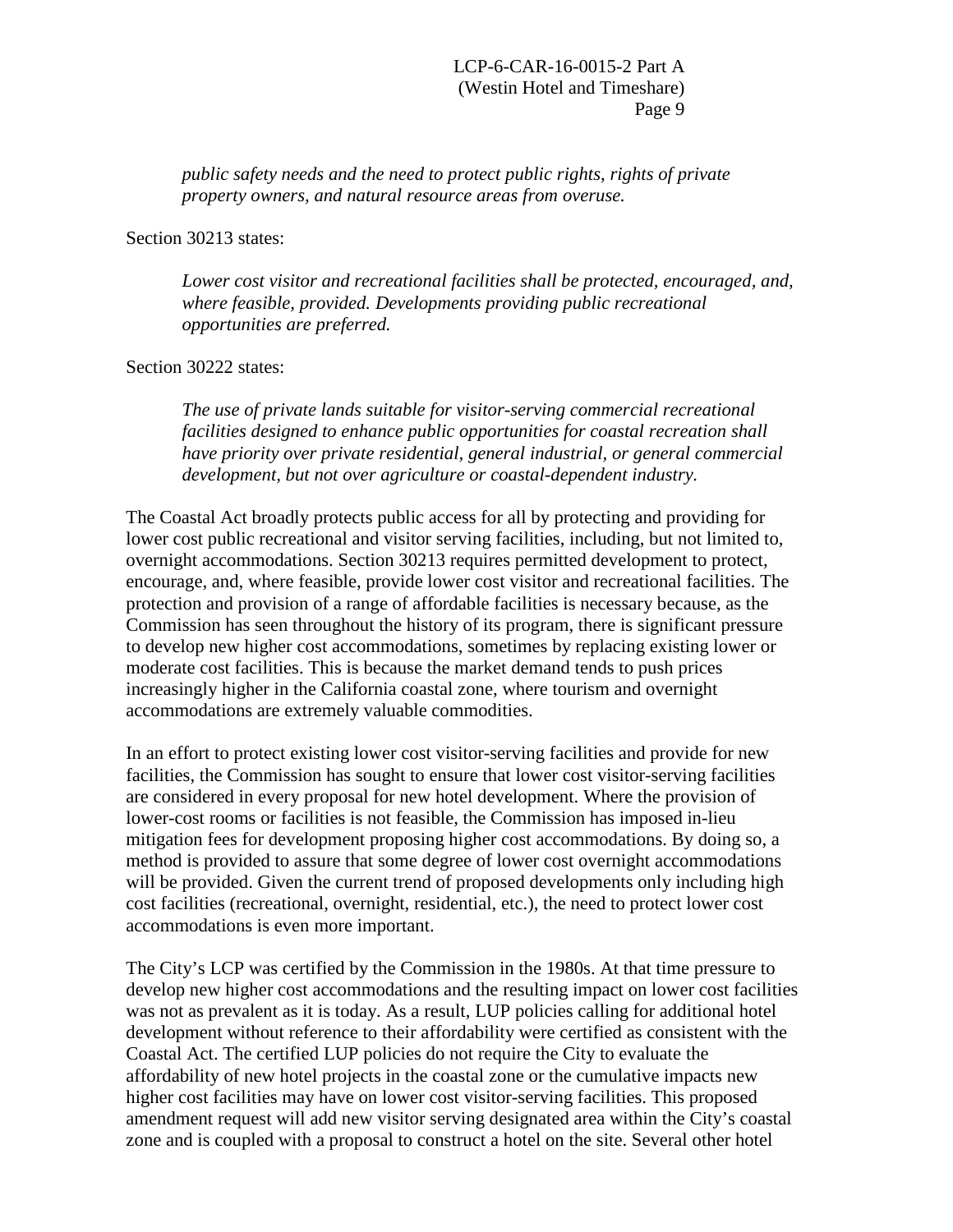projects are being considered within City limits, both in and outside of the coastal zone. The cumulative impacts on lower cost visitor-serving facilities from this proposal and future projects would not be fully assessed under the City's existing LCP policies. As a result, the proposed LCP amendment request is inadequate to protect lower cost visitorserving and recreational facilities as required by the Coastal Act. Therefore, in association with this project-driven LCP amendment, Commission staff is recommending one suggested modification to address these issues. This modification will serve to protect and provide current and future lower cost overnight accommodations within the Mello II segment of Carlsbad's coastal zone until the City develops more specific policies applicable to its entire coastal zone through a comprehensive LCP update. The City is initiating a comprehensive LCP update at this time through funding received by a Commission LCP grant awarded in 2015. The suggested modification associated with the subject LCP amendment is necessary to address the need to protect low cost overnight visitor accommodations during the interim period between now and when an updated LCP is approved by the Commission, a process that could take several years. This more comprehensive update will require the City to include more specificity and detail regarding how low cost and high cost overnight accommodations are assessed, when mitigation would be necessary, and a program for how this mitigation would be implemented.

The proposed project underlying this LCP amendment request will not result in any loss of existing lower cost visitor or recreational facilities because the site is not currently designated for or developed with any visitor serving use. The project applicant states that the proposed hotel will support a room rate of approximately \$112-\$223 per night plus a \$16 per night resort fee, for a total nightly cost of approximately \$128-\$239. In a constantly changing market, it can be difficult to define what price point constitutes "lower-cost," "moderate," and "higher-cost" accommodations for a given area. To address this, the Commission uses a survey methodology to define lower, moderate, and high-cost hotels.

The Commission's methodology is based on hotel accommodations (single room, up to double occupancy) in California. The method compares the average daily rate of lower cost hotels in the San Diego coastal zone with the average daily rate of all types of hotels across the state. Under this formula, lower-cost is defined as the average room rate of all economy hotels that have a room rate less than the statewide average daily room rate.

Commission staff first applied this methodology to projects in the San Diego area in 2008 (e.g., City of Carlsbad LCP Amendment No. 1-07A/DKN Hotel, A-6-IMB-07- 131/Pacifica Companies and Pacifica Hosts, Inc. Revised Findings). Using data from Smith Travel Research, Commission staff projected the average daily room rate for hotels in California during the peak visitor months of July and August 2008. To survey lower cost accommodations within the San Diego coastal zone, Commission staff looked at AAA properties rated as one- and two-diamond to identify economy hotels and motels that meet an acceptable level of quality. Staff found that the average daily room rate for lower cost hotels in the San Diego coastal zone for July and August 2008 was 18% lower than the statewide daily average room rate. Staff then defined "higher-cost"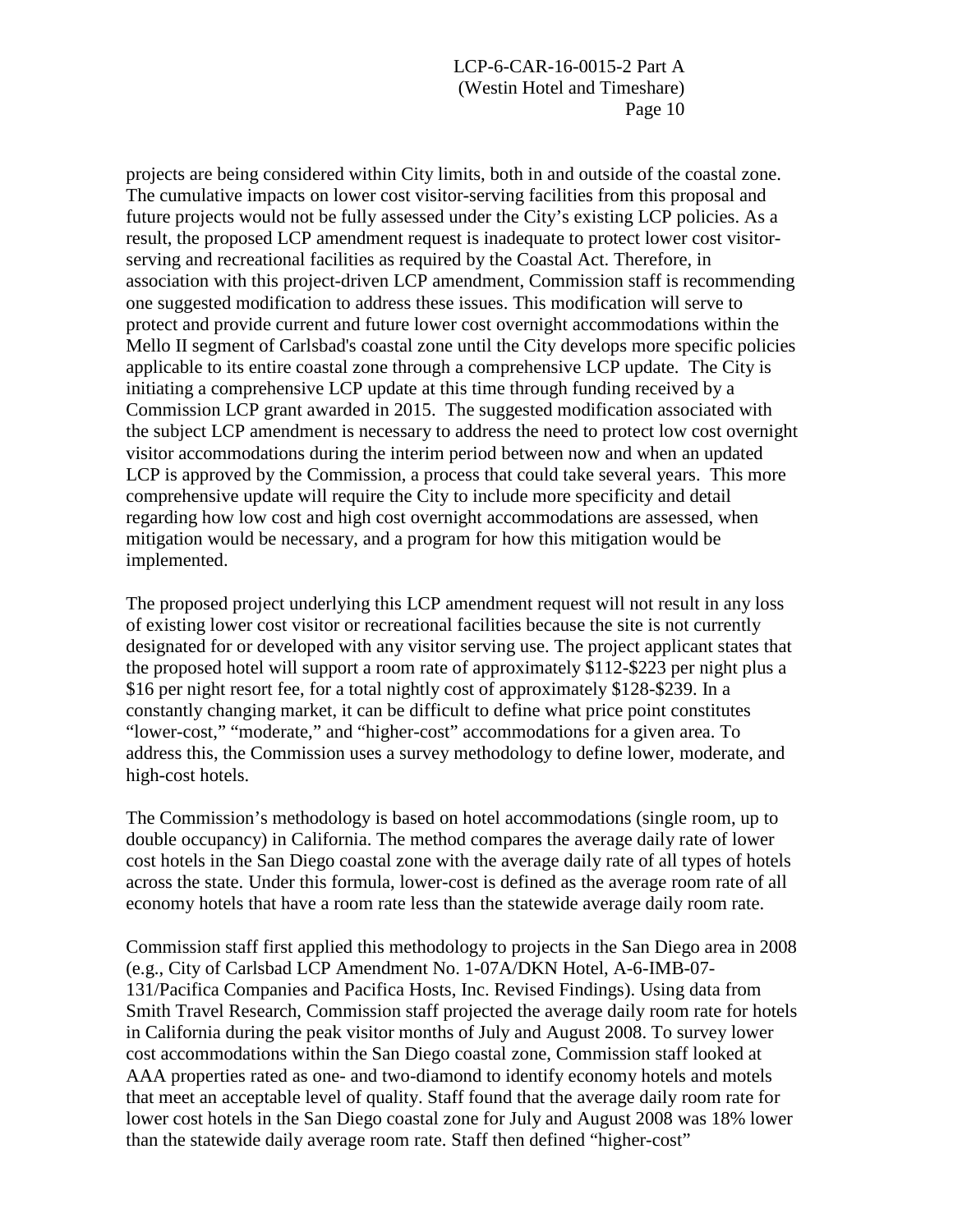accommodations as those hotels with daily room rates more than 20% higher than the statewide average.

Similarly, the project proponent for the subject amendment obtained average daily room rates for all hotels in California in 2015 from Smith Travel Research and projected the average daily rate for peak visitor season (the months of July and August) 2016 based on average change per year comparing the 2008 average daily rate to the 2015 average daily rate. For 2016, the average daily rate statewide for the months of July and August is projected to be \$168.31.

Rather than survey AAA one and two diamond hotels, the applicant relied on the Smith Travel Research database list of "economy" class hotels and supplemented that list with similar hotels and motels identified through online searches. The applicant identified 31 economy class hotels within the San Diego coastal zone and conducted online research to obtain rack rates (the rates available to the public with no discounts) for the months of July and August 2016.

Of the 31 economy class hotels in the San Diego coastal zone surveyed, 29 charged less than the \$168.31 statewide average (see Table 1). The average room rate of these 29 hotels is \$90.50. Thus, based on the above formula, for San Diego in 2016, lower-cost accommodations can be defined as those charging less than \$90.50 per night, or 46% below the 2016 statewide average daily room rate of \$168.31. The applicant proposes to charge an average of \$239 per night during peak visitor seasons, approximately \$149 per night more than lower-cost rates. Therefore, the proposed project will not provide any lower-cost visitor accommodations.

| Table 1                                                                                            |                            |                   |             |          |               |
|----------------------------------------------------------------------------------------------------|----------------------------|-------------------|-------------|----------|---------------|
| Economy Class Hotels in the Coastal Zone with Room Rates Less than State Peak Average <sup>1</sup> |                            |                   |             |          |               |
|                                                                                                    | <b>Hotel Name</b>          | <b>Address</b>    | <b>City</b> | July     | <b>August</b> |
|                                                                                                    |                            |                   |             | Average  | Average       |
| 1                                                                                                  | Coast Inn                  | 921 N Coast Hwy   | Oceanside   | \$69.00  | \$69.00       |
| 2                                                                                                  | <b>Beachwood Motel</b>     | 210 Surfrider Way | Oceanside   | \$79.00  | \$79.00       |
| 3                                                                                                  | Oceanside Inn & Suites     | 1820 S Coast Hwy  | Oceanside   | \$100.00 | \$90.00       |
| 4                                                                                                  | <b>Sandy Beach Cottage</b> | 213 S Pacific St  | Oceanside   | \$99.00  | \$99.00       |
| 5                                                                                                  | Days Inn Oceanside         | 1501 Carmelo Dr   | Oceanside   | \$155.00 | \$125.00      |
| 6                                                                                                  | Rodeway Inn Oceanside      | 1103 N Coast Hwy  | Oceanside   | \$92.00  | \$75.00       |
| $\tau$                                                                                             | Motel 6 Oceanside Marina   | 901 N Coast Hwy   | Oceanside   | \$120.99 | \$63.99       |
| 8                                                                                                  | Motel 6                    | 750 Raintree Dr   | Carlsbad    | \$96.00  | \$70.00       |
| 9                                                                                                  | Days Inn Carlsbad near     |                   |             |          |               |
|                                                                                                    | Legoland                   | 3700 Pio Pico Dr  | Carlsbad    | \$129.00 | \$99.00       |
| 10                                                                                                 |                            | 6117 Paseo Del    |             |          |               |
|                                                                                                    | Motel 6 Carlsbad East      | Norte             | Carlsbad    | \$89.99  | \$69.99       |
| 11                                                                                                 | Rodeway Inn                | 1444 N Coast Hwy  | Encinitas   | \$103.00 | \$71.00       |

<span id="page-16-0"></span> $\overline{a}$  $<sup>1</sup>$  Of 31 hotels surveyed, the Travelodge San Diego La Jolla Beach and the Travelodge San Diego</sup> Downtown Convention Center hotels have peak season rates higher than the statewide average room rates for July and August.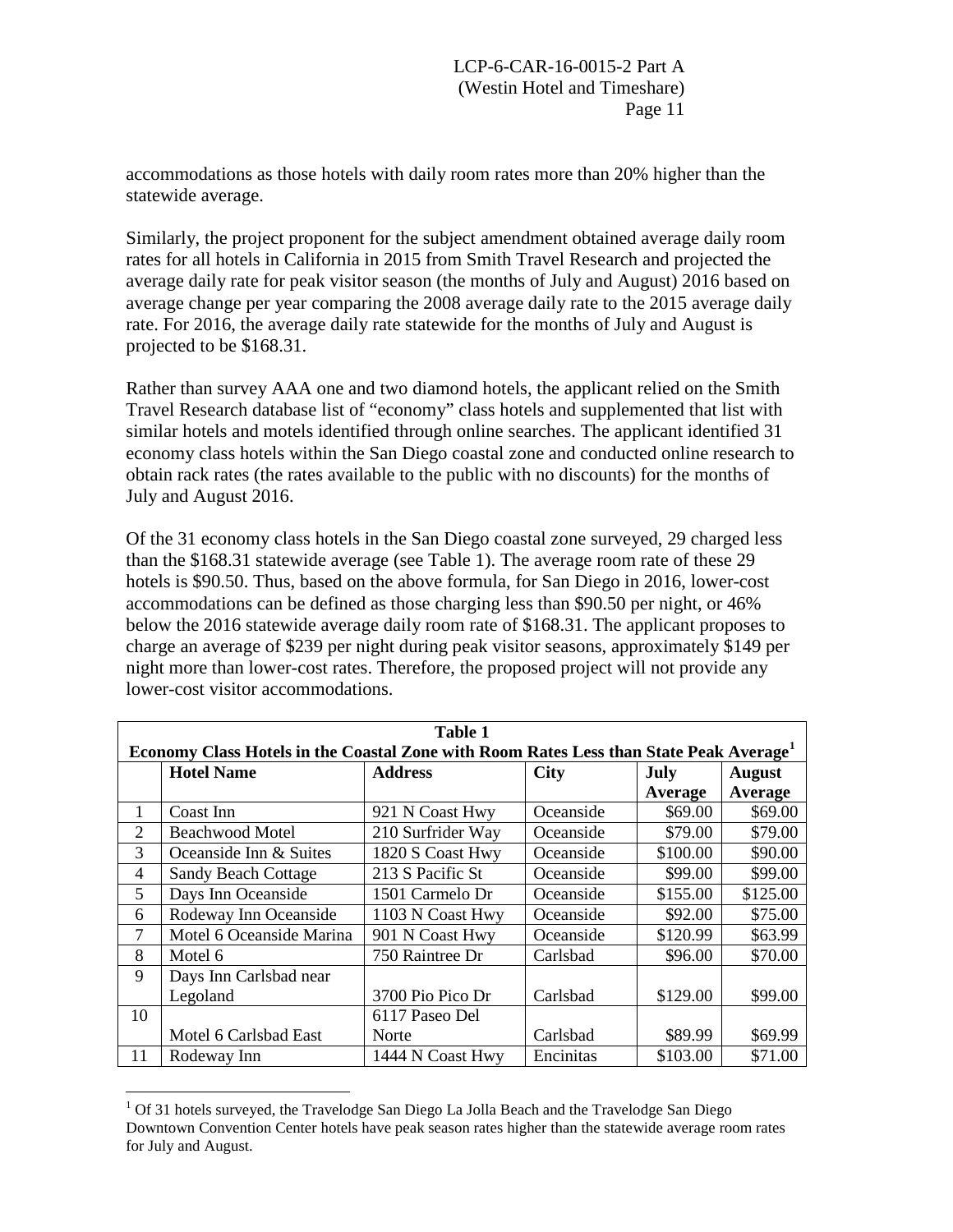| 12 | <b>Quality Inn Encinitas</b>            | 607 Leucadia Blvd  | Encinitas   | \$110.00 | \$76.00  |
|----|-----------------------------------------|--------------------|-------------|----------|----------|
| 13 | Portofino Beach Inn                     | 186 N Coast Hwy    | Encinitas   | \$112.00 | \$95.00  |
| 14 | Days Inn Encinitas                      | 133 Encinitas Blvd | Encinitas   | \$110.00 | \$93.00  |
| 15 | Econo Lodge Encinitas                   | 410 N Coast Hwy    | Encinitas   | \$129.00 | \$109.00 |
| 16 | Sands of La Jolla                       | 5417 La Jolla Blvd | La Jolla    | \$114.00 | \$97.00  |
| 17 | La Jolla Biltmore Motel                 | 5383 La Jolla Blvd | La Jolla    | \$70.00  | \$70.00  |
| 18 | <b>Beachcomber Shores</b>               | 907 Turquoise St   | San Diego   | \$90.00  | \$90.00  |
| 19 | Vagabond Inn San Diego                  |                    |             |          |          |
|    | Airport                                 | 1325 Scott St      | San Diego   | \$119.00 | \$107.00 |
| 20 | Motel 6 San Diego Airport               | 2353 Pacific Hwy   | San Diego   | \$150.00 | \$80.00  |
| 21 | Main Street Motel                       | 3494 Main St       | San Diego   | \$90.00  | \$90.00  |
| 22 | Rodeway Inn San Diego                   | 4345 Mission Bay   |             |          |          |
|    | <b>Beach Seaworld Area</b>              | Dr                 | San Diego   | \$149.00 | \$62.00  |
| 23 | Red Roof Inn San Diego                  |                    |             |          |          |
|    | Pacific Beach Sea World                 | 4545 Mission Bay   |             |          |          |
|    | Area                                    | Dr                 | San Diego   | \$119.00 | \$99.00  |
| 24 | Prime Inn                               | 1722 Palm Ave      | San Diego   | \$87.00  | \$87.00  |
| 25 | Super 8 San                             |                    |             |          |          |
|    | Diego/Imperial Beach                    | 1788 Palm Ave      | San Diego   | \$62.00  | \$62.00  |
| 26 | Motel 6                                 | 160 Calle Primera  | San Ysidro  | \$70.00  | \$60.00  |
| 27 | Travelodge San Ysidro                   | 180 Calle Primera  | San Ysidro  | \$50.00  | \$40.00  |
| 28 |                                         | 230 Via De San     |             |          |          |
|    | Knights Inn San Ysidro                  | Ysidro             | San Ysidro  | \$67.00  | \$58.00  |
| 29 | Good Nite Inn                           | 225 Bay Blvd       | Chula Vista | \$77.00  | \$55.00  |
|    | <b>AVERAGE FOR JULY AND AUGUST 2016</b> |                    |             | \$90.50  |          |

There has never been a similar survey of hotels charging more than the statewide average to define the high cost threshold, however, in its 2008 actions, the Commission estimated high cost accommodations as room rates more than 20% higher than the statewide average room rate. If we apply that 20% threshold to the current proposal, rates over \$201.97 would qualify as high cost, including the proposed hotel development. The applicant suggests, instead, that the Commission define "high-cost" accommodations in this case as room rates more than 46% higher than the statewide daily average of \$168.31, or \$245.73, since the low cost accommodations identified were similarly 46% lower than the statewide daily average. Using this definition of high-cost, the applicant's proposed rate of \$239 per night during peak season would make this hotel moderate cost instead. The applicant's definition of high cost replicates the Commission's 2008 methodology by basing the high-cost threshold on the percent difference between the lower-cost threshold and the statewide average room rate.

Although room rates alone provide a valuable measure of affordability, the Commission has typically looked at a variety of factors to determine how affordable hotels are to the general public. The applicant has described several free amenities and discounts to make a stay at the hotel more affordable. For example, free WiFi will be available to guests throughout the property. The hotel will also provide free shuttle service to popular visitor destinations, including roundtrip service to Tamarack State Beach, the Company Stores outlet mall, and dining in the Village area. Additionally, the hotel shuttle will provide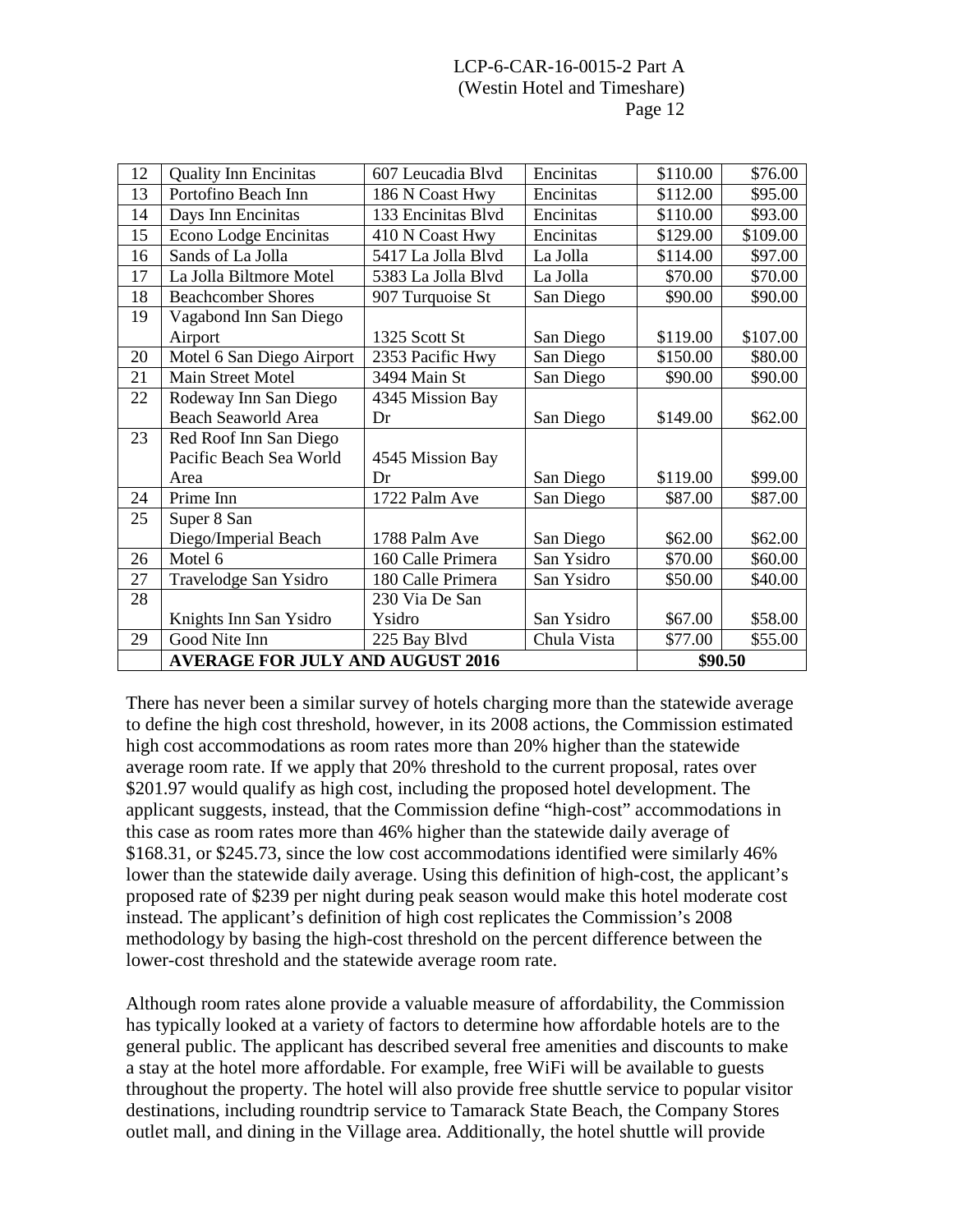free service to three rapid transit stations in North County including the Carlsbad Village Transit Station, Poinsettia Station, and Oceanside Transit Center, enabling guests to arrive at the hotel via mass transit and to connect with other recreational destinations, including other coastal towns and beaches. These transit services make popular visitor destinations accessible without a car, lowering the cost for guests and potentially reducing the traffic and parking impacts associated with this new hotel development.

The hotel will be located within Carlsbad Ranch – a mix of non-residential uses including several resorts and a timeshare development, the Flower Fields, the Gemological Institute of America campus, specialty retail and restaurants, the LEGOLAND theme park, and light manufacturing/office uses. Much of Carlsbad Ranch is already improved with pedestrian access, allowing guests at the proposed hotel to access other visitor serving development in the area by foot. Hotel guests will be able to purchase two LEGOLAND tickets for an average discount of \$18 per ticket (up to \$36.00 savings on two adult tickets). Guests will also be able to access the theme park through a private access gate from the hotel property, saving guests the \$15 per day parking fee at the theme park. Finally, hotel guests will also be able to obtain tee times for the public golf course located immediately to the east of this hotel site for a \$20-\$35 discount.

As a result of the free amenities, transportation services and discounts available to guests, the proposed hotel rates can be considered moderate cost in this case. Further, because the proposed project is increasing the City's stock of land designated for visitor serving uses, is not displacing any existing lower cost visitor or recreational facilities, and will be developed as an expansion of the adjacent existing hotel and timeshare development, no mitigation is required in this case.

However, the action before the Commission at this time is the City's LCP amendment, not the project underlying the LCP amendment. The proposed amendment would modify the land use designation of the subject site to visitor serving commercial. As discussed above, however, this modification does not ensure that any subsequent visitor serving accommodations approved on this site protect lower cost visitor and recreational facilities as required by Sections 30210, 30213 or 30222 of the Coastal Act. In fact, in this case, the City did not require such protections when it approved a coastal development permit for the project that precipitated this LCP amendment. As such, the LCP must be modified to prioritize lower cost visitor-serving uses.

#### **PART V. FINDINGS FOR APPROVAL OF THE CITY OF CARLSBAD LAND USE PLAN, IF MODIFIED**

## **A. SPECIFIC FINDINGS FOR APPROVAL**

1. Lower Cost Visitor and Recreational Facilities

Because the City lacks policies reflective of Sections 30210, 30213 or 30222 of the Coastal Act, staff is suggesting one modification to the City's certified Mello II LUP, in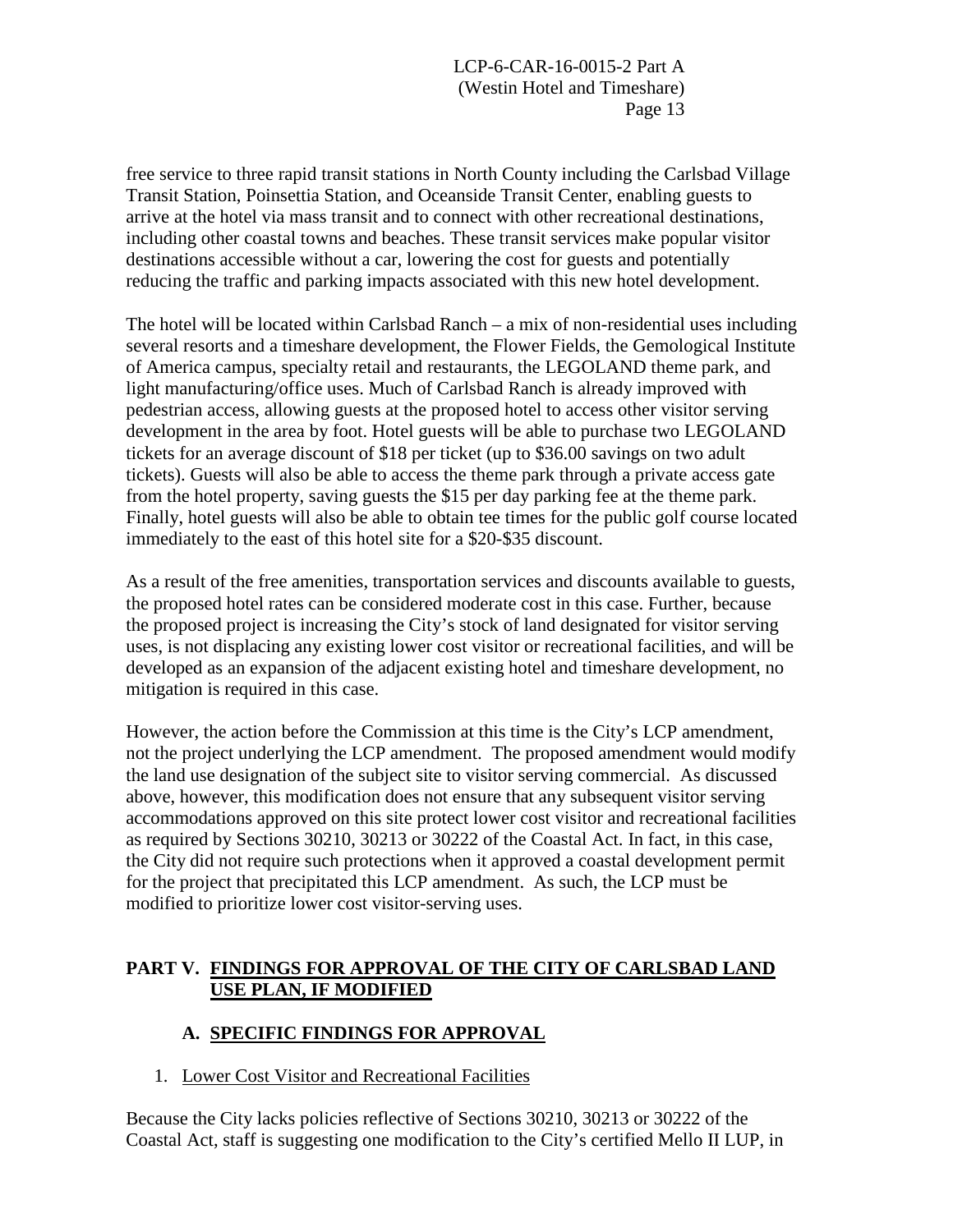order to ensure that it protects lower cost visitor and recreational facilities as required by the Coastal Act. The suggested modification mirrors the language of Coastal Act Section 30213 and furthers the goals of 30210 to maximize public access and 30222 to make visitor-serving commercial recreational uses a priority. Section 30213 specifically protects lower cost visitor serving and recreational facilities. As land becomes less available and more expensive, protection of facilities located in the coastal zone that provide affordable recreation and accommodations to the general public become invaluable. It is important to protect those uses that best serve the public in general, as opposed to members of the public that can afford certain luxuries. The suggested modification also requires the City to encourage a range of affordability and to evaluate the affordability of all proposals for overnight visitor accommodations. Finally, the suggested modification provides the City the opportunity to assess mitigation where necessary. At this time staff is not suggesting specific triggers for requiring mitigation or any particular mitigation methodology as an LCP update is anticipated.

It should be noted that the Commission prefers to see proactive efforts by local governments to address this need. To its credit, the City has indicated that this issue will be addressed in a comprehensive LCP update the City is undertaking with support from a 2015 Commission LCP update grant. The City objects to inclusion of the suggested modification at this time because the City prefers to adopt policies that will apply to the entire coastal zone through the comprehensive LCP update, rather than a policy that only applies to the Mello II LCP segment. The City also suggests that the language of the suggested modification is too broadly crafted and that developing a more comprehensive approach through the LCP update process will allow City and Commission staff to work together on alternative approaches to implement a new policy. Finally the City is concerned that full public engagement on the implementation of such a policy would be beneficial and that simply adding the policy as a suggested modification as a part of the subject amendment will prevent public input.

In 2008 the Commission approved a similar project-driven LCP amendment (LCP Amendment No. 1-07A/DKN Hotel) for demolition of an existing lower cost motel and construction of a new, larger hotel. Commission staff recommended approval with suggested modifications to address the lack of LCP policies regarding protection and provision of lower cost visitor and recreational facilities. The City objected to the suggested modifications at that time because the suggested policies would apply to the Mello II segment only, and the City preferred to pursue a more comprehensive approach that would apply to the City's entire coastal zone. The City had just begun a comprehensive LCP update effort in 2008 and assured the Commission that the update effort would include policies to address lower cost visitor and recreational facilities within the City's coastal zone. The Commission approved the amendment request without the suggested modifications, allowing the City to develop its own policies in its LCP update. In the eight years since the Commission accepted the City's assurance that it would develop its own policies to address this gap in the LCP, no policies have been brought forward.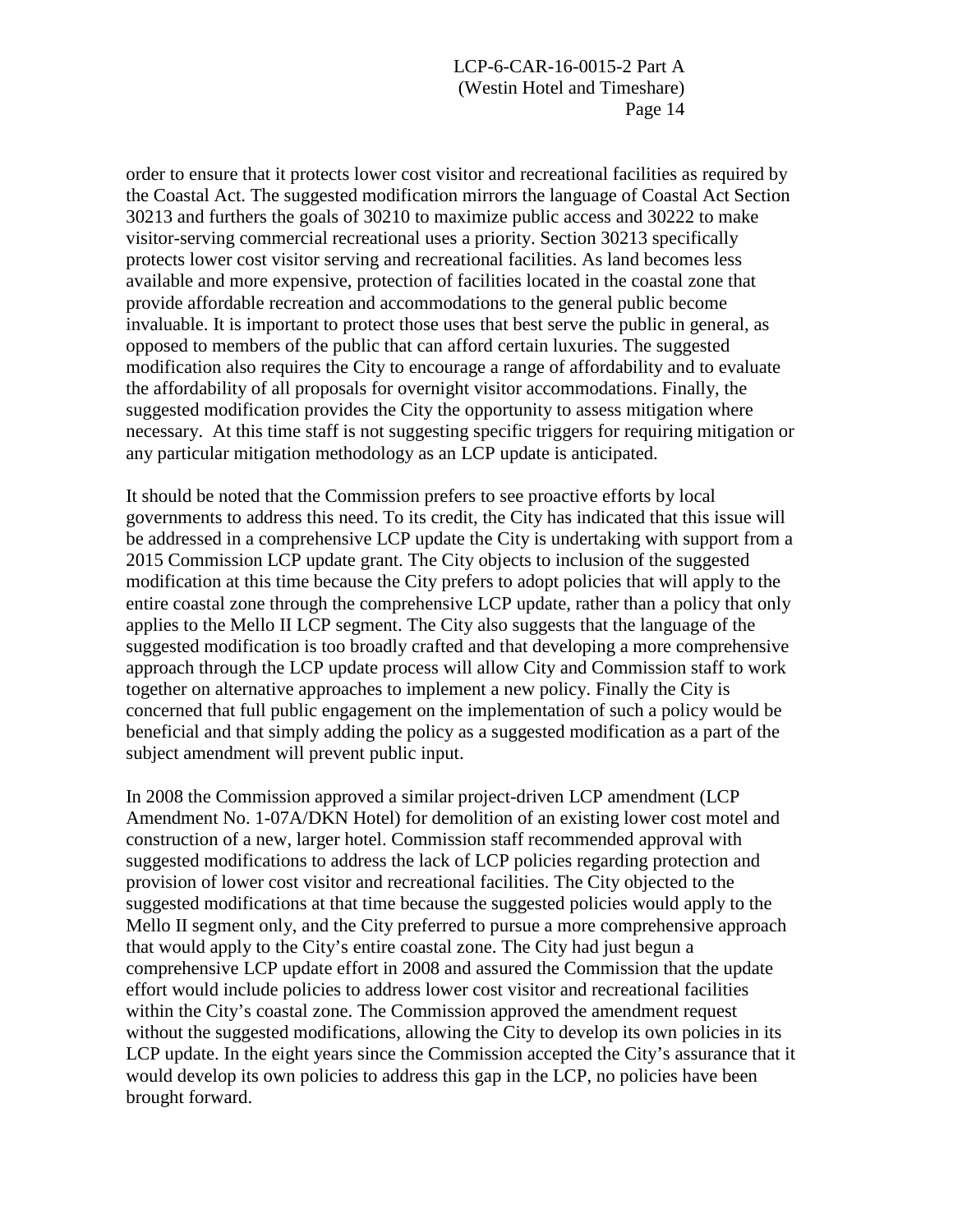Commission staff recognizes that the City is now actively pursuing a comprehensive update effort with a 2015 grant from the Coastal Commission; however, it could be several years before the Commission would review any comprehensive update from this effort. Several other hotel projects have been reported in the media within City limits, both in and outside of the coastal zone and could pursue permitting before the City completes its LCP update. Staff is recommending the suggested modification in the interim in order to ensure that the Mello II segment LUP provides the City the ability to address issues related to protection of lower cost visitor-serving facilities while further Citywide policies are developed. The language staff is recommending be adopted at this time will provide the City flexibility to assess the impacts of any visitor serving projects that may come forward in the Mello II segment before the City's comprehensive update is complete and certified, and should in no way impede the City's ability to develop its own policies for inclusion in the comprehensive update. This more comprehensive update will require the City to include more specificity and detail regarding how low cost and high cost overnight accommodations are assessed, when mitigation would be necessary, and a program for how this mitigation would be implemented. Addition of this policy through a suggested modification does not preclude public input – the Commission's own hearing provides an opportunity for public input and the City would hold a local hearing on the Commission-approved modification. Finally, the City made similar arguments against suggested modifications to address this gap in LCP policies eight years ago and committed to update their LCP; however, the City's LCP has yet to be updated on this issue and therefore given this lapse in time the need to address this issue during this ongoing interim period is warranted.

The proposed hotel development can be found consistent with Chapter 3 of the Coastal Act because the room rates will be moderate cost and accessible to much of the general public. Although timeshare developments are not a priority use under the Coastal Act and often have adverse impacts to lower cost visitor and recreational facilities, the proposed timeshare component underlying this LCP amendment can also be found consistent with Chapter 3 in this case. The site is not currently designated for or developed with visitor serving uses, so no existing lower cost visitor serving or recreational use will be displaced by the proposed timeshare development, and in fact the proposed project would result in additional visitor serving uses in an area that historically was not available for this type of development.

In conclusion, the addition of the new policy will protect those visitor serving recreational and overnight uses that can be considered lower cost and promote the future development of overnight accommodations with an adequate range of affordability. By encouraging development that is accessible to the highest proportion of the public, and feasible in areas suitable for visitor serving uses, the suggested modification will ensure the City's LUP protects lower cost visitor and recreational facilities as required by the Coastal Act.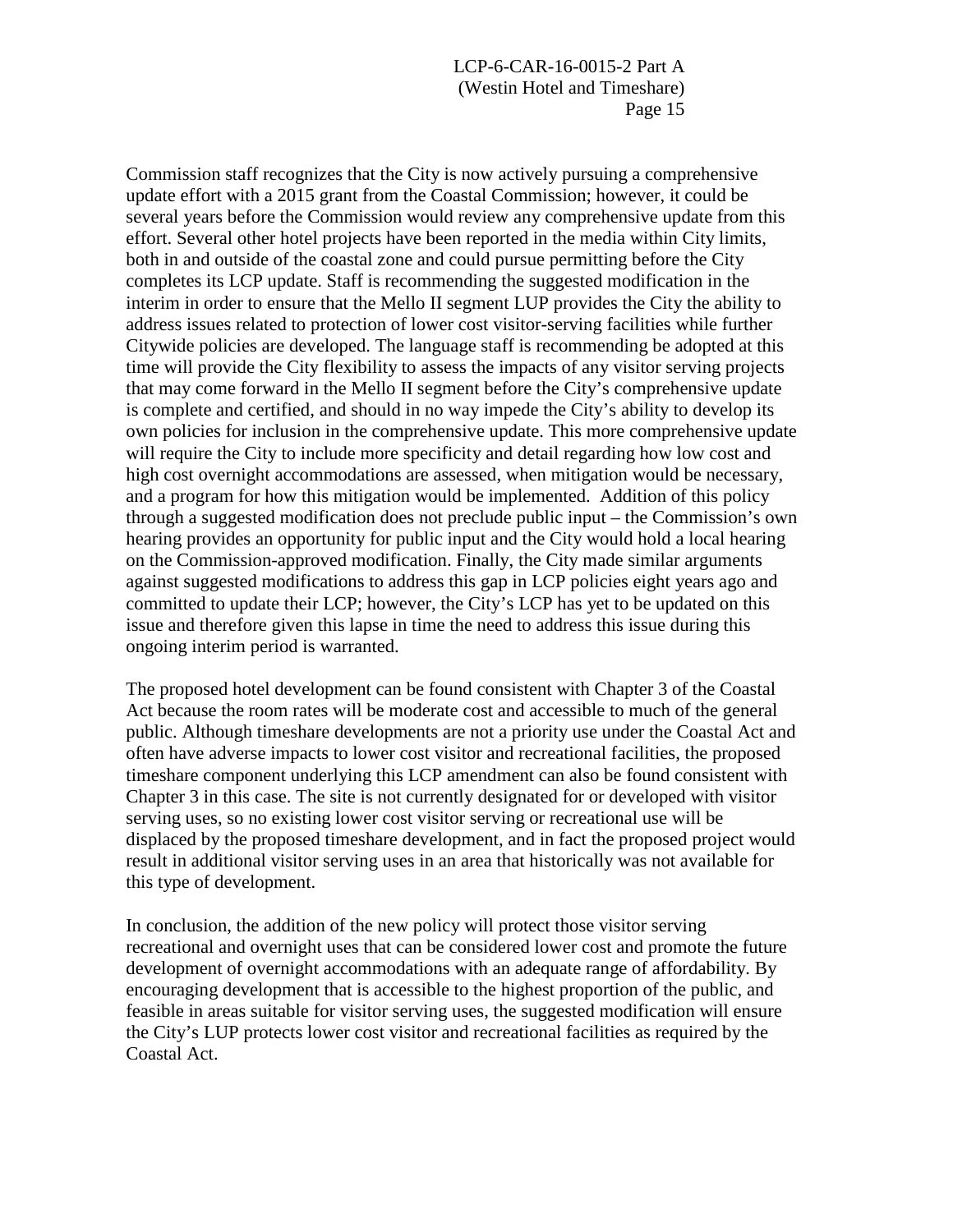#### 2. Consistency of the LUP Amendment with Other Applicable Chapter 3 Policies

Section 30240 states:

- *(a) Environmentally sensitive habitat areas shall be protected against any significant disruption of habitat values, and only uses dependent on those resources shall be allowed within those areas.*
- *(b) Development in areas adjacent to environmentally sensitive habitat areas and parks and recreation areas shall be sited and designed to prevent impacts which would significantly degrade those areas, and shall be compatible with the continuance of those habitat and recreation areas.*

Section 30250 states, in part:

*(a) New residential, commercial, or industrial development, except as otherwise provided in this division, shall be located within, contiguous with, or in close proximity to, existing developed areas able to accommodate it or, where such areas are not able to accommodate it, in other areas with adequate public services and where it will not have significant adverse effects, either individually or cumulatively, on coastal resources.*  Section 30251 states, in part:

*The scenic and visual qualities of coastal areas shall be considered and protected as a resource of public importance. Permitted development shall be sited and designed to protect views to and along scenic coastal areas, to minimize the alteration of natural landforms, to be visually compatible with the character of surrounding areas, and, where feasible, to restore and enhance visual quality in visually degraded areas.* 

The proposed LCP amendment and underlying development will not have any adverse impact on public access. The project will provide pedestrian access to the rest of Carlsbad Ranch to the west of the site. The subject site is located inland of the beach and hotel guests will have access to a free shuttle service, potentially reducing traffic and parking impacts around the City.

The subject site is currently disturbed with an existing decommissioned water tank and concrete pad. There is no native vegetation on the site, but the adjacent golf course property to the east is a hardline preserve area under the City's Habitat Management Plan and contains coastal sage scrub habitat. To avoid or minimize potential adverse impacts to raptors that may occupy eucalyptus trees on the subject site or California gnatcatchers in coastal sage scrub habitat located on the neighboring golf course, the City has imposed mitigation measures to prohibit construction during bird nesting and breeding seasons or compliance with nest avoidance measures if construction cannot avoid nesting and breeding seasons. As a result, the proposed land use plan amendment and underlying project can be found consistent with Section 30240.

The subject site is located immediately adjacent to existing commercial development and the proposed development that this LUP amendment will facilitate is essentially an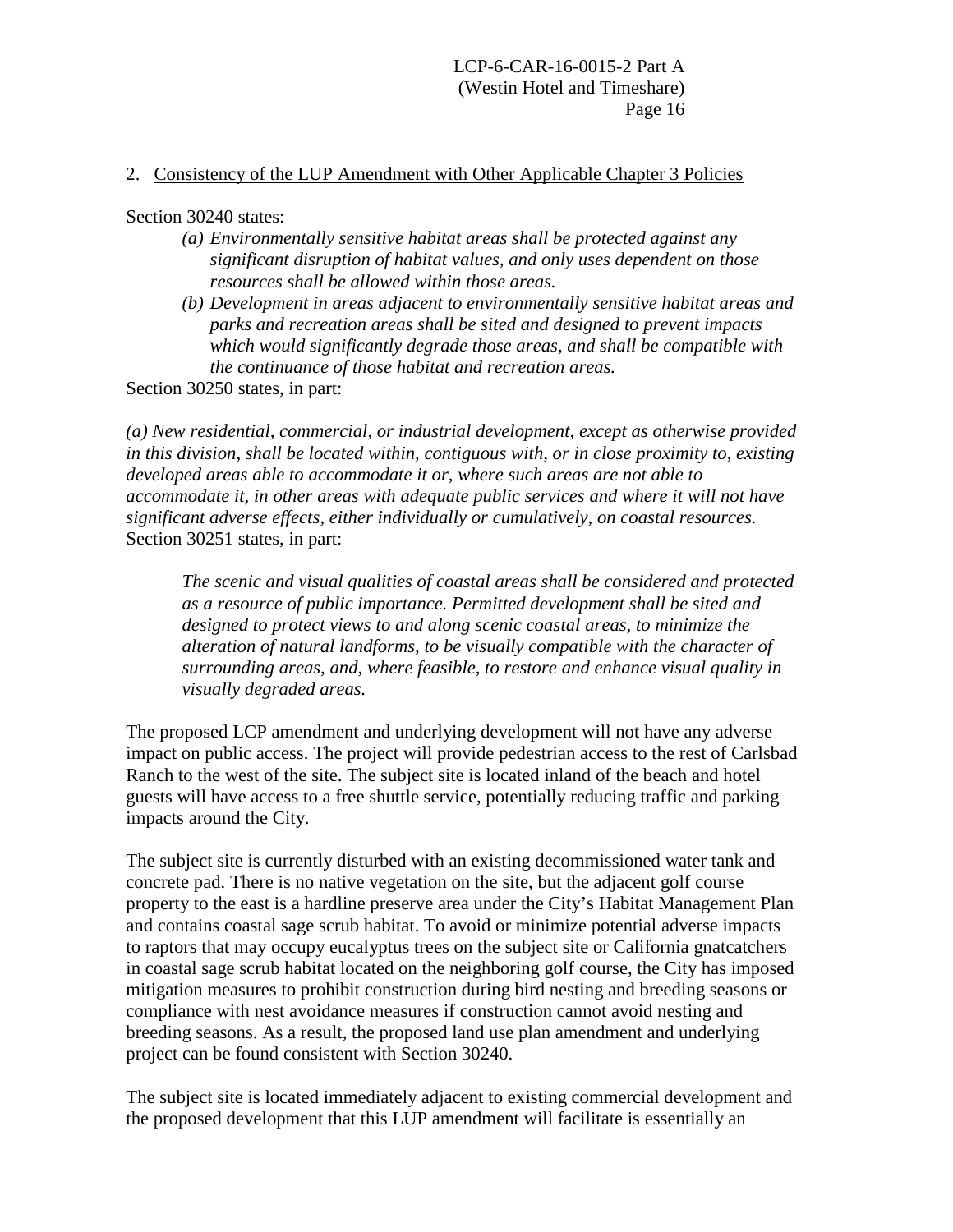expansion of the existing hotel and timeshare uses to the west. Therefore, the proposed amendment and companion development can be found consistent with Section 30250.

Finally, the subject site is located in an inland area of the coastal zone. The proposed development will not have any adverse impact to scenic coastal resources and will be visually compatible with adjacent development, consistent with the requirements of Section 30251.

### **PART VI. FINDINGS FOR APPROVAL OF THE CITY OF CARLSBAD IMPLEMENTATION PLAN AMENDMENT, AS SUBMITTED**

## **A. AMENDMENT DESCRIPTION**

The proposed Implementation Plan amendment would modify the existing zoning from Exclusive Agriculture (E-A) to Commercial Tourist with a Qualified Development Overlay (C-T-Q) on the western parcel and from Planned Industrial (P-M) and Office (O) to Commercial Tourist with a Qualified Development Overlay (C-T-Q) on the eastern parcel. The City also proposes to amend the Carlsbad Ranch Specific Plan to incorporate this site as Planning Area 5A and to make minor "clean-up" changes in the development standards applicable to Planning Areas 5 and 5A. These minor text revisions include deleting obsolete development concepts and unnecessary Zoning Ordinance cross references.

## **B. FINDINGS FOR APPROVAL**

The standard of review for LCP implementation submittals or amendments is their consistency with and ability to carry out the provisions of the certified LUP.

a) Purpose and Intent of the Ordinance. The parcels that are the subject of this LCP amendment request will be rezoned and incorporated into the Carlsbad Ranch Specific Plan area. The Carlsbad Ranch Specific Plan (Specific Plan) was found consistent with the City's certified LUP in 1993 and became the Implementation Plan for this 423.5 acre region of the City. Carlsbad Ranch is located in the northwest quadrant of the City; it lies east of Interstate 5 between Cannon and Palomar Airport Roads (Exhibit 2). The purpose of the Specific Plan is to provide a comprehensive set of guidelines, regulations, and implementation programs for guiding and ensuring orderly development of the Carlsbad Ranch area. The City proposes to incorporate these parcels as a new Planning Area 5A and make some minor revisions to the development standards for Planning Area 5 and 5A - Resorts. Development within the Specific Plan area is subject to the development standards of the Specific Plan rather than the City's Zoning Ordinance.

b) Major Provisions of the Ordinance. Ordinance No. CS-292 provides for rezoning of the parcels from E-A and P-M/O to C-T-Q on the certified LCP Zoning Map. Ordinance No. CS-293 provides for amendment of the Carlsbad Ranch Specific Plan for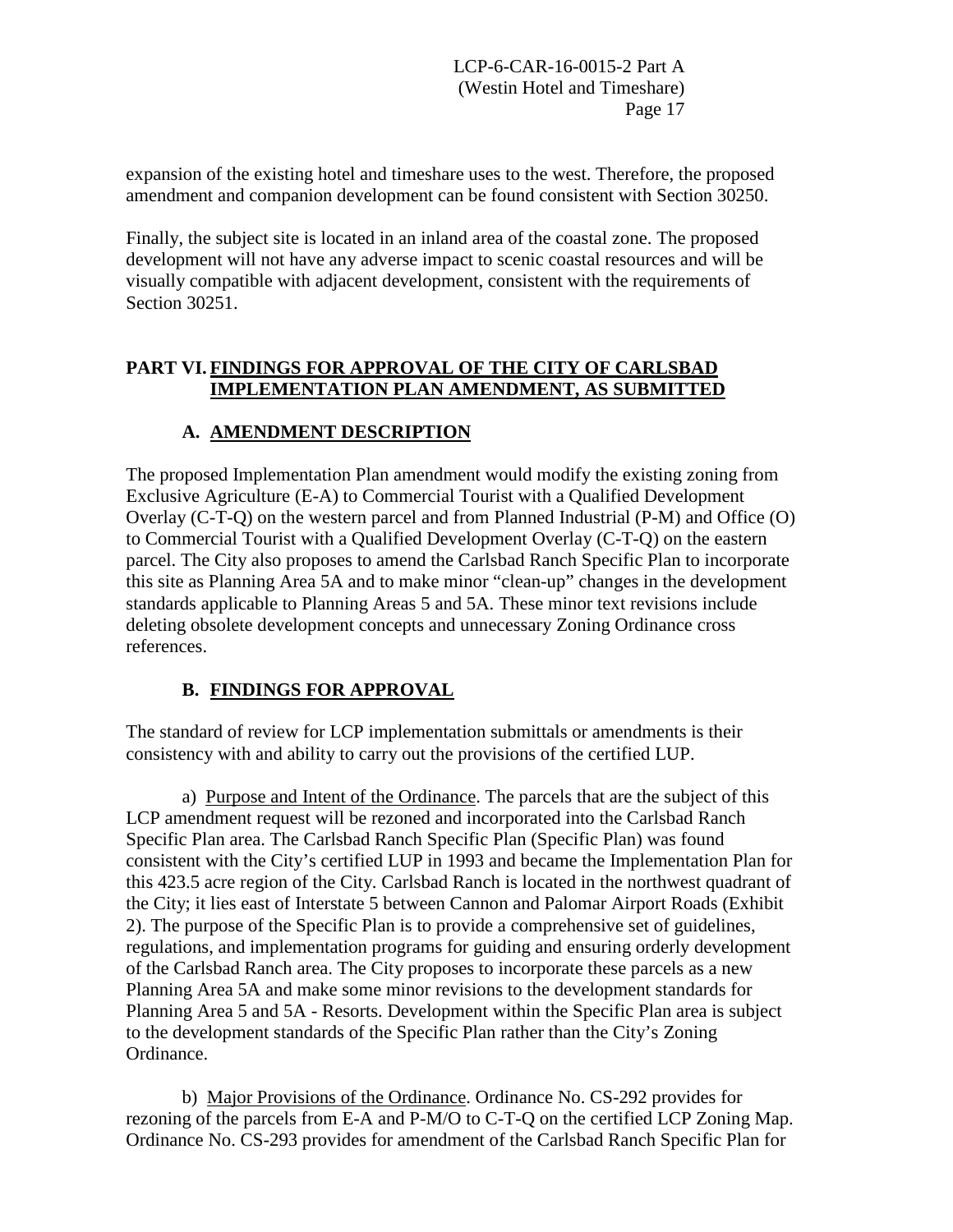Planning Area 5 – Resort to incorporate the parcels as a new Planning Area 5A and revise the development standards that detail permitted uses, establish building setbacks, building heights, and parking standards for development within Planning Area 5 and 5A.

#### c) Adequacy of the Ordinance to Implement the Certified LUP Segments.

The City of Carlsbad has applicable policies within the Mello II Segment of its certified LCP that state:

#### *Policy 2-2 LCPA 90-08 Carlsbad Ranch Specific Plan "Mixed-Use" Development*

*This policy provides conditional development standards for the area of approximately 423 acres north of Palomar Airport Road, east of Paseo del Norte, and east of Car Country Drive (See Exhibit 4.3). All such lands owned by either Carltas or Ecke or their successors in interest shall be permitted, pursuant to approval of a Specific Plan to convert certain agricultural lands to residential and/or non-residential (including tourist commercial) development as a means of providing supplementary uses which will assist in the retention of agricultural and public recreation uses on the remaining portions of these parcels. It should be noted that residential uses are possible only where they do not conflict with the Airport Influence Area and where they are compatible with adjacent uses.* 

*[…]*

*(b) Uses Conditionally Permissible Pursuant to the Development of the Entire Area Subject to a Specific Plan.* 

*(8) The Specific Plan shall provide a mix, location and intensity of land uses that are compatible with and will not adversely impact the long term viability of agricultural and/or public recreation uses.* 

#### *Policy 3-7 City Owned Lands Adjacent to Macario Canyon and Veterans Memorial Park*

*The City of Carlsbad owns approximately 521 acres in and adjacent to Macario Canyon. A municipal golf course has been proposed for a portion of the property, and a public park is planned for another portion. Development of the property shall be subject to the following policies regarding protection of habitat:* 

*(a) The impact and conservation areas for the Municipal Golf Course are shown as a Hardline design in the HMP (Figure 8 Revised), and which shall serve as the standard of review for determining areas in which development may occur in the future. Areas shown for conservation shall not be impacted or disturbed except for revegetation, restoration and other similar activities related to mitigation. Areas shown for impact may be fully developed with appropriate mitigation.*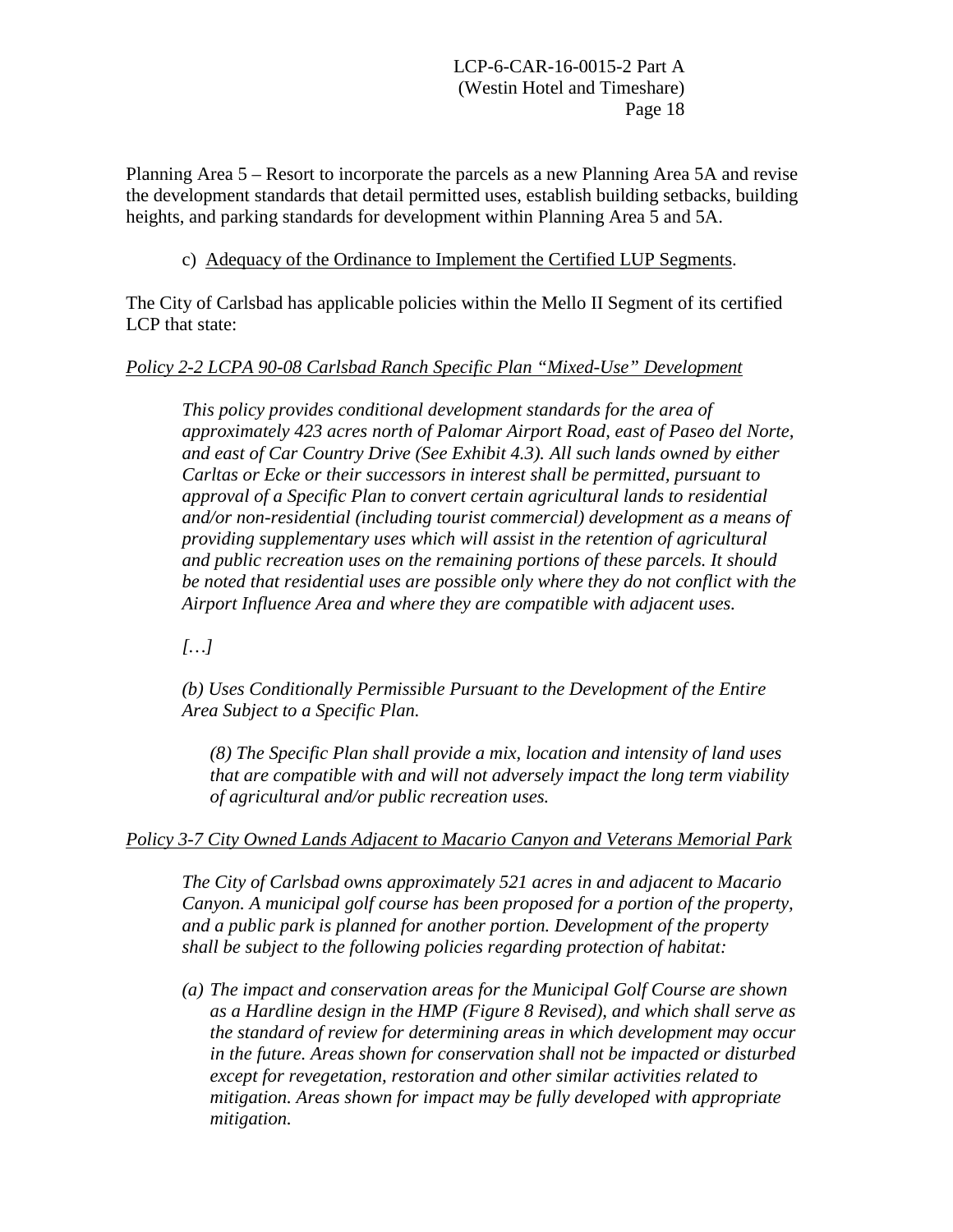#### *Policy 6-5 Need for 200 Additional Hotel-Motel Rooms, and Visitor-Serving Uses*

*Approximately 40 acres of additional visitor-serving (hotel-motel and restaurant) uses should be established. Assuming a density of approximately ten hotel-motel rooms per acre, the estimated need of 200 additional rooms can be achieved. Restaurants and other visitor-serving facilities also need to be provided. Suggested locations are the intersections of I-5 with Palomar Airport Road and/or Poinsettia Lane. Not all of this demand needs to be met with land immediately within the coastal zone.* 

The City of Carlsbad also has applicable policies within the Carlsbad Ranch Specific Plan, a certified component of their Implementation Plan, that state:

#### *Policy 9-A Provide incentives for the use of transit, carpools, vanpools and bicycles*

*In order to meet the regional goals to improve air quality, there is a need to reduce single-occupancy automobile use. New employment uses should be encouraged to provide incentives to their employees to use alternative modes of transportation. Priority parking spaces for car or vanpools shall be considered for new office development. Flexible work schedules and telecommuting should be offered to employees, in order to reduce peak hour trips. Larger employers may also consider hiring a transportation systems management coordinator to promote and coordinate the use of alternative modes of transportation, and monitor the project compliance with the regional Average Vehicle Ridership (AVR) goals. Transportation coordinators can distribute transit information, coordinate carpools and vanpools, sell transit passes and assist employers with flexible work hours and telecommuting programs.* 

#### *Policy 10-B Provide facilities for bicycle parking at each development site*

*The Carlsbad Ranch will be an attractive destination for both commuter and recreational bicyclists. To accommodate and encourage the use of bicycles for these trips, conveniently located bicycle parking facilities should be provided within each development site.* 

#### *Policy 12-A Encourage the shared use of parking lots and structures.*

The LCP amendment as proposed by the City would modify the existing zoning of the two parcels from Exclusive Agriculture (E-A) and Planned Industrial (P-M) and Office (O) to Commercial Tourist with a Qualified Development Overlay (C-T-Q). Currently, the site is developed with a decommissioned water tank and a concrete pad. The existing zoning on the site does not allow for the development of a hotel or timeshare. The Commercial Tourist zone implements the City's Visitor Commercial land use designation, and as such, the proposed zoning designation is consistent with the proposed land use designation change to Visitor Commercial. Policy 2-2 of the Mello II LUP calls for a mix of land uses supportive of existing agriculture and public recreation within the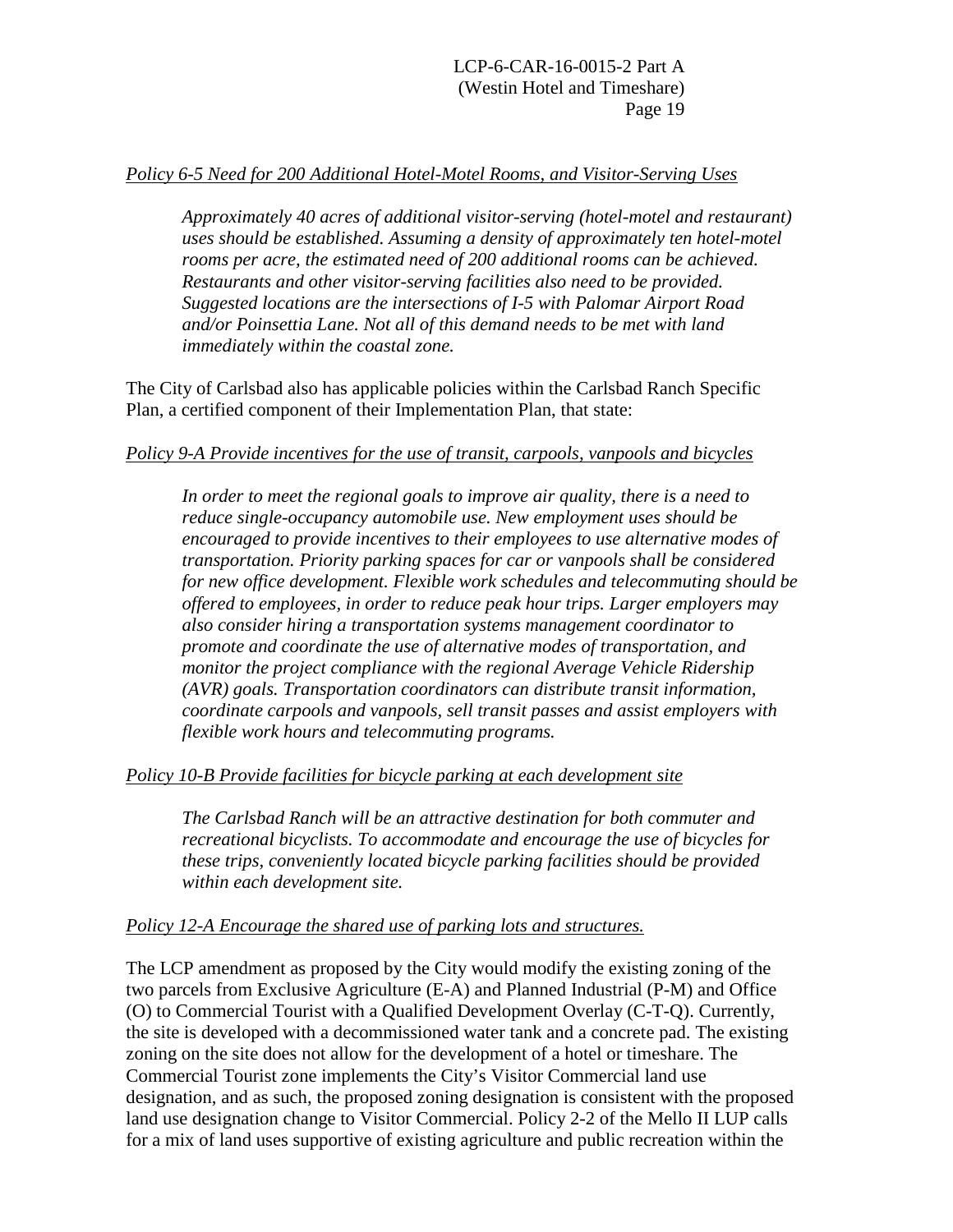Carlsbad Ranch area. Policy 6-5 of the LUP also indicates a need for additional overnight accommodations within the City. The proposed rezoning of this site to facilitate development of a new hotel and timeshare project is consistent with these LUP policies. Although zoned for Exclusive Agriculture, the western parcel is not designated for coastal agriculture and has not been in agricultural production in decades. Existing Carlsbad Ranch agricultural uses are located west of the subject site, and include The Flower Fields, which is open to the public for a few weeks each spring. In addition, a proposal for a floral trade center, demonstration gardens, and a farm to table restaurant north of the Flower Fields is also under development. The addition of a hotel and more timeshare units on the subject site will not have any adverse impact to existing agricultural uses and is likely to provide additional visitors to the visitor-serving components of these neighboring agricultural uses.

The City proposes a number of changes to the Specific Plan. Specific Plan Planning Area 5 – Resort will be amended to incorporate these parcels as a new Planning Area 5A, subject to the same development standards that apply to Planning Area 5. Both hotels and timeshare developments (when approved by the City Council in conjunction with a hotel project) are permitted uses within Planning Area 5. As a result, the hotel and timeshare project underlying this LCP amendment request would be consistent with the Specific Plan.

The proposed Specific Plan modifications also include minor "clean-up" revisions to the development standards applicable to Planning Area 5 and 5A – Resort. The updated language would increase the number of permitted hotel and timeshare units from a total of 700 hotel and timeshare units in Planning Area 5 to a maximum of 380 timeshare units and 409 hotel rooms shared between both Planning Areas 5 and 5A. The proposed text revisions will also remove development concepts and standards that are no longer desired in this planning area – for example, references to a sports club, tennis facilities, and horse stables will be removed. References to the City's Zoning Ordinance sections regarding building heights are being removed as the applicable building heights are specified in this Specific Plan section, and the Specific Plan will allow a taller height limit for an elevator tower connecting resort facilities and buildings on Planning Areas 5 and 5A. The height limit exception for the elevator tower is necessary because of the grade change between the two planning areas and will not have any adverse visual impact. The existing parking standards applicable to hotel and timeshare development in this Planning Area are also being added to the Specific Plan. Finally, Figures 10, 12, and 46 of the Specific Plan will be replaced to show the new parcels added into the Specific Plan area.

The Carlsbad Ranch Specific Plan includes policies encouraging, and in some cases, requiring the development of alternative modes of transportation. Policy 9-A requires that any new employment uses should be encouraged to provide incentives to employees to use alternative modes of transportation. The agent for the hotel developer has indicated to Commission staff that the Westin hotel will provide priority parking for carpoolers and encourage employees to ride share by posting information about iCommute, the SANDAG-sponsored rideshare program. There is a bus stop located at Cannon Road, and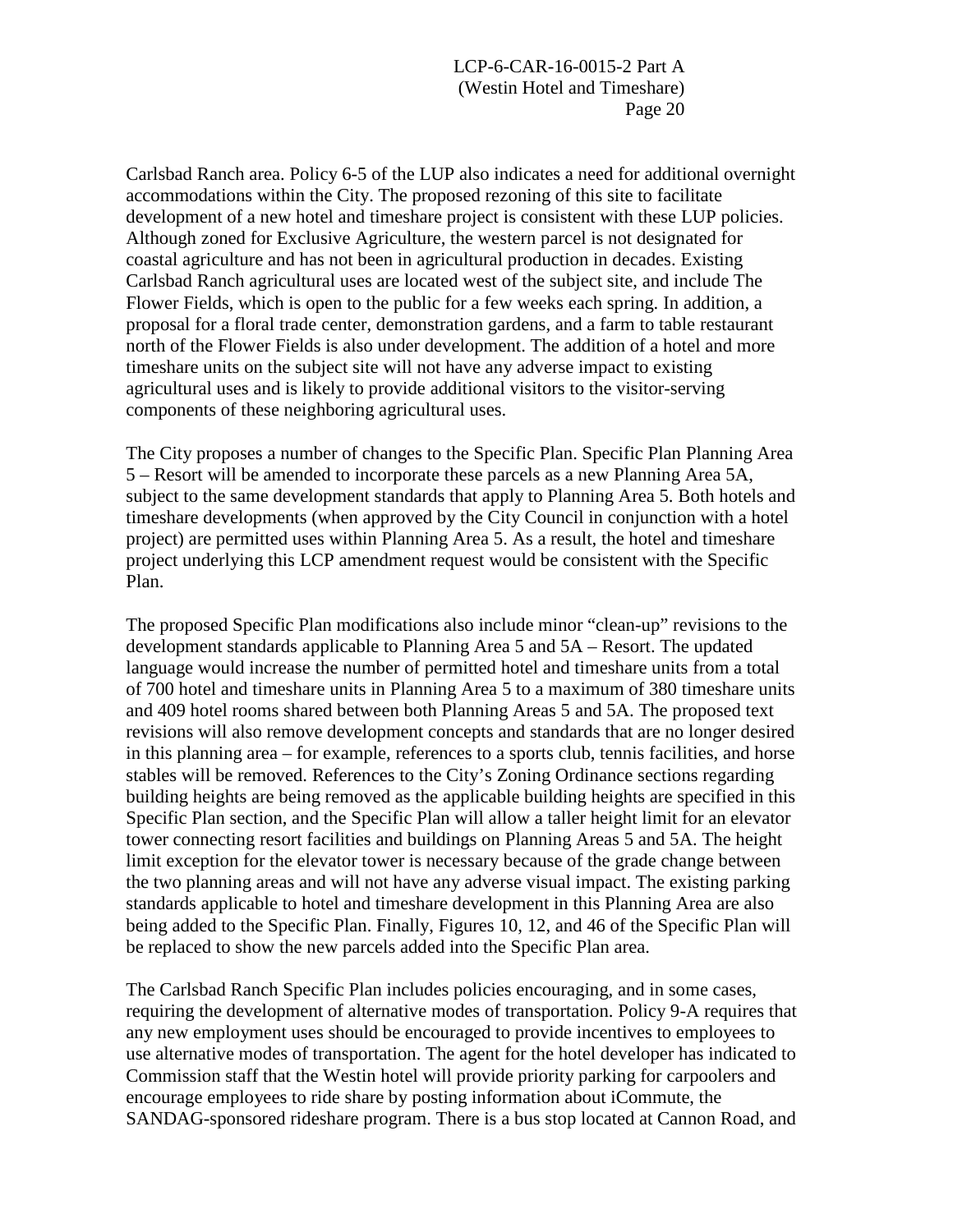Westin employees will receive reimbursement of 25% of their bus fare. These programs are already in place for employees of the adjacent Sheraton hotel property.

Policy 10-B requires that conveniently located bicycle parking facilities should be required with any development. The existing Sheraton Hotel has one bike rack that can accommodate 6 bicycles. As part of this project, an additional bicycle rack will be provided near the proposed Westin Hotel, and the owner is willing to install additional racks in the future if more bicycle parking is required. These incentive programs and facilities are intended to decrease impacts to traffic and parking, and improve overall public access to the Carlsbad Ranch area. The employee incentive programs and bicycle parking facilities proposed by the applicant fulfill the requirements of the Specific Plan and are consistent with the public access policies in the City's LUP.

The companion hotel and timeshare development supported by the land use redesignation and rezoning are consistent with all required design standards, setbacks, and parking requirements. Therefore, the implementation plan amendment can be found consistent with the adopted LUP as proposed. Further, the proposed rezoning and amendments to the Specific Plan can be found consistent with the suggested modification proposed by staff, and therefore, can be found consistent with the land use plan if modified as suggested by staff.

### **PART VII. CONSISTENCY WITH THE CALIFORNIA ENVIRONMENTAL QUALITY ACT (CEQA)**

The City prepared and certified Environmental Impact Report (EIR) No. 15-02 for the hotel and timeshare project underlying this LCP amendment request. The EIR concluded that all environmental impacts associated with the proposed project could be reduced to less than significant levels with mitigation, including traffic impacts. Section 21080.9 of the California Environmental Quality Act (CEQA) exempts local government from the requirement of preparing an (EIR) in connection with its local coastal program. Instead, the Coastal Commission acts as lead agency for the purposes of fulfilling CEQA. The Commission's LCP review and approval program has been found by the Resources Agency to be functionally equivalent to the EIR process. Thus, under CEQA Section 21080.5, the Commission is relieved of the responsibility to prepare an EIR for each LCP submission.

Nevertheless, the Commission is required in an LCP submittal or, as in this case, an LCP amendment submittal, to find that the LCP, or LCP, as amended, does conform with CEQA provisions. The City's amendment request consists of a Land Use Plan amendment and an Implementation Plan amendment. The Land Use Plan amendment as originally submitted raises one concern regarding the Chapter 3 policies of the Coastal Act and thus cannot be found to be consistent with and adequate to carry out the Chapter 3 policies of the Coastal Act. The Commission, therefore, has suggested one modification to bring the Land Use Plan amendment into full conformance with the requirements of the Coastal Act. As modified, the Commission finds that approval of the Land Use Plan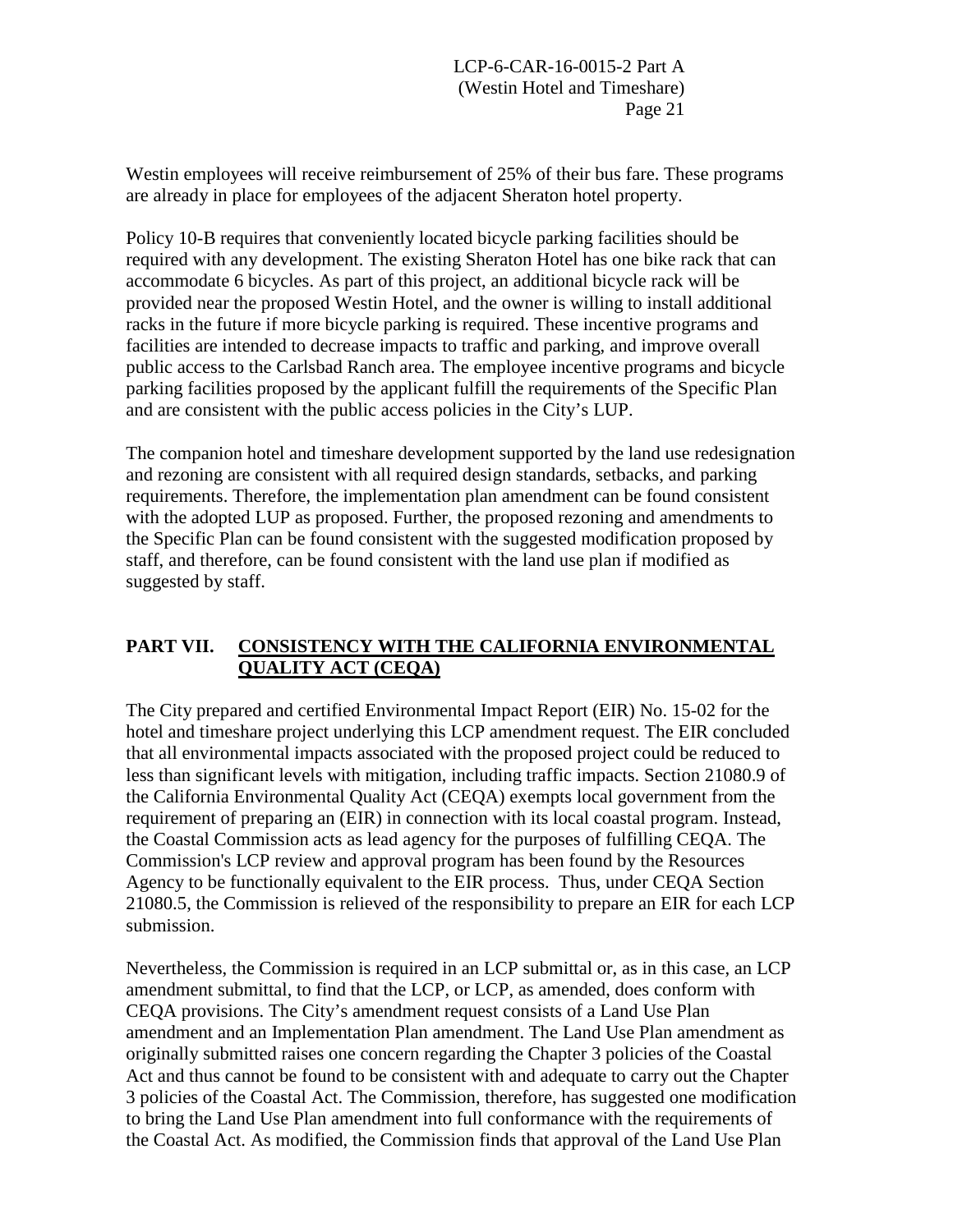<span id="page-27-0"></span>amendment will not result in significant adverse environmental impacts under the meaning of the California Environmental Quality Act.

Further, the Commission finds that approval of the Implementation Plan amendment as submitted would not result in significant adverse environmental impacts under the meaning of CEQA. Therefore, the Commission finds that approval of the LCP amendment conforms to the applicable provisions of CEQA as there are no feasible alternatives or feasible mitigation measures available that would substantial lessen any significant adverse impact which the activity may have on the environment.

#### **APPENDIX A – SUBSTANTIVE FILE DOCUMENTS**

- City of Carlsbad City Council Resolution No. 2016-022
- City of Carlsbad City Council Ordinance No. CS-292
- City of Carlsbad Planning Commission Resolution No. 7139
- City of Carlsbad Planning Commission Resolution No. 7140
- City of Carlsbad Planning Commission Resolution No. 7141
- City of Carlsbad Planning Commission Resolution No. 7142
- City of Carlsbad Planning Commission Resolution No. 7143
- City of Carlsbad LCPA LCP-6-CAR-16-0015-2 Part A submittal
- City of Carlsbad Mello II LCP

 $\overline{a}$ 

• Carlsbad Ranch Specific Plan

(G:\San Diego\Reports\LCPs\Carlsbad\LCP-6-CAR-16-0015-2 Part A (Westin Hotel and Timeshare) stf rpt.doc)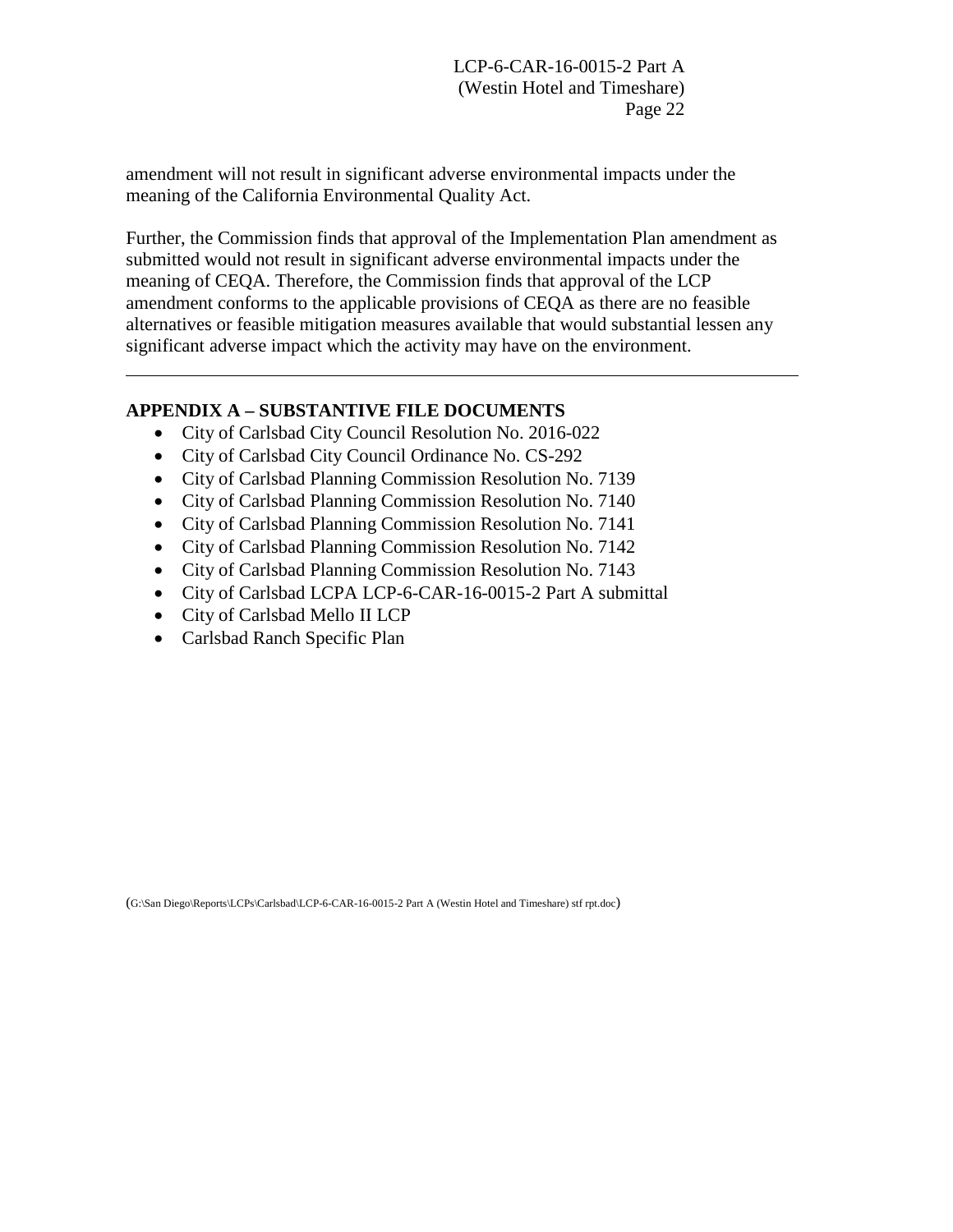<span id="page-28-0"></span>

# Project Site – Proposed Planning Area 5A with 71-room Westin Hotel and 36-unit Marbrisa timeshare



California Coastal Commission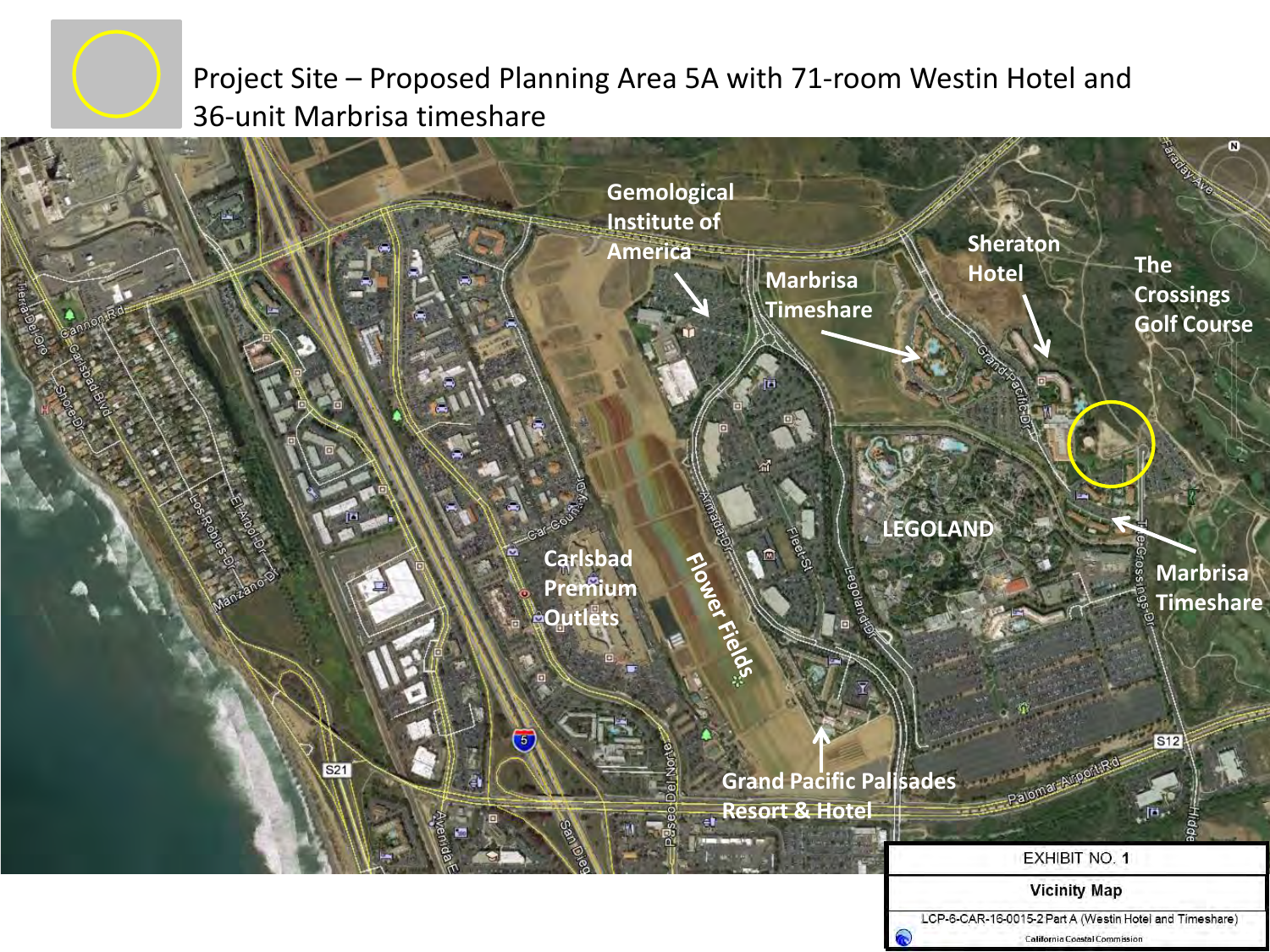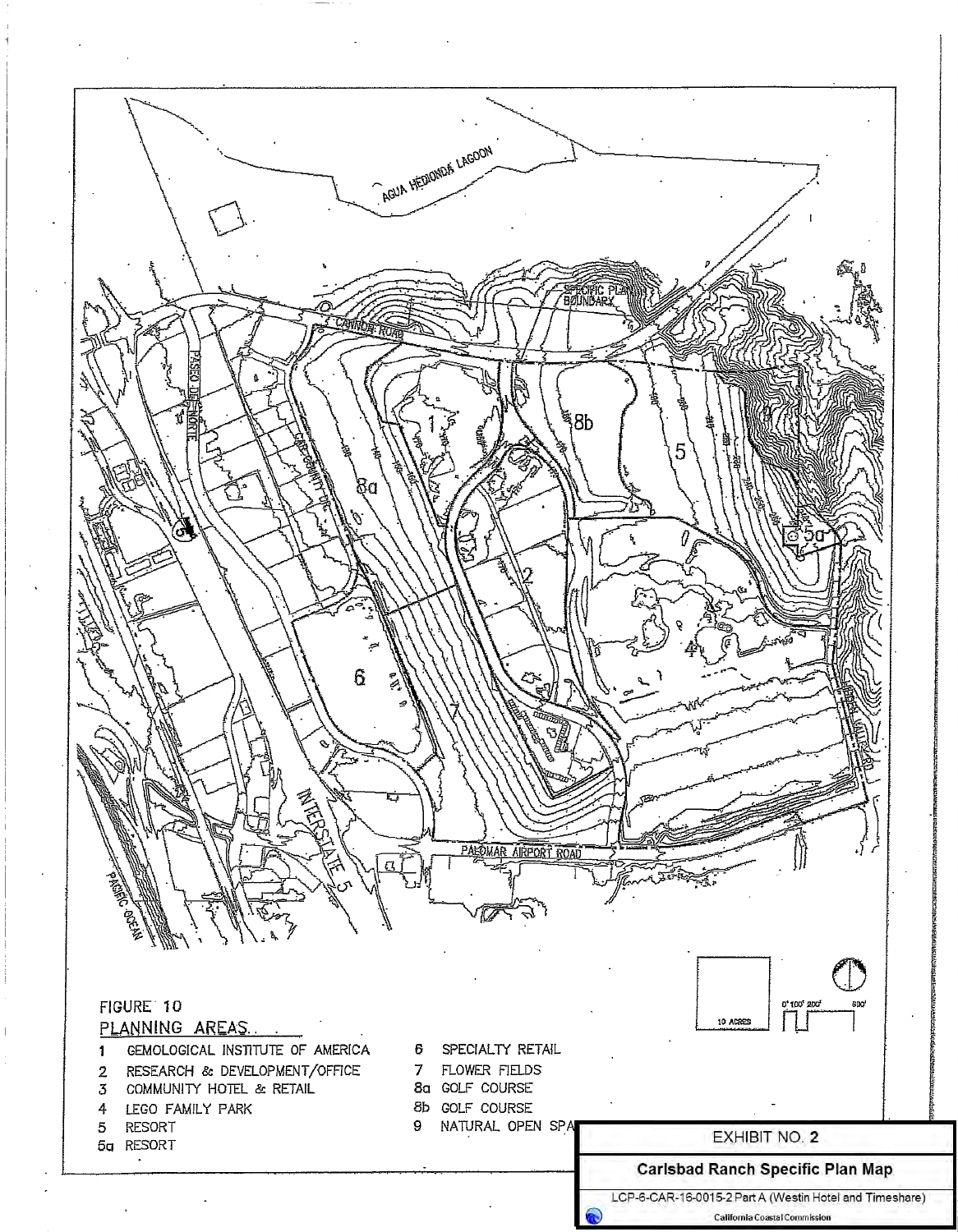#### MAR 18 2016

CALIFORNIA COASTAL COMMISSION SAN DIEGO COAST DISTRICT

1

 $\overline{2}$ 

3

4

5

6

7

8

9

10

11

12

13

14

15

16

17

18

19

20

21

22

23

24

25

26

27

#### RESOLUTION NO. 2016-021

 $Exhibit$ 

**EXHIBIT NO. 3** 

**Resolution** 

LCP-6-CAR-16-0015-2 Part A (Westin Hotel and Timeshare) California Coastal Commission

A RESOLUTION OF THE CITY COUNCIL OF THE CITY OF CARLSBAD, CALIFORNIA, CERTIFYING AN ENVIRONMENTAL IMPACT REPORT EIR 15-02, ADOP TING THE CANDIDATE FINDINGS OF FACT AND THE MITIGATION MONITORING AND **REPORTING** PROGRAM. APPROVING A GENERAL PLAN AMENDMENT GPA 14-03 TO AMEND THE LAND USE MAP OF THE GENERAL PLAN FROM PUBLIC/PLANNED INDUSTRIAL/OFFICE (P/PI/O) TO VISITOR COMMERCIAL (VC), AND APPROVING A LOCAL COASTAL PROGRAM AMENDMENT LCPA 14-03 CHANGING THE COASTAL LAND USE AND ZONING DESIGNATIONS TO BE CONSISTENT WITH CITY LAND USE AND ZONING ON 3.6 ACRES OF LAND GENERALLY LOCATED WEST OF THE CROSSINGS DRIVE AND NORTH OF GRAND PACIFIC DRIVE IN THE NORTH WEST QUADRANT OF THE CITY WITHIN THE MELLO II SEGMENT OF THE LOCAL COASTAL PROGRAM AND IN LOCAL FACILITIES MANAGEMENT ZONE 8. CASE NAME: WESTIN HOTEL AND TIMESHARE

EIR 15-02/GPA 14-03/LCPA 14-03 CASE NO.:

WHEREAS, Grand Pacific Resorts LLC ("Applicant") has applied for approval of the

Westin Hotel and Timeshare ("Project") on approximately 3.6 acres generally located west of the

Crossings Drive and east of Grand Pacific Drive in the northwest quadrant of the City of Carlsbad

in Local Facilities Management Zone 8; and

WHEREAS, the Project includes, among other things, a request for approval of

General Plan Amendment GPA 14-03 and Local Coastal Program Amendment LCPA 14-03; and

WHEREAS, pursuant to the California Environmental Quality Act ("CEQA"), Public

Resources Code Section 21000, et seq., and its implementing regulations, 14 California Code of Regulations Section 15000, et seq. ("CEQA Guidelines"), the City of Carlsbad ("City") as lead agency prepared a Draft Environmental Impact Report ("Draft EIR") for the Project and circulated the Draft EIR for public review and comment as required by law; and

WHEREAS, the City received and responded to public comments on the Draft EIR and determined that the comments did not raise any significant environmental issues not already

addressed in the Draft EIR; and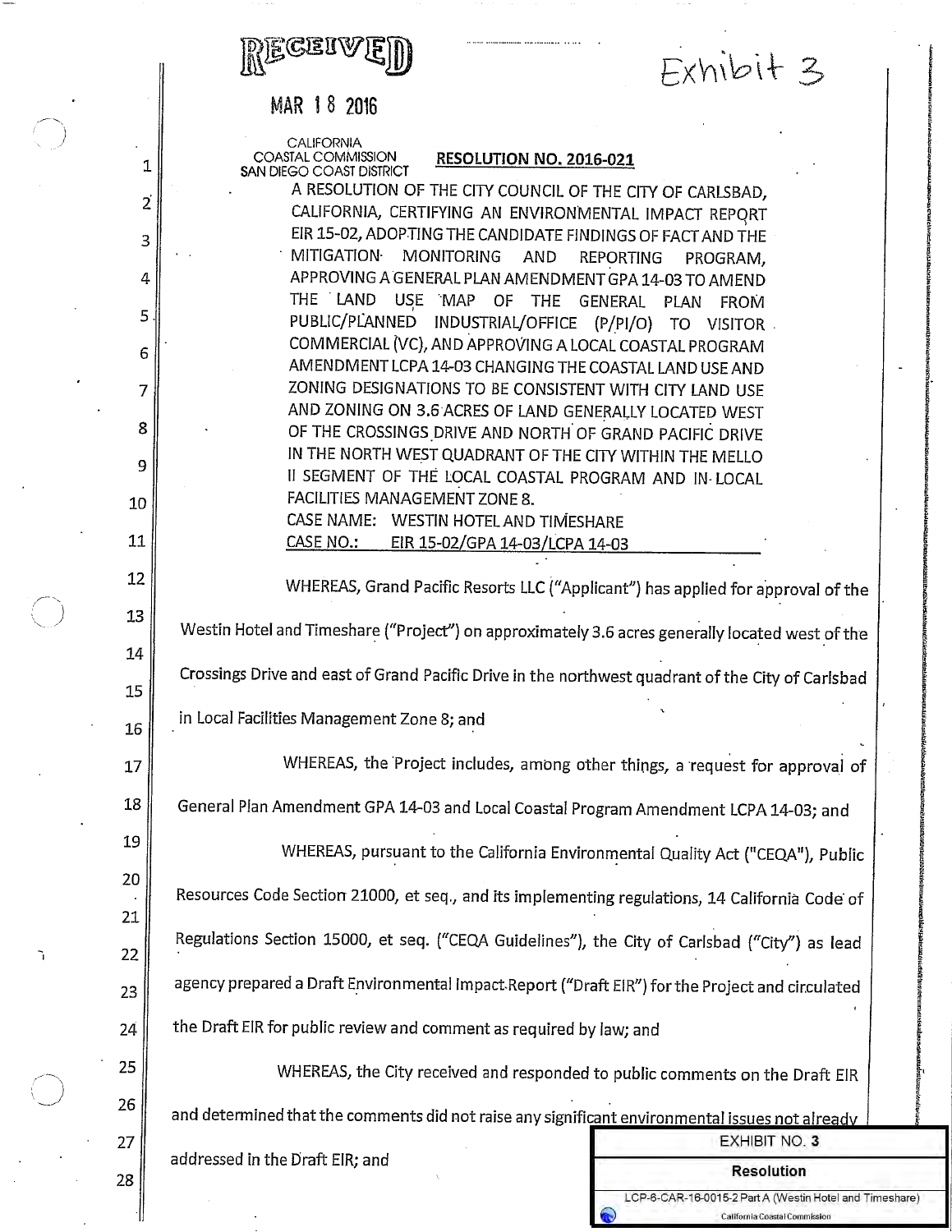WHEREAS, the City has prepared a Final Environmental Impact Report ("Final EIR"), which includes the Draft EIR, technical appendices, public comments and the responses to public comments on the Draft EIR and all other information required by CEQA Guidelines section 15132, which has been filed with the City Clerk; and

WHEREAS, pursuant to CEQA, the City has prepared a Mitigation Monitoring and Reporting Program, which has been filed with the City Clerk; and

WHEREAS, on December 16, 2015, pursuant to the provisions of the Municipal Code, the Planning Commission held a duly noticed public hearing as prescribed by law to consider the Westin Hotel and Timeshare Final Environmental Impact Report EIR 15-02, General Plan Amendment GPA 14-03, and Local Coastal Program Amendment LCPA 14-03, and adopted Planning Commission Resolutions No. 7138, 7139, and 7141 respectively, recommending that the City Council certify Final Environmental Impact Report 15-02 and approve General Plan Amendment 14-03 and Local Coastal Program Amendment 14-03; and

WHEREAS, on January 26, 2016, the City Council of the City of Carlsbad ("City Council") continued the duly noticed public hearing to consider Environmental Impact Report EIR 15-02, General Plan Amendment 14-03, and Local Coastal Program Amendment 14-03 to February 23, 2016; and

WHEREAS, on February 23, 2016 the City Council of the City of Carlsbad held a duly noticed public hearing to consider Environmental Impact Report EIR 15-02, General Plan Amendment 14-03, and Local Coastal Program Amendment 14-03; and,

WHEREAS, at said public hearing, all materials with regard to the Project were made available to the City Council for its review and consideration and the City Council heard and considered the testimony and materials presented by all persons desiring to be heard, and

28

27

 $\mathbf{1}$ 

 $\overline{2}$ 

3

4

5

6

 $\overline{7}$ 

8

9

10

11

12

13

14

15

16

17

18

19

20

21

22

23

24

25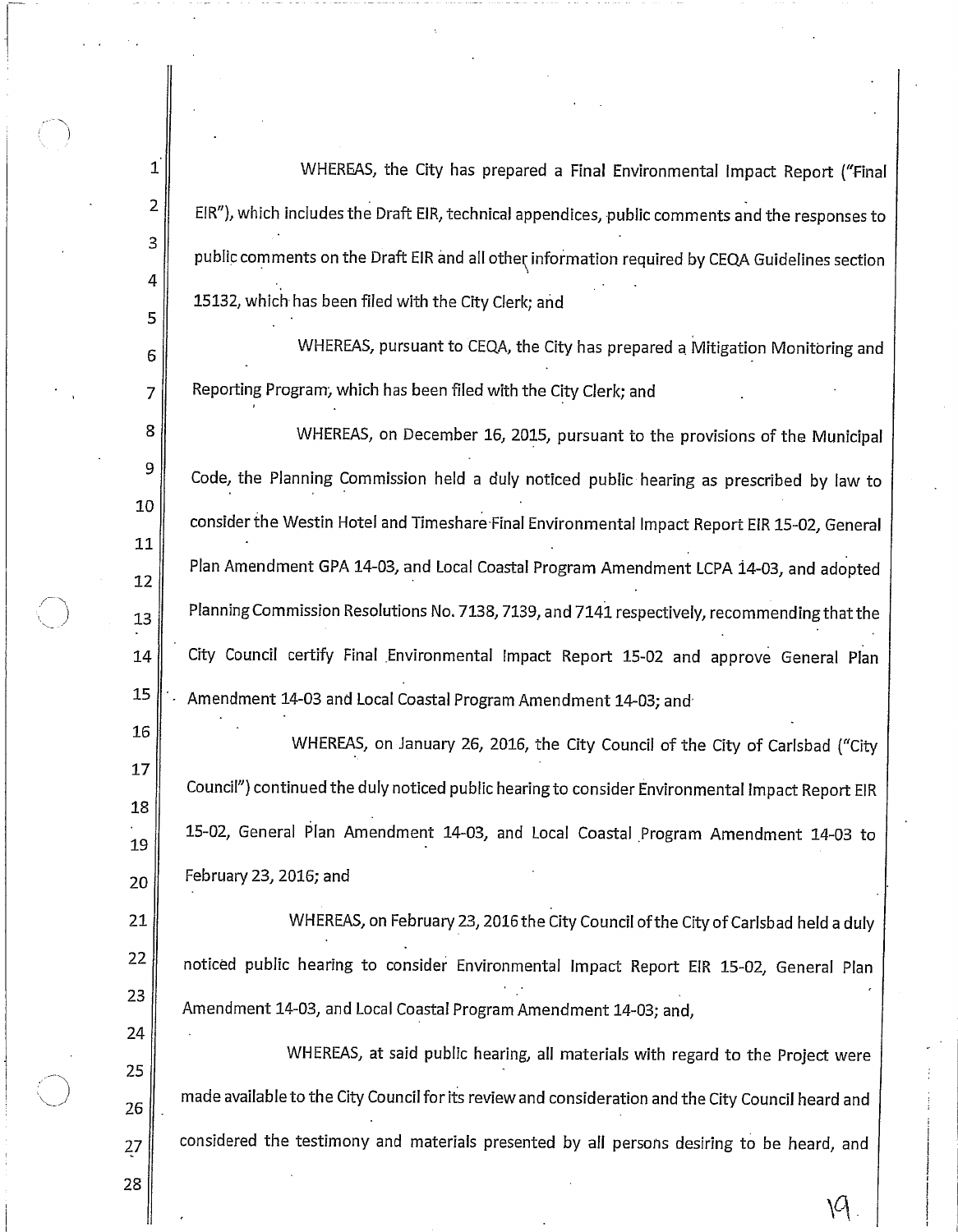considered all factors relating to Environmental Impact Report 15-02, General Plan Amendment

14-03, and Local Coastal Program Amendment 14-03; and

WHEREAS, having reviewed and considered all testimony and materials made available to it, including but not limited to Final Environmental Impact Report 15-02, the staff reports and all the testimony and evidence in the record of the proceedings with respect to the Project, the City Council took the actions hereinafter set forth.

follows:

1.

1

 $\overline{2}$ 

3

4

5

 $\overline{6}$ 

 $\overline{7}$ 

8

9

10

11

12

13

14

15

16

17

18

19

20

21

22

23

24

25

26

The City Council finds the facts recited above are true and correct.

NOW THEREFORE, BE IT RESOLVED by the City Council of the City of Carlsbad as

 $2.$ The City Council finds and determines that the applicable provisions of CEQA and the CEQA Guidelines have been duly observed in conjunction with the Project and said hearings and the consideration of this matter and all of the previous proceedings related thereto.

3. The City Council finds and determines that (a) the Final Environmental Impact Report 15-02 is complete and adequate in scope and has been completed in compliance with CEQA and the CEQA Guidelines for implementation thereof, (b) the Final Environmental Impact Report 15-02 was presented to the City Council and the City Council has fully reviewed and considered the information in Final Environmental Impact Report 15-02 prior to approving the Project, (c) the Final Environmental Impact Report 15-02 reflects the City Council's independent judgment and analysis, and, therefore, Final Environmental Impact Report 15-02 is hereby declared to be certified in relation to the subject of this Resolution.

4. The City Council finds and determines that the Project is approved, pursuant to Public Resources Code Section 21081 and CEQA Guidelines Section 15091, the City Council hereby makes and adopts the findings with respect to each significant environmental effect as set forth in the Findings of Fact, appended hereto as Exhibit "A" and made a part hereof by this reference, and declares that it considered the evidence described in connection with each such finding.

5. With respect to the significant environmental effects identified in Final Environmental Impact Report 15-02 and pursuant to Public Resources Code Section 21081.6 and CEQA Guidelines Section 15091(d), the City Council hereby adopts and approves the Mitigation Monitoring and Reporting Program, which is appended hereto as Exhibit "B" and is made a part hereof by this reference, and hereby makes and adopts the provisions of the Mitigation Monitoring and Reporting Program as conditions of approval for the Project.

90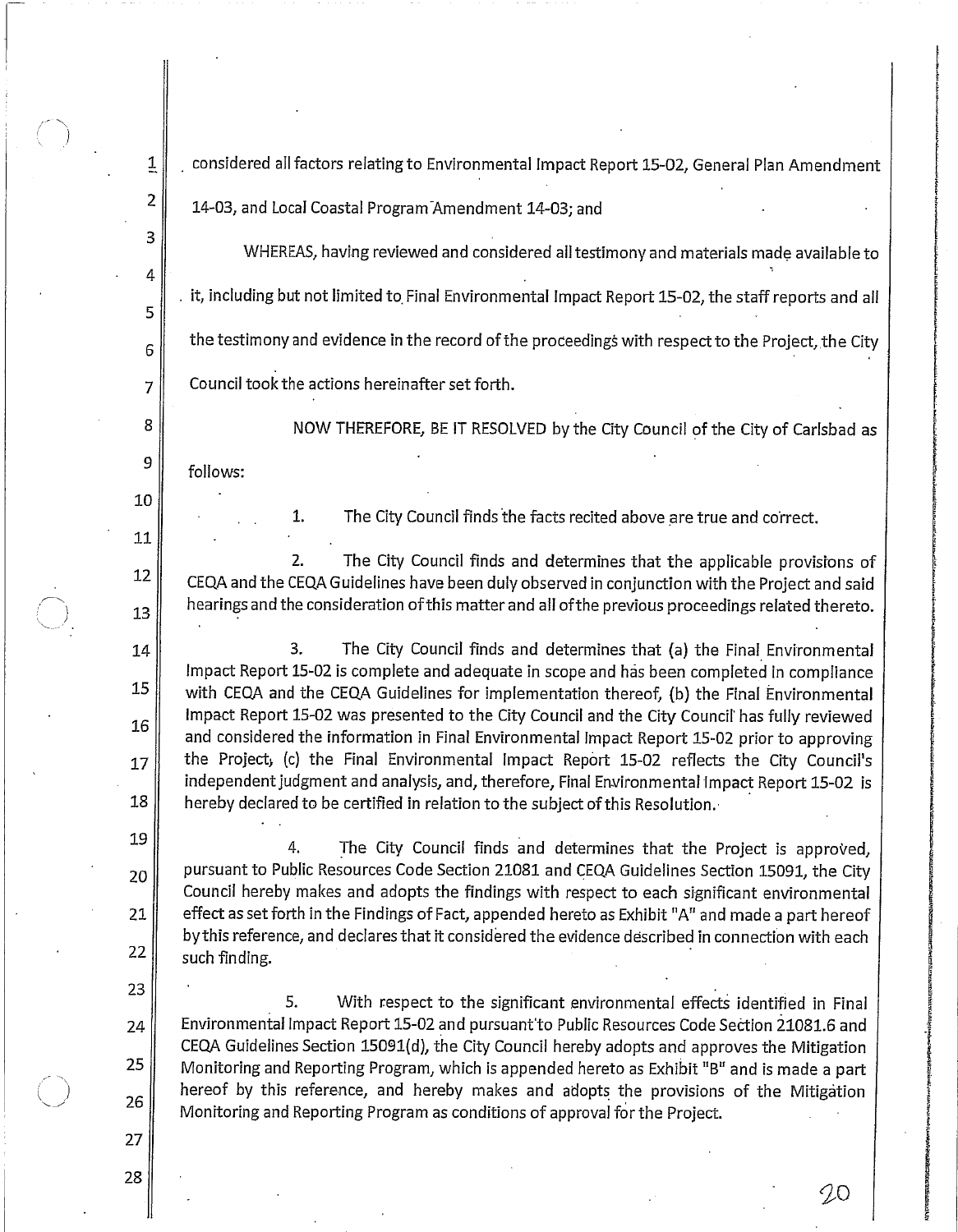Pursuant to Public Resources Code Section 21152 and CEQA Guidelines 6. Section 15094, the City Clerk shall cause a Notice of Determination to be filed with the Clerk of the County of San Diego. Unless the Project is declared exempt herein and a Certificate of Filing Fee Exemption is on file, the Project is not operative, vested or final until the filing fees required pursuant to Fish and Game Code Section 711.4 are paid to the Clerk of the County of San Diego.

7. Pursuant to Public Resources Code Section 21081.6(a)(2) and CEQA Guidelines Section 15091(e), the location and custodian of the documents and other materials which constitute the record of proceedings on which this Resolution is based is the City Clerk, City of Carlsbad, 1200 Carlsbad Village Drive, Carlsbad, California.

8. The City Council finds and determines that the recommendation of the Planning Commission for the approval of the General Plan Amendment GPA 14-03 and Local Coastal Program Amendment 14-03 is approved and that the findings and conditions of the Planning Commission contained in Planning Commission Resolutions No. 7139 and 7141, on file with the City Clerk and incorporated herein by reference, are the findings and conditions of the City Council.

9. That the approval of LCPA 14-03 shall not become effective until it is approved by the California Coastal Commission and the California Coastal Commission's approval becomes effective.

10. This action regarding EIR 15-02 and GPA 14-03 is final on the date this resolution is adopted by the City Council.

11. The Provisions of Chapter 1.16 of the Carlsbad Municipal Code, "Time Limits for Judicial Review" shall apply. The parties are hereby informed that the time within which judicial review of this resolution must be sought is governed by Section 21167 of the Public Resources Code with respect to certification of Final Environmental Impact Report 15-02 and by Section 1094.6 of the Code of Civil Procedure with respect to General Plan Amendment 14-03 and Local Coastal Program Amendment LCPA 14-03.

///

 $III$ 

 $III$ 

 $III$ 

 $^{\prime\prime\prime}$ 

 $^{\prime\prime\prime}$ 

 $\mathbf{1}$ 

 $\overline{2}$ 

 $\overline{3}$ 

4

5

6

 $\overline{7}$ 

8

9

10

11

12

13

14

15

16

17

18

19

20

 $21$  $^{\prime\prime\prime}$ 

22 23

25

27

28

24

26

 $III$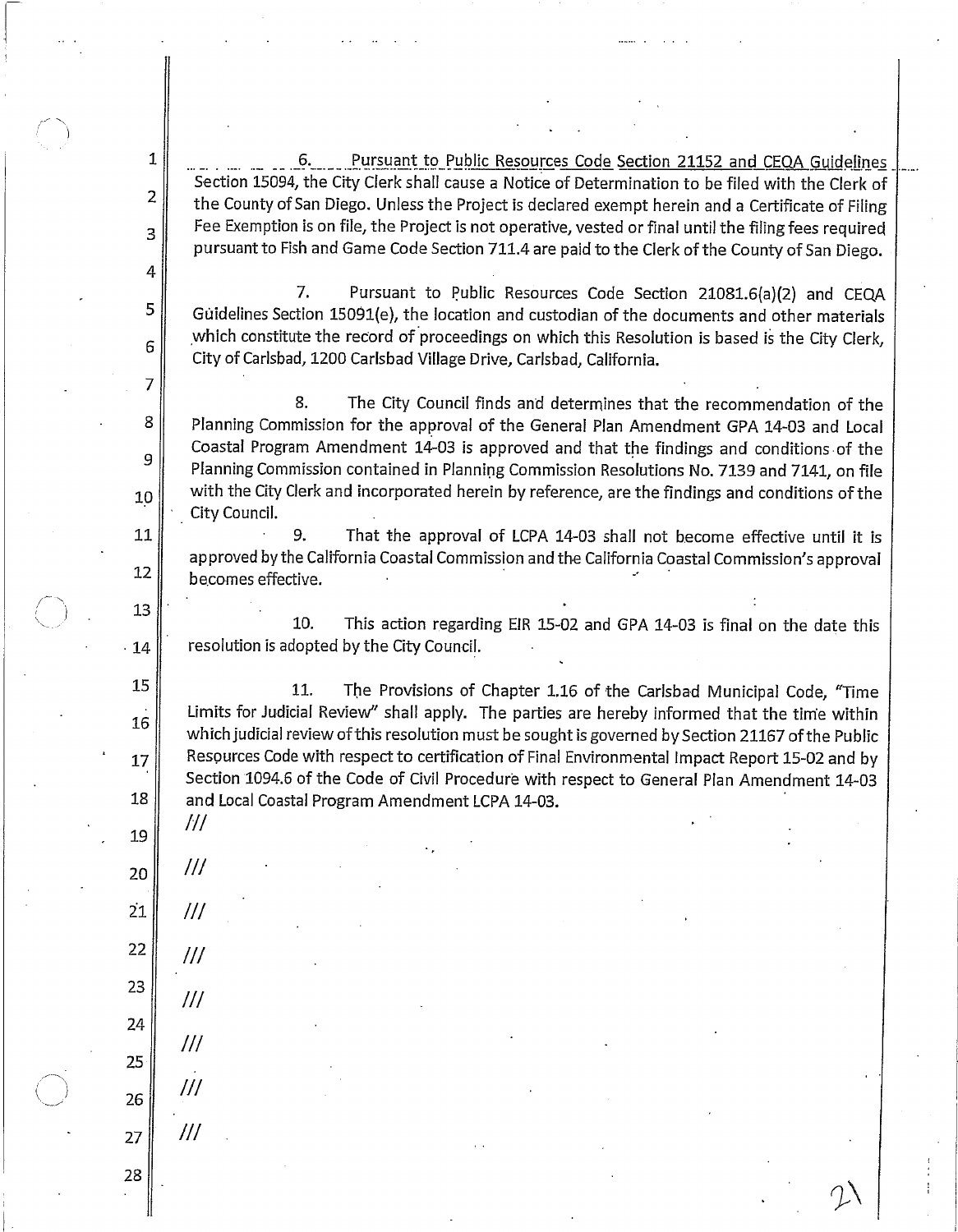PASSED, APPROVED AND ADOPTED at a Regular Meeting of the City Council of the City  $1\,$ of Carlsbad on the 23<sup>rd</sup> day of February 2016, by the following vote to wit:  $\overline{2}$  $\mathfrak{Z}$ Council Members Hall, Wood, Schumacher, Blackburn, Packard. AYES:  $\overline{4}$ 5 NOES: None. 6  $\overline{7}$ ABSENT: . None. 8 9  $10\,$  $11$ MATT HALL, Mayor  $12$ ATTEST: 13 14 15 16 City Clerk **BARBARA** O 17 (SEAI  $18\,$ 19 20 21 22 23 24 25 26  $27\,$ 28 C)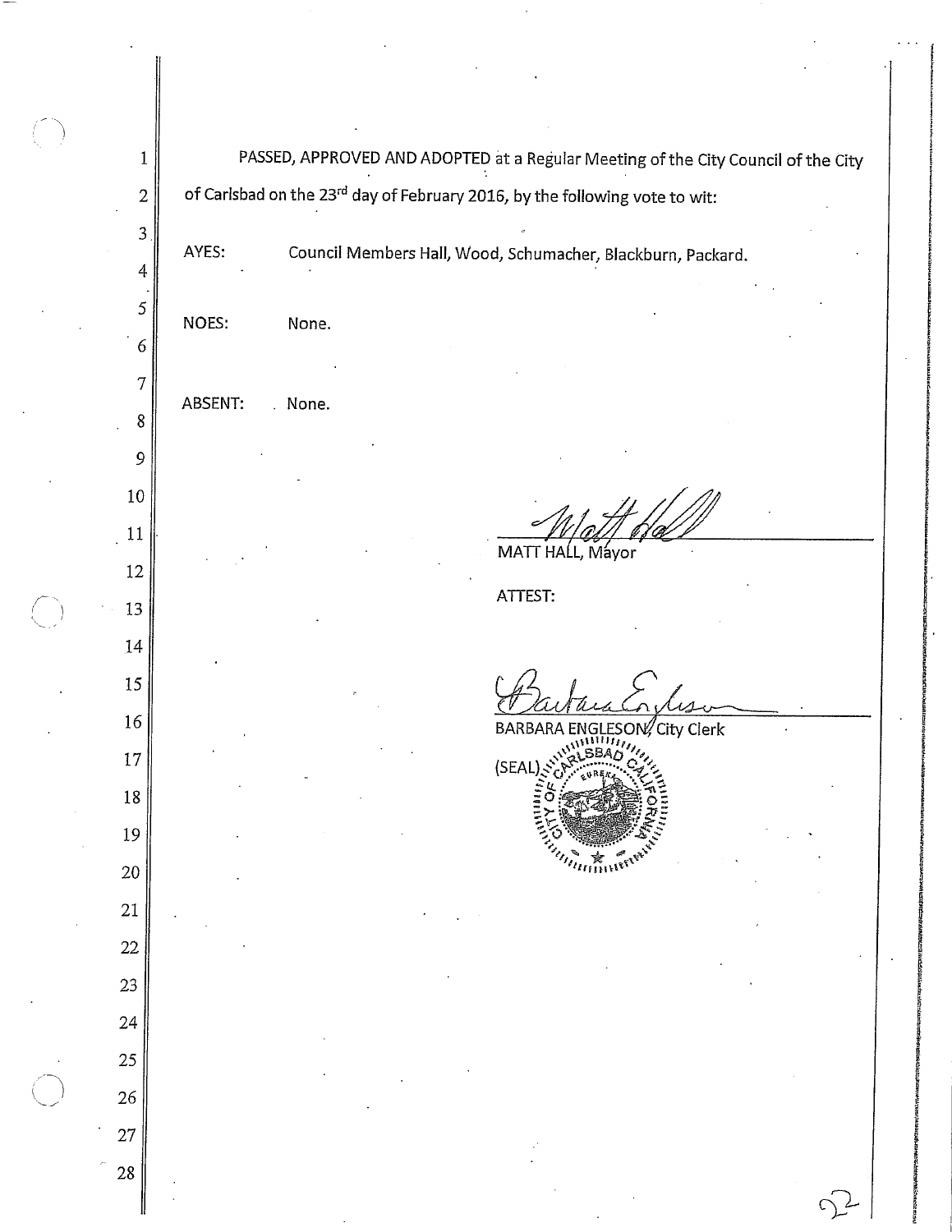| 1        |                                                                                                                                                       |
|----------|-------------------------------------------------------------------------------------------------------------------------------------------------------|
| 2        | <b>ORDINANCE NO. CS-293</b>                                                                                                                           |
| 3        | AN ORDINANCE OF THE CITY OF CARLSBAD, CALIFORNIA,<br>APPROVING A SPECIFIC PLAN AMENDMENT TO ANNEX 3.6                                                 |
| 4        | ACRES INTO PLANNING AREA 5 AS PLANNING AREA 5A AND<br>TO ESTABLISH DEVELOPMENT STANDARDS FOR PLANNING                                                 |
| 5<br>6   | AREA 5A WITHIN THE CARLSBAD RANCH SPECIFIC PLAN<br>LOCATED NORTH OF LEGOLAND CALIFORNIA, SOUTH OF<br>CANNON ROAD, EAST OF LEGOLAND DRIVE, AND WEST OF |
| 7        | THE CROSSINGS GOLF COURSE IN LOCAL FACILITIES<br>MANAGEMENT ZONE 8.                                                                                   |
| 8        | CASE NAME:<br>WESTIN HOTEL AND TIMESHARE<br>CASE NO.:<br>SP 207(K)                                                                                    |
| 9        | The City Council of the City of Carlsbad, California, does ordain as follows:                                                                         |
| 10<br>11 | WHEREAS, the Carlsbad Ranch Specific Plan (SP 207) was originally adopted                                                                             |
| 12       | by City Council Ordinance No. NS-227 on March 16, 1993 and has been amended several                                                                   |
| 13       | times and contains the uses, development standards and design for the development of                                                                  |
| 14       | the subject property; and                                                                                                                             |
| 15       | WHEREAS, The Carlsbad Ranch Specific Plan is the implementing ordinance                                                                               |
| 16       | for this property which is in the Coastal Zone; and                                                                                                   |
| 17       | WHEREAS, the amendment is desirable to take advantage of the unique                                                                                   |
| 18       | position of Planning Area 5 within the Carlsbad Ranch which is designated for commercial                                                              |
| 19       | visitor serving uses; and                                                                                                                             |
| 20       | WHEREAS, the City Council of the City of Carlsbad has reviewed and                                                                                    |
| 21<br>22 | considered Specific Plan Amendment SP 207(K) for the Carlsbad Ranch Specific Plan; and                                                                |
| 23       | WHEREAS, after procedures in accordance with requirements of law, the                                                                                 |
| 24       | City Council has determined that the public interest indicates that said Specific Plan                                                                |
| 25       | Amendment (SP 207(K)) be approved.                                                                                                                    |
| 26       | NOW, THEREFORE, the City Council of the City of Carlsbad does ordain as                                                                               |
| 27       | EXHIBIT NO. 4<br>follows:<br>Ordinance                                                                                                                |
| 28       | LCP-6-CAR-16-0015-2 Part A (Westin Hotel and Timeshare)                                                                                               |

California Coastal Commission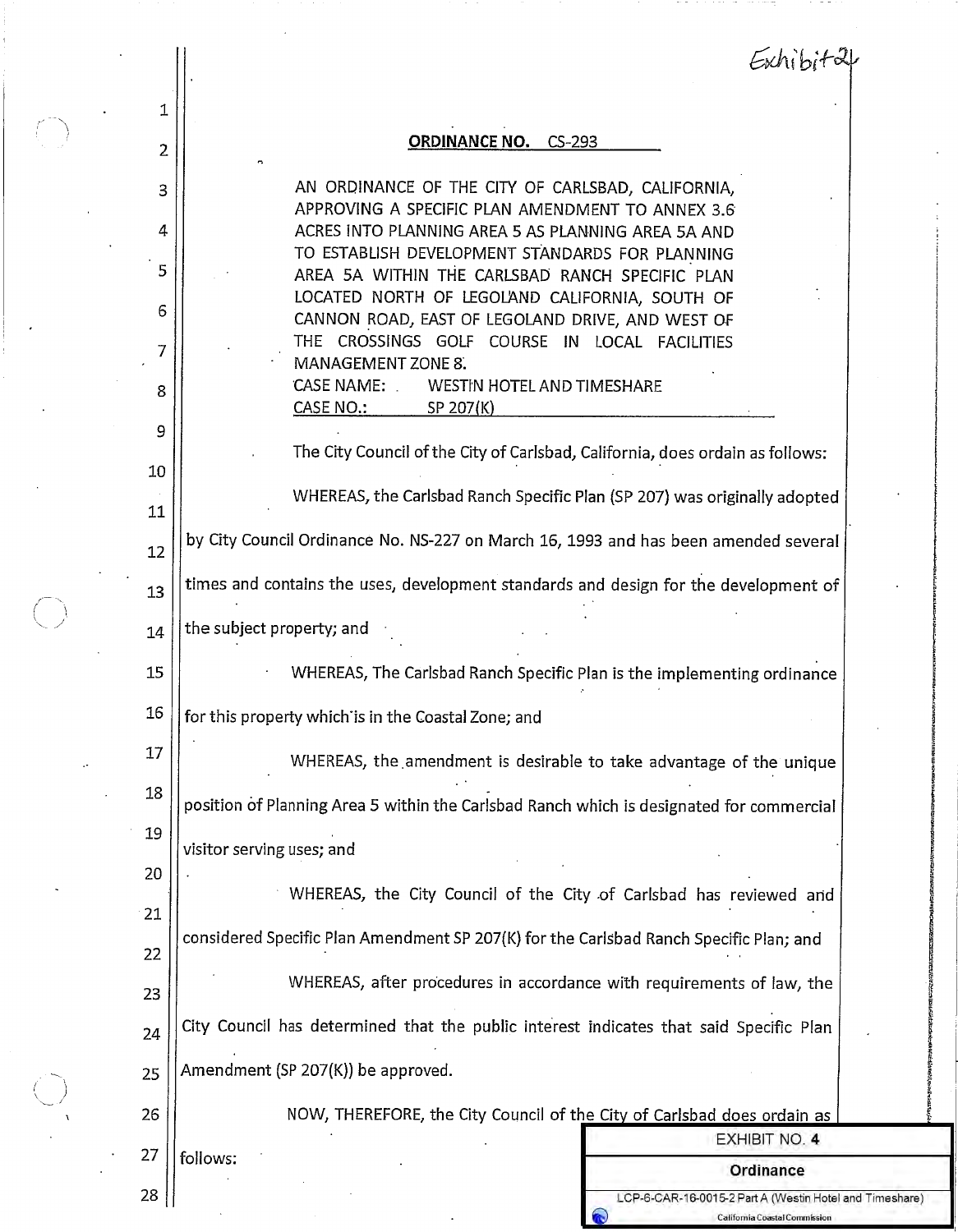SECTION I: That SP 207(K), on file in the Planning Division, and incorporated herein by reference, is adopted. The Carlsbad Ranch Specific Plan shall constitute the development plan for the property and all development within the plan area shall conform to the plan. SECTION II: That the Carlsbad Ranch Specific Plan (SP 207), as amended to

date, and further amended by Specific Plan Amendment 207(K), dated December 16, 2015, 8 is approved. 9

SECTION III: That Specific Plan Amendment 207(K) replaces text in the 10 Carlsbad Ranch Specific Plan, as shown on attachment "PLANNING AREA 5 AND 5A -11 12 RESORT."

13 SECTION IV: That the findings and conditions of the Planning Commission in 14 Planning Commission Resolution No. 7142 shall constitute the findings and conditions of 15 the City Council.

EFFECTIVE DATE: This ordinance shall be effective thirty days after its 17 adoption; and the city clerk shall certify the adoption of this ordinance and cause the full text 18 of the ordinance or a summary of the ordinance prepared by the City Attorney to be published 19 at least once in a newspaper of general circulation in the City of Carlsbad within fifteen days 20 after its adoption. (Notwithstanding the preceding, this ordinance shall not be effective until 21 approved by the California Coastal Commission.) 22

23 INTRODUCED. AND FIRST READ at a regular meeting of the Carlsbad City 24 Council on the 23rd day of February, 2016, and thereafter.

27 28

25

26

///

///

1

 $\overline{2}$ 

3

4

5

6

 $\overline{7}$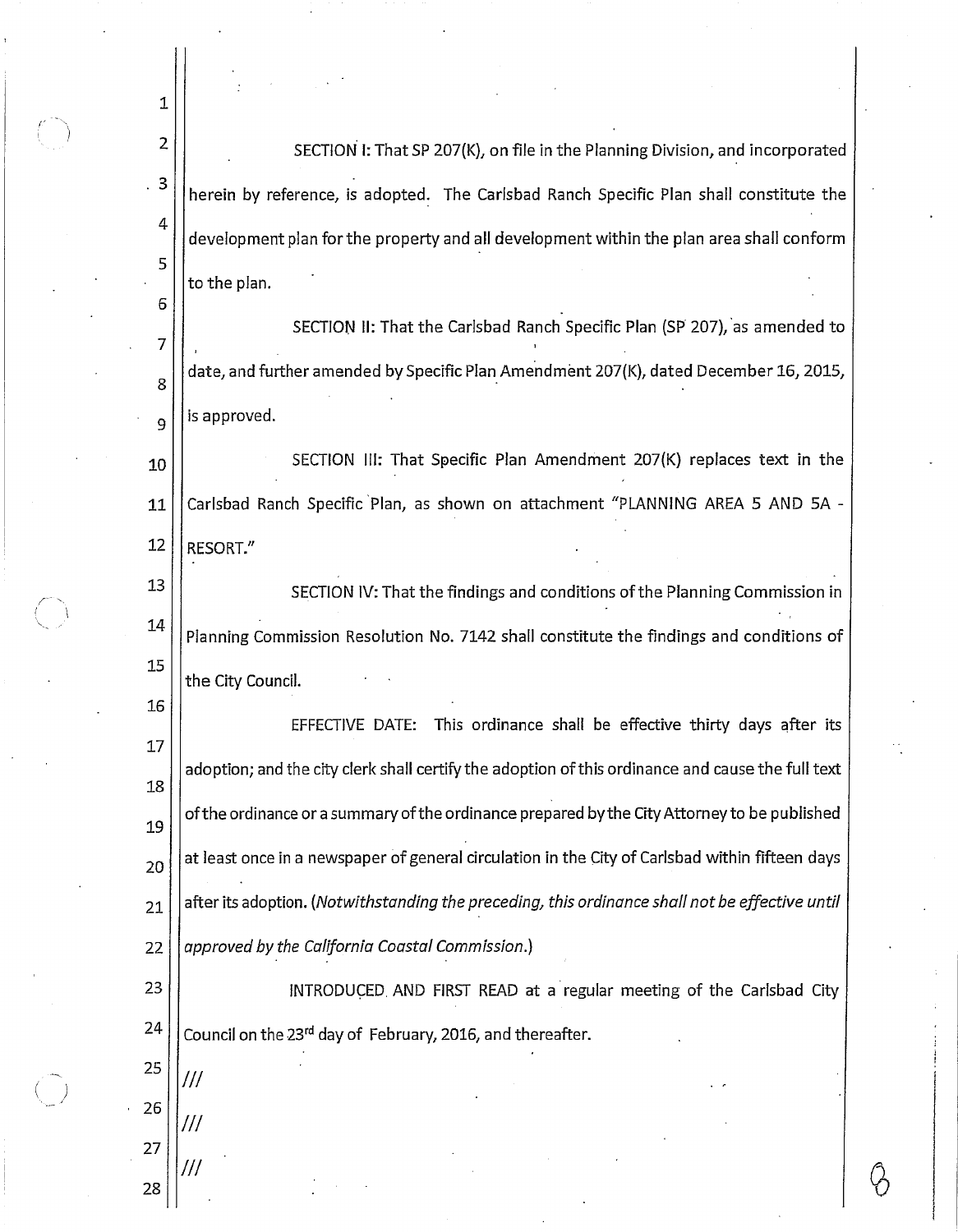PASSED, APPROVED AND ADOPTED at a Regular Meeting of the City Council of the City  $\mathbf{1}$  $\overline{2}$ of Carlsbad on the 8<sup>th</sup> day of March, 2016, by the following vote to wit:  $\mathbf{3}$ 4 Council Members Hall, Wood, Schumacher, Blackburn, Packard. AYES: 5 NOES: None. 6 ABSENT: None.  $\overline{7}$ 8 ABSTAIN: None. 9 10 APPROVED AS TO FORM AND LEGALITY 11 12 13 CELIA A. BREWER, City Attorney 14 15 16 Mayor MATT 17 18 ATTEST: 19 20 **BARBARA ENGLESON, Elfy Clerk**  $\overline{21}$ (SEAL) 22 23 24 25 26 27 28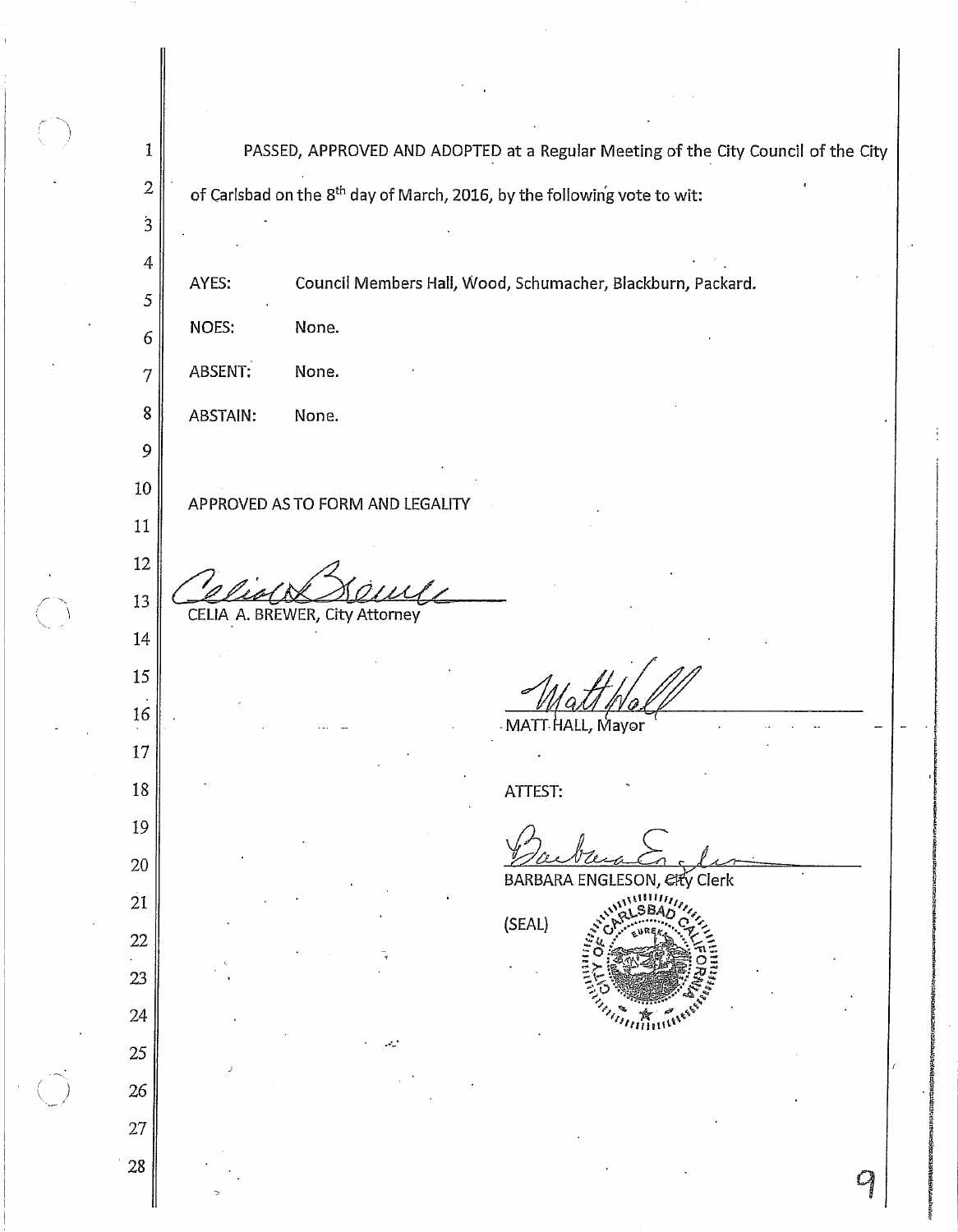#### F. PLANNING AREA 5 and 5A - RESORT

Planning Areas 5 and 5A are designated as full-service destination resort is proposed on approximately 52.8 56.4 acres parcel in the northeast corner of the Carlsbad Ranch. This resort(s) will include up to a maximum of 380 timeshare suites and 409 hotel rooms and will target the large group professional and business meeting market as well as the leisure market. The meeting market typically combines business with recreation and increasingly includes family members of the business representative. The surrounding uses including LEGOLAND Carlsbad, The Crossings municipal golf course, retail facilities and nearby beaches make this a particularly desirable meeting and leisure destination.

Accommodations at the resort(s) will vary from single hotel rooms to twobedroom suites with kitchens integrated into the topography using terraced buildings and featuring ocean views, overlooking extensively landscaped open areas and courtyards. Elevated walkways may be used to connect resort buildings linking meeting facilities, suites, and a selection of dining experiences. A sports club may combine a fitness center and dining with an emphasis on healthy, light cuisine. This facility could provide sports medicine, tennis pro shop, weight training, racquetball, steam rooms, saunas and aerobics.

The meeting and conference center(s) will offer function space with the ability to mix and match agendas to accommodate groups from 10 to 2,700 guests. Adjacent gardens and landscaped terraces will provide additional meeting and function areas. Most Resort facilities including the tennis facilities, sports club spa and dining will be designed to encourage use by the general public as well as the resort guests. Figure 46 on page 150 shows some of the planning features for the resort.

A pedestrian/bike/golf cart trail shall be provided from the eastern portion of The Crossings municipal golf course along the southerly edge of Planning Area 5 to provide a link from the specific plan golf course to the future City golf course to the east of the specific plan. The trail shall be designed as shown on Figure 52 on page 169.

#### $1$ GENERAL DEVELOPMENT STANDARDS: PLANNING AREAS 5 AND 5A

The following are specific development and design quidelines applicable to this Planning Area. However, Section III.A. GENERAL DEVELOPMENT STANDARDS AND DESIGN GUIDELINES beginning on page 63 contains additional development standards and design guidelines that are applicable to all Planning Areas within this Specific Plan Amendment.

- **Permitted Uses** a.
	- Hotels:
	- Commercial Living Units (Timeshare) may be permitted by the City Council in conjunction with a hotel(s) project;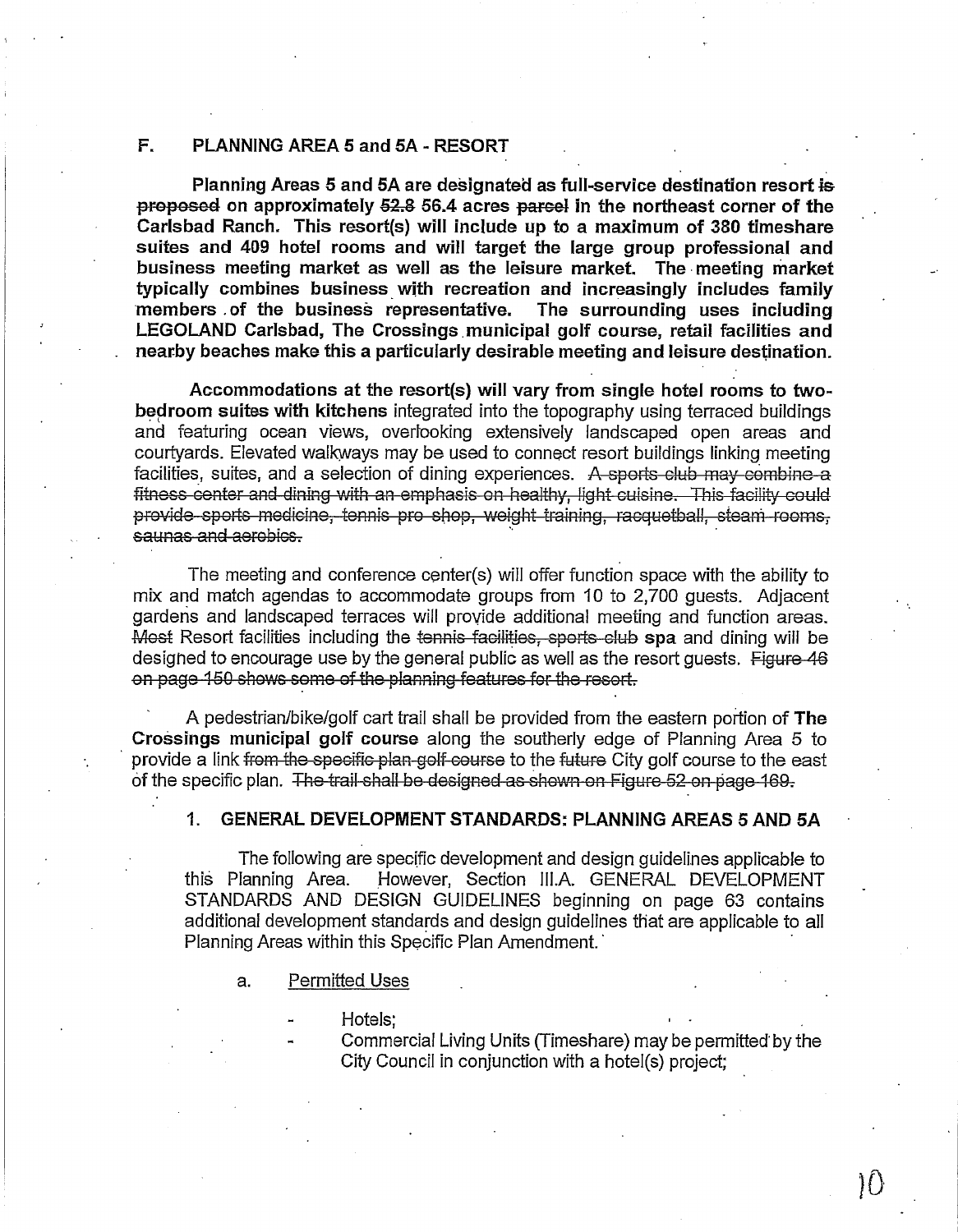

 $\prod_{i=1}^{n} \frac{1}{i}$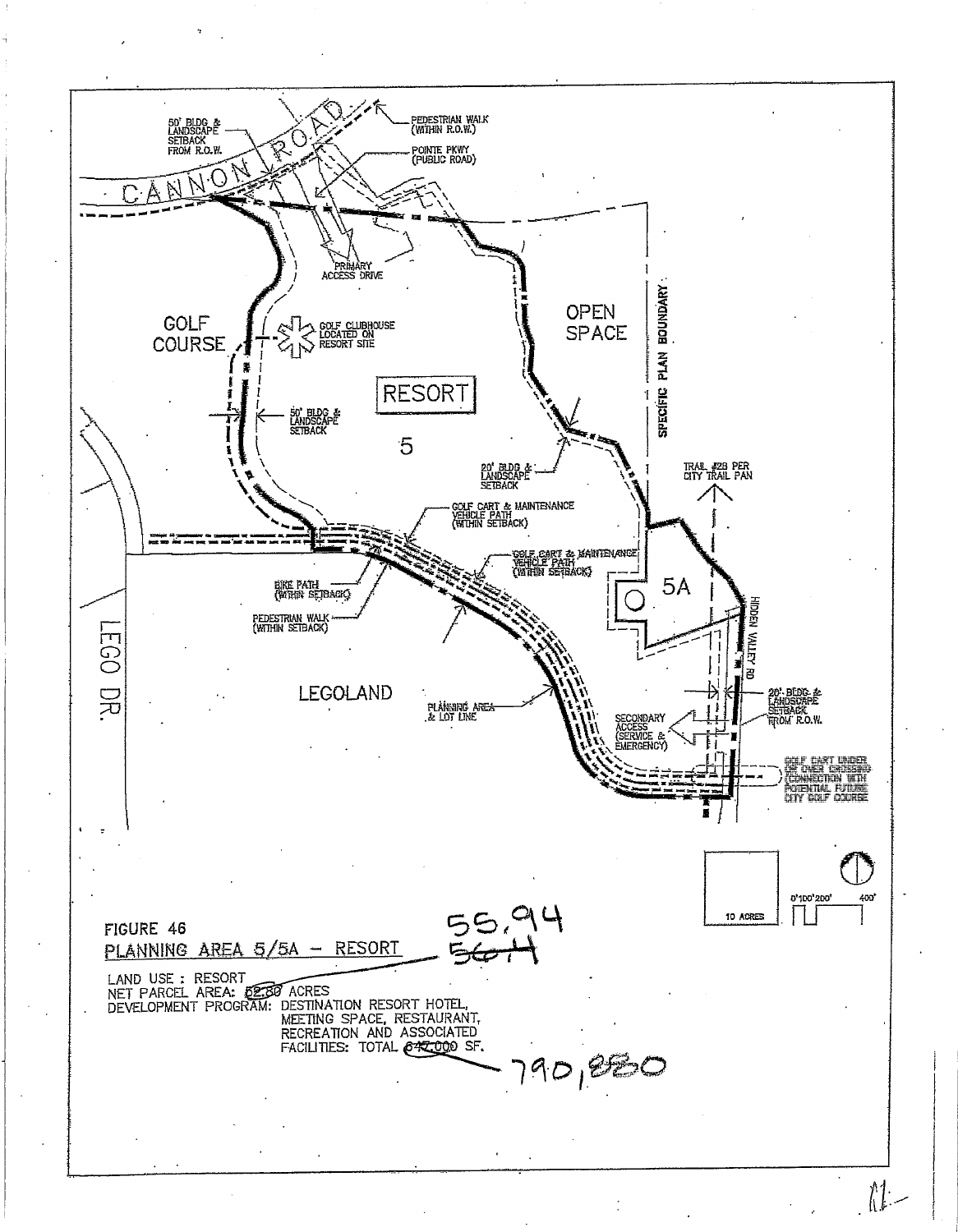Accessory Uses - The following uses are permitted only as accessory uses when incorporated into the main resort  $building(s)$ .

Retail related to the resort:

Restaurants, not including drive-up or drive-in services;

Health and Fitness Clubs:

Davcare facilities for child care;

Personal Services; Barbers, Beauty Shops, etc.;

Art Galleries/Museums:

Administrative and Business Offices for the resort;

Bars and Nightclubs as a part of the resort or restaurant;

Horse Stables - provided that all stables are located at least 40' from any building used for human habitation and 25' from any property line. In addition, Carlsbad's Citywide Trail System must be revised to allow equestrian use of the portions of the trail adjacent to the resort.

#### b. Building and Landscape Parking Setbacks

The following building and parking setbacks shall be landscaped and conform to the requirements of the Commercial Tourist (C-T) Zone requirements (Chapter 21.29 of the Carlsbad Municipal Code) which apply to the project and as follows:

Building and Landscape Setbacks -

| From Cannon Road right-of-way:         |  | 50 feet |  |  |
|----------------------------------------|--|---------|--|--|
| From The Crossings Drive right-of-way: |  | 20 feet |  |  |
| From outer western perimeter boundary  |  |         |  |  |
| and LEGOLAND Carlsbad                  |  | 50 feet |  |  |
| From outer eastern perimeter boundary  |  | 20 feet |  |  |
| <b>From internal lot lines</b> .       |  | Zero    |  |  |
| <b>Parking Setbacks -</b>              |  |         |  |  |
| From all outer perimeter boundaries    |  | 15 feet |  |  |

#### **Building Height** c.

Building heights shall conform to the building height standards of the City's Zoning-Ordinance (Chapters 21.04 and 21.29.060 of the Carlsbad Municipal Code) except as modified in this section.

The habitable portion of buildings shall not exceed a height of 35 feet and/or three levels, and allowed height protrusions as described in C.M.C. Section 21.46.020 shall not exceed 45 feet. Additional habitable building height may be permitted up to a maximum of 45 feet in height and/or four levels, through a Site Development Plan approved by the City Council. Allowed height protrusions as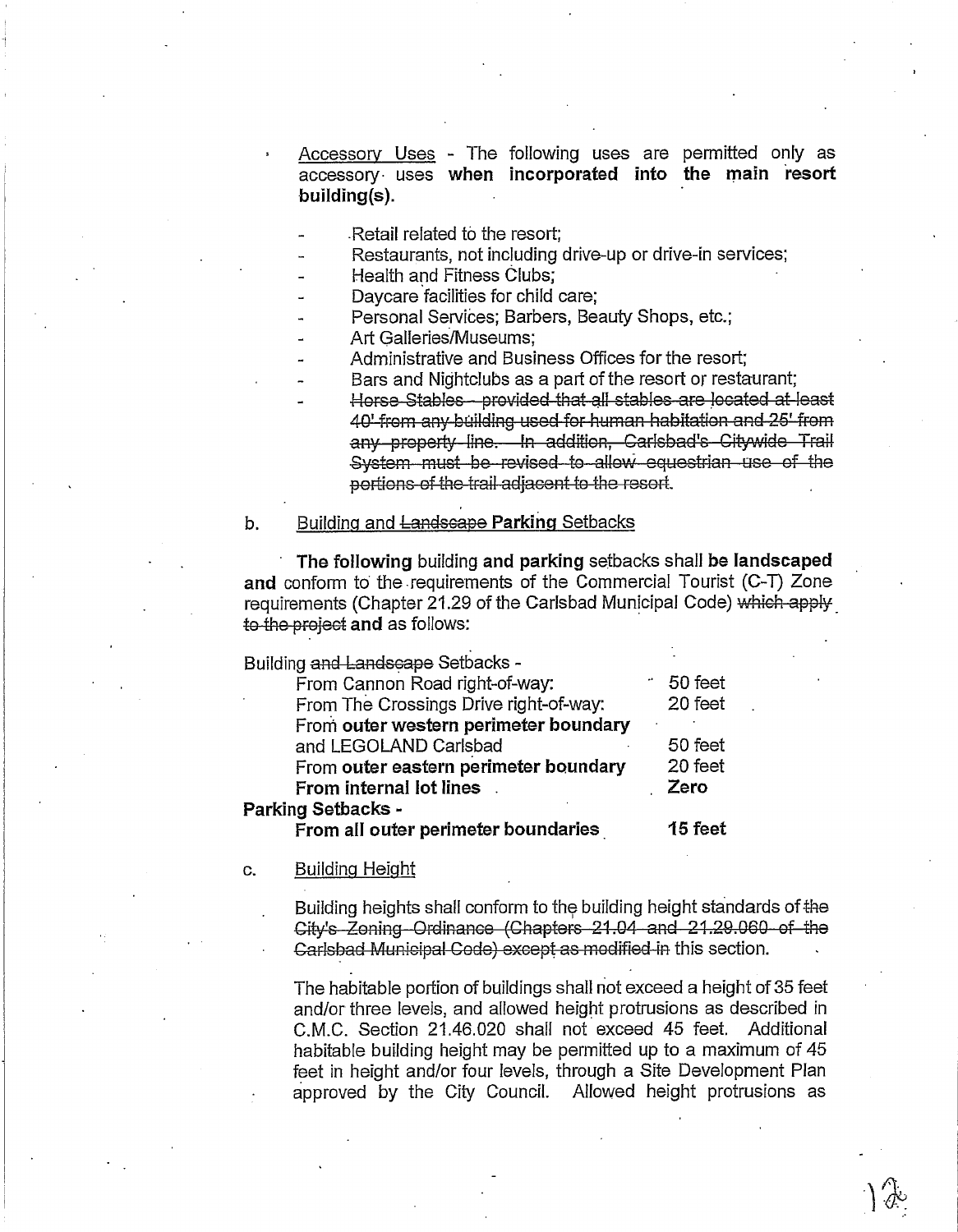described in C.M.C. Section 21.46.020 shall not exceed 55 feet, with the exception of an elevator tower connecting resort facilities and buildings on PA-5 and PA-5A that may be allowed up to 80 feet in height, subject to the following:

i. All required street and perimeter building setbacks shall be increased at a ratio of one horizontal foot for every one foot of vertical construction beyond 35 feet. The additional setback area will be maintained as landscaped open space:

The building conforms to the requirements of Section ii. 18.04.170 of the Carlsbad Municipal Code; and

The allowed height protrusions as described in Section ili. 21.46.020 of the Carlsbad Municipal Code (1) do not function to provide usable floor area; (2) do not accommodate and/or screen building equipment; (3) do not adversely impact adjacent properties; (4) are necessary to ensure a building's design excellence.

#### Parking Standards  $d_{\cdot}$

i. Joint and common use parking facilities, up to 15% of the total required onsite, are allowed within the resort(s) based on the potential for shared/off-peak uses. Specific reductions percentages allowed of in parking requirements shall be determined based on provisions set forth in Section 21.44.050(a)(4) of the Carlsbad Municipal Code.

#### **Hotel and Timeshare Units:** ii. Conventional Lock-off

1.2 parking stall 1.5 parking stall

#### **DESIGN GUIDELINES**  $2.$

#### **Building Orientation** a.

The main building will be located near the resort entrance off Cannon Road. It will be oriented to provide views of Carlsbad Ranch and the ocean beyond from a maximum number of suites. Likewise, the other lodging buildings will be sited on the steeper terrain to the south of the main building to maximize views.

#### $b.$ Architectural Character

All buildings shall reflect a Mediterranean vocabulary. Distinctive. architectural features characteristic of this style such as courtyards, arcades, balconies, terraces, arches and arbors shall be encouraged to create richness and visual interest to the buildings.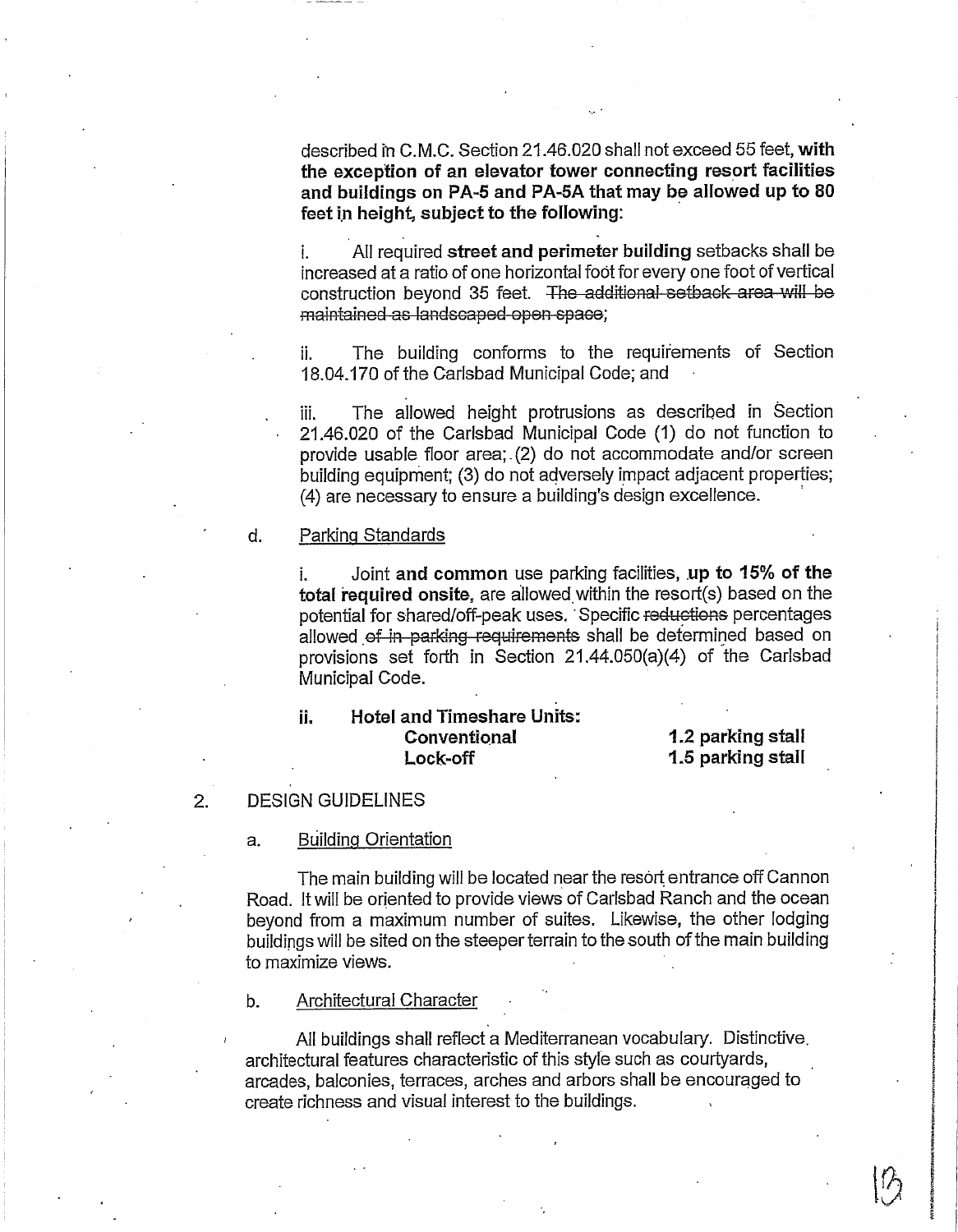#### **Building Materials** c.

Building materials should incorporate or be generally compatible with a Mediterranean architectural vocabulary and shall be durable and high quality. Exterior wall and roof colors should be of low intensity earth tones. The buildings should be predominantly stucco walls with sloping tile roofs. Other materials which are permitted as accents for exterior walls are ceramic tile, ornamental wrought iron, natural stone, decorative block, wood or other compatible natural building materials.

#### $d.$ Building Form and Massing

The resort buildings shall be well articulated by changes in horizontal and vertical planes to reduce the appearance of bulk and create interesting building silhouettes. Features such as arches, loggias, balconies, elevated walkways and window and entry recesses will be used to provide additional visual interest and detail.

#### **Building Roof Tops**  $\mathbf{e}$ .

Sloping roofs, varying roof heights and forms shall be used to provide interesting building silhouettes. Rooftop mechanical equipment, with the exception of photo voltaic systems, shall be screened, enclosed and architecturally incorporated into visually interesting building tops.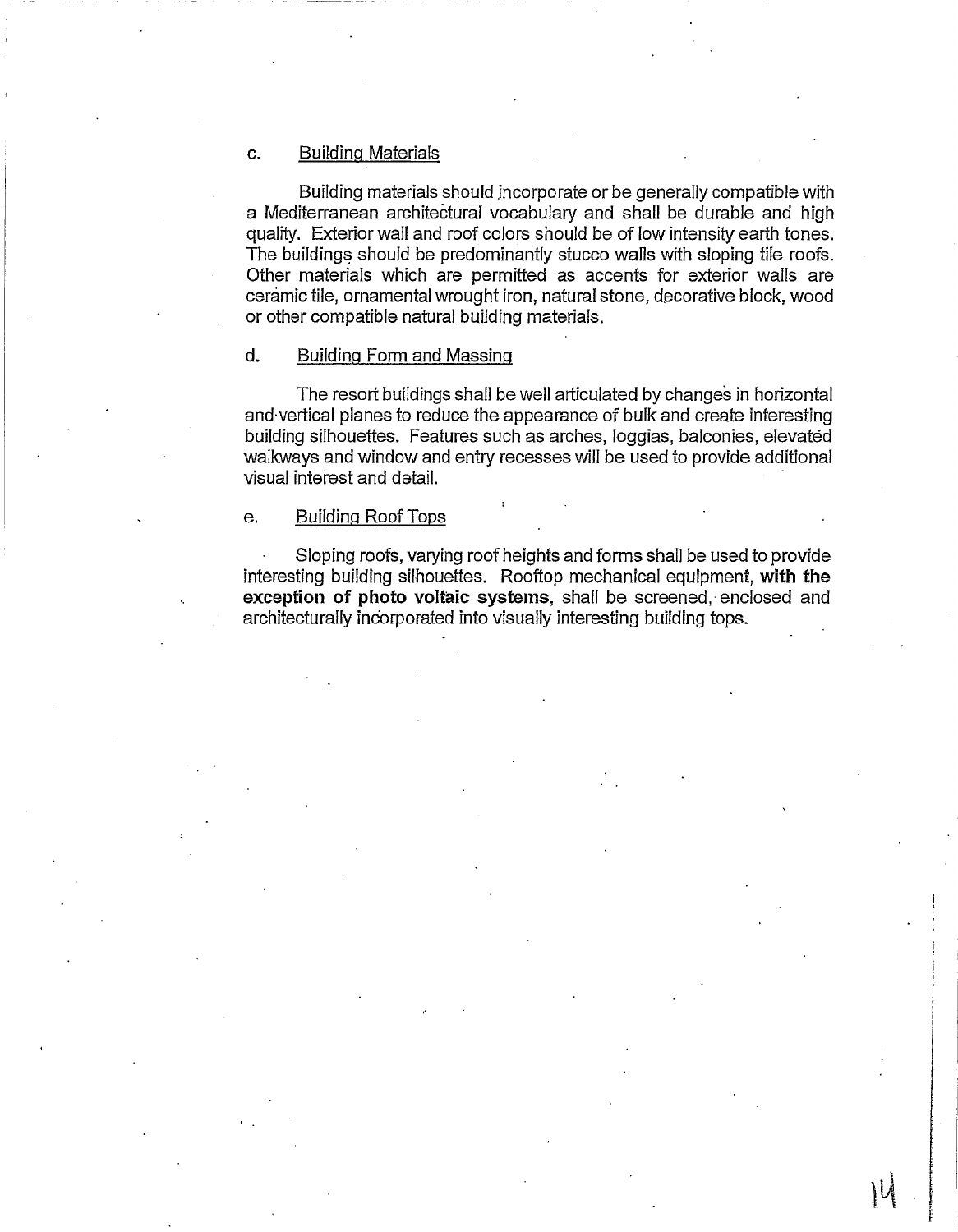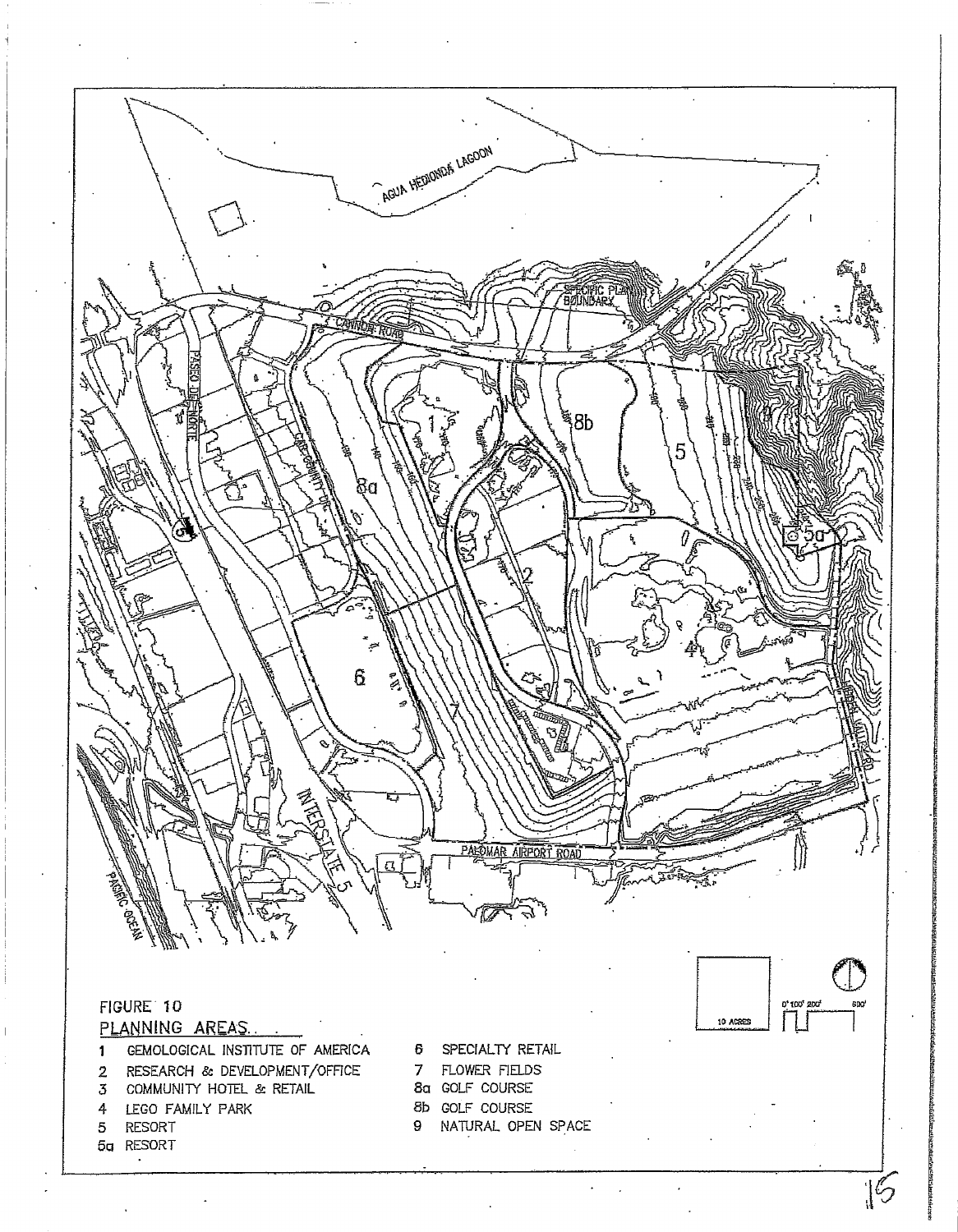

 $1Q$